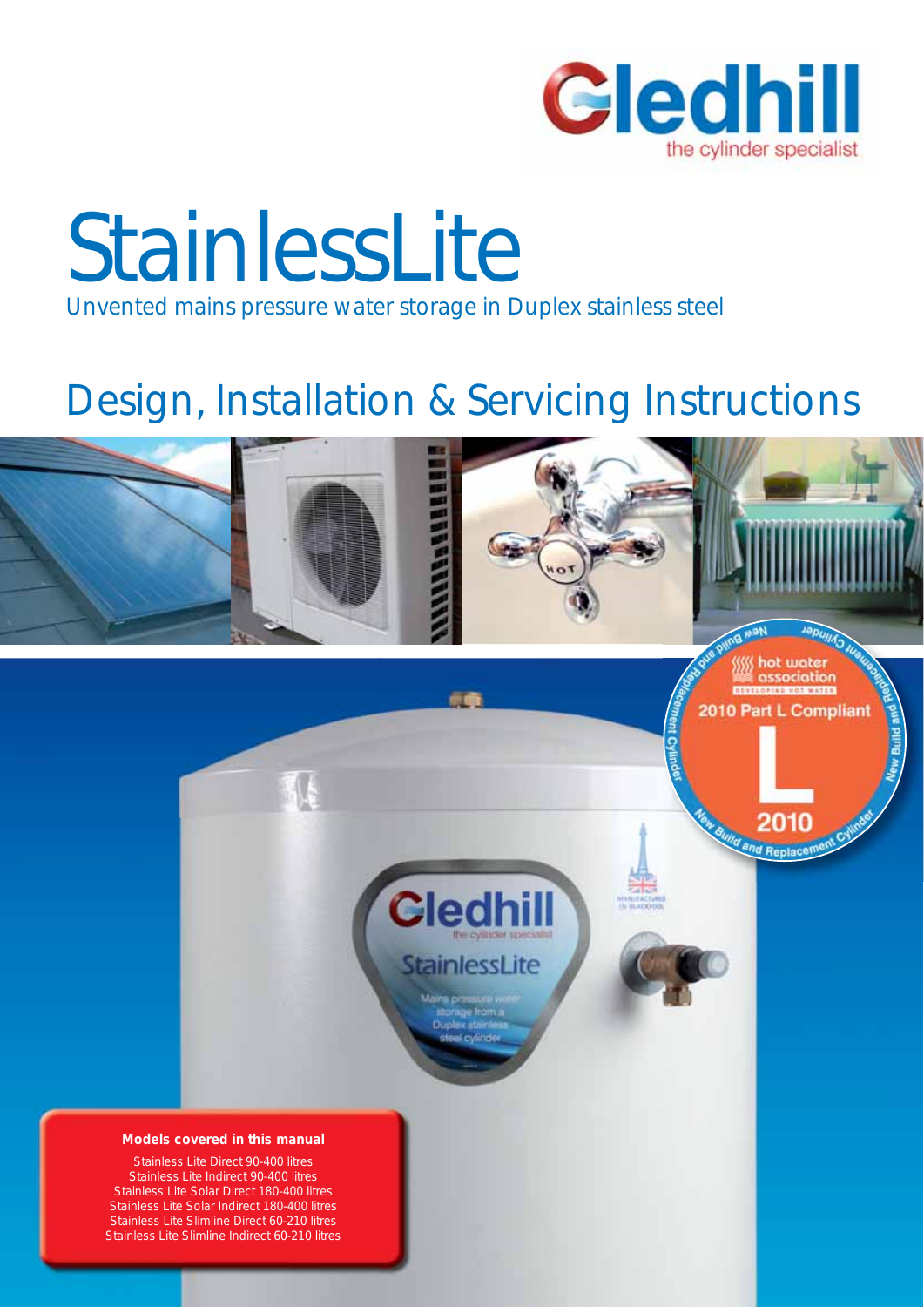These instructions should be read in conjunction with the installation/servicing **ISSUE 14: 11-11** instructions issued by the manufacturer of the heat source being used.

#### Any installation must be in accordance with the relevant requirements of the Gas Safety Regulations, Building Regulations, I.E.E. Wiring Regulations and the Water Fitting Regulations (England and Wales) or Water Byelaws (Scotland). It should be read in accordance with the relevant recommendations of the following: BS 6798; BS 5549; BS 5546; BS 5440:1; BS 5440:2; CP 331:3 BS 6700: BS 5258 and BS 7593: 1992

Stainless Lite is covered by Section G3 of the Building Regulations (England and Wales) Technical Standard P3 (Scotland) and Building Regulation P5 (Northern Ireland). Compliance can be achieved via a Competent Person Self Certification Scheme or notificaton of installation to the Local Authority Building Control Department.

It must be installed by a competent person as defined by the relevant regulations. Manufacturers notes must NOT be taken as over-riding statutory obligations.

This appliance is not intended for use by persons (including children) with reduced physical, sensory or mental capabilities, or lack of experience and knowledge unless they have been given supervision or instruction concerning use of the appliance by a person responsible for their safety. Children should be supervised at all times to ensure they do not play with the appliance.

This information is provided to assist generally in the selection of equipment. Responsibility for selection and specification of our equipment must however remain that of our customer and any experts or consultants concerned with the installation(s).

#### **Please note: that we do not therefore accept any responsibility for matters of**  design selection or specification, for the effectiveness of an installation or system containing one of our products unless specifically requested to do so in writing.

All goods are sold subject to our Conditions of Sale which are set out at the rear of this specification. In the interest of continuously improving the Stainless Lite range, Gledhill Building Products Limited reserve the right to modify the product without notice, and in these circumstances this booklet, which is accurate at the time of printing, should be disregarded. An updated set of Instructions will be produced and supplied with new appliances and will be made available for other appliances on request.

#### **A KIWA product approved to comply with all relevant parts of the Building Regulations and Water Supply (Water Fittings) Regulations. Visit www.kiwa.co.uk for more information.**

**Stainless Lite is produced under an ISO 9001:2008 Quality Management System approved by BSI.**



Benchmark places responsibilities on both manufacturers and installers. The purpose is to ensure that customers are provided with the correct equipment for their needs, that it is installed, commissioned and serviced in accordance with the manufacturers instructions by competent persons and that it meets the requirements of the appropriate Building Regulations. The Benchmark Checklist can be used to demonstrate compliance with Building Regulations and should be provided to the customer for future reference.

Installers are required to carry out installation, commissioning and servicing work in accordance with the Benchmark Code of Practice which is available from the Heating and Hot Water Industry Council who manage and promote the Scheme. Visit www.centralheating.co.uk for more information.

| Section                          | Page |
|----------------------------------|------|
| <b>DESIGN</b>                    |      |
| Description                      | 3    |
| <b>Technical Information</b>     | 6    |
| System Design                    | 10   |
| <b>INSTALLATION</b>              |      |
| Installation                     | 12   |
| Commissioning                    | 22   |
| <b>USER INSTRUCTIONS</b>         | 23   |
| <b>SERVICING AND MAINTENANCE</b> |      |
| Servicing and Maintenance        | 24   |
| <b>Fault Finding</b>             | 25   |
| Short Parts List                 | 28   |
| <b>APPENDIX</b>                  |      |
| Appendix A                       | 29   |
| Appendix B                       | 30   |
| <b>Notes</b>                     | 31   |
| <b>Benchmark Checklist</b>       | 32   |
| <b>Benchmark Service Record</b>  | 33   |
| Terms & Conditions               | 34   |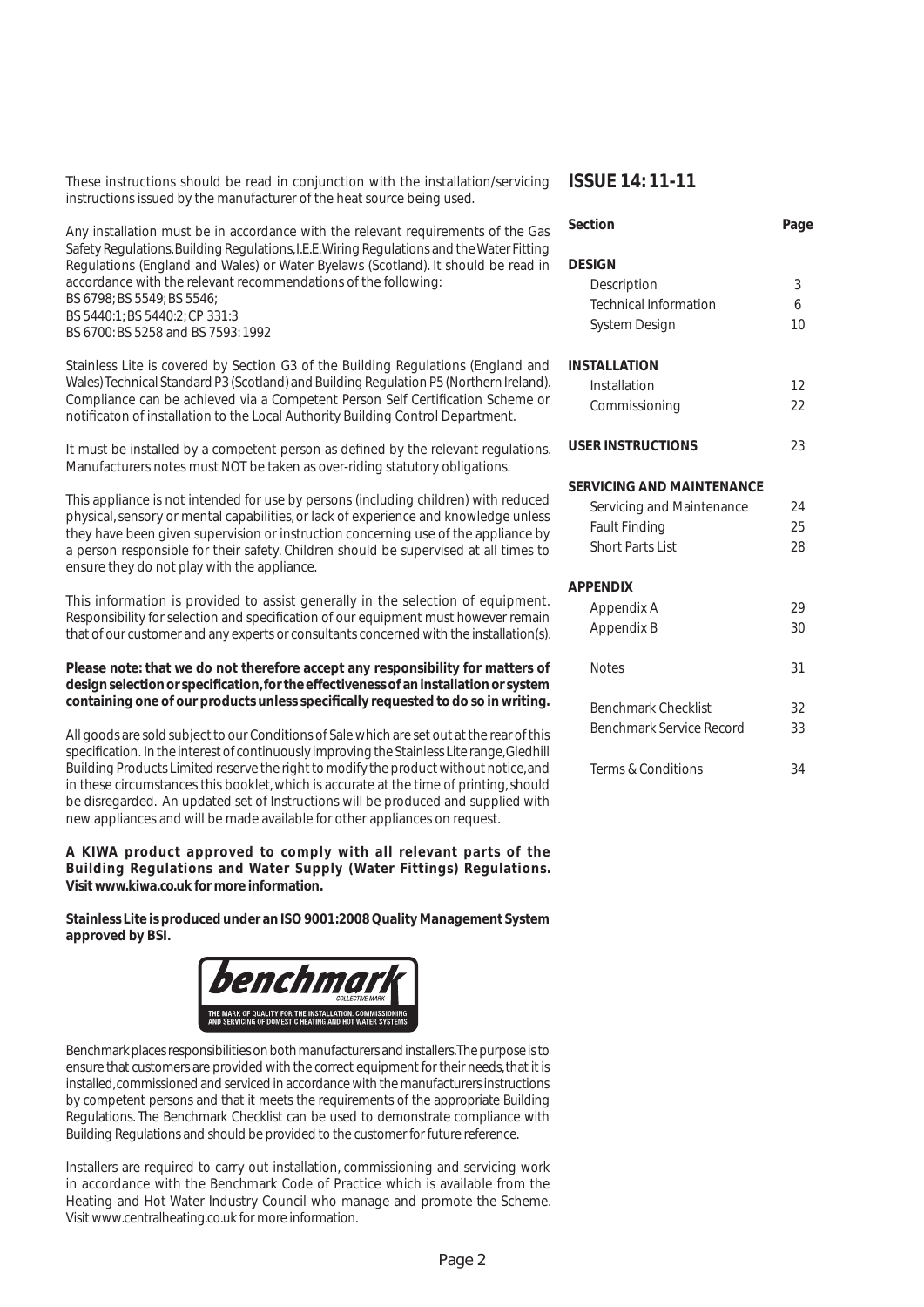#### **Manufacturer: Gledhill Building Products Ltd**

| Maximum inlet pressure to                                        |                |
|------------------------------------------------------------------|----------------|
| Pressure reducing valve                                          | 12 bar         |
| Operating pressure (PRV setting)                                 | 3 bar          |
| Expansion vessel charge pressure                                 | 3 bar          |
| Expansion relief valve setting                                   | 4.75 bar       |
| Opening pressure of P & T Relief Valve                           | 6 bar          |
| Opening temperature of P & T Relief Valve                        | $95^{\circ}$ C |
| Energy cut-out thermostat setting                                | $80^{\circ}$ C |
| Max. working pressure - Primary heat exchanger (Indirect models) | 6 bar          |
| Max. working pressure - Solar heat exchanger (Solar models)      | 10 bar         |
| Immersion heater rating                                          | 3kW, 240V AC   |

All cylinders are manufactured in accordance with the requirements of BS EN 12897 The tundish must be positioned so that it is visible to the occupant and is away from electrical devices.

Components supplied with Stainless Lite:

- Cold water inlet PRV combination valve/expansion relief
- Pressure and temperature relief valve
- Control thermostat
- Energy cut-out thermostat
- Energy cut-out motorised valve (indirects only)
- **Tundish**
- 3kW Immersion heater
- Expansion vessel/mounting bracket/flexible hose
- Technical/user product literature

(**Note**: Please refer to tables 1 and 2 on pages 6-9 to confirm the quantity of immersion heaters supplied with the unit)

**In any situation where the volume of heated pipework (eg. secondary circulation pipes or manifold pipework for multiple units) exceeds 10 litres, then an additional expansion vessel must be fi tted to accommodate the extra expansion volume.**

#### **Handling Before Installation**

Stainless Lite must be handled with care and stored the correct way up in a dry place. Any manual handling/lifting operations will need to comply with the requirements of the Manual Handling Operations Regulations issued by the H.S.E. The appliance can be moved using a sack truck on the rear face although care should be taken and the route should be even. In apartment buildings containing a number of storeys we would recommend that the appliances are moved vertically in a mechanical lift. If it is proposed to use a crane, expert advice should be obtained regarding the need for slings, lifting beams etc.

A specific manual handling assessment is shown in Appendix B at the rear of this manual.

#### **Maintenance**

Modifications should not be made to this product. Replacement parts, including immersion heaters, should be purchased from Gledhill Building Products Limited, or agents approved by them. Unvented hot water storage vessels need regular routine checks, and these are detailed below. It is for this reason that this manual must always be left with the Stainless Lite.

It is essential that these checks be carried out at the time of boiler maintenance by a qualified installer:

1. Manually open the relief valves in turn, and check that water is discharged from the valves and runs freely through the tundish and out at the discharge point. Ensure that the valves re-seat satisfactorily. (Note - the water may be very hot).

- 2. It is important to check that the discharge pipework is carrying the water away adequately. Check for blockages etc. if it is not.
- 3. Turn the mains water off and remove and clean the strainer element in the Pressure Reducing Valve.
- 4. Check the charge pressure in the expansion vessel and repressurise if required
- 5. Re-fill the system and ensure that all relief valves have re-seated.
- 6. The Benchmark Service Record should be updated at each service.
- 7. Check the water pressure downstream of the combination valve is 3 bar in static condition.
- 8. Check and if necessary, descale the heat exchanger in hard water areas ie. above 200ppm (mg/l).

#### **Note:**

The cylinder is factory fitted with a temperature & pressure relief valve that must not be used for any other purpose or removed.

The cylinder is factory fitted with immersion heaters with thermal cut outs. Immersions without thermal cut outs must not be fitted.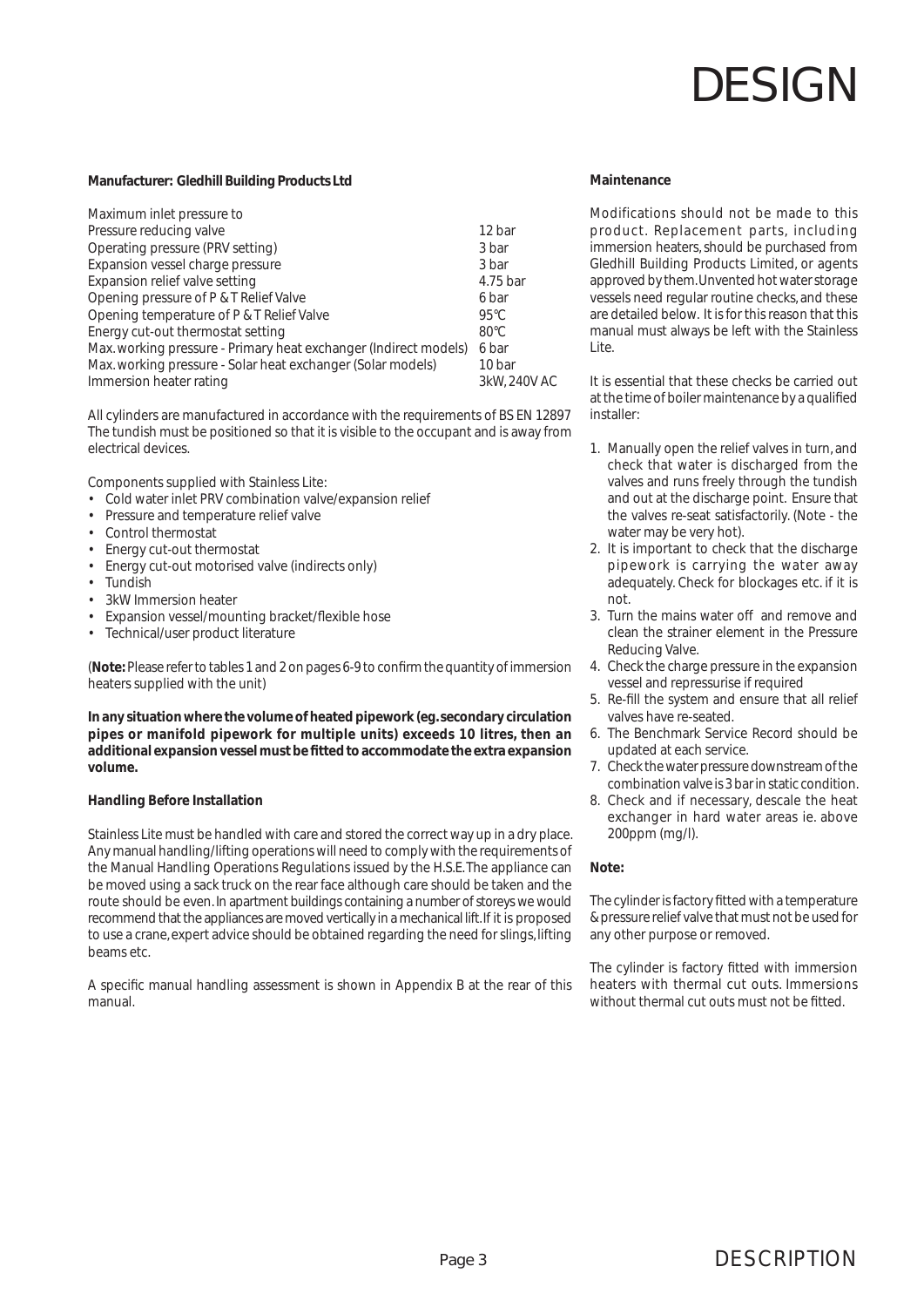

Figure 1 Figure 2



**Stainless Lite DIRECT**

**Stainless Lite INDIRECT**

**Pipework is not supplied by manufacturer,** but to be supplied and fitted by installer.

Stainless Lite is a range of unvented hot water storage cylinders, manufactured in the latest high quality duplex stainless steel. They are designed to provide mains pressure hot water and are supplied as a package which complies with Section G3 of the Building Regulations. The appliance is extremely well insulated using high density HCFC free foam insulation with an ozone depleting potential (ODP) of zero and a global warming potential (GWP) of 1. It is fitted with all necessary safety devices and supplied with all the necessary control devices to make installation on site as easy as possible.

**Stainless Lite is available in four basic variants:**

- 1. **Stainless Lite Direct** For providing hot water heated by electricity (Figure 1).
- 2. **Stainless Lite Indirect** For use with gas or oil boilers (Figure 2). Unvented cylinders must not be used with solid fuel boilers or steam as the energy source.
- 3. **Stainless Lite Direct Solar**  For providing hot water by solar gains and electricity. (Figure 3).
- 4. **Stainless Lite Indirect Solar**  For providing hot water by solar gains and gas or oil boilers (Figure 4). Unvented cylinders must not be used with solid fuel boilers or steam as the energy source.

#### **Stainless Lite Direct**

Stainless Lite direct is an electrically heated, unvented hot water storage cylinder designed primarily for use with off peak electrical supplies.

It is supplied fitted with two 3kW immersion heaters which are BEAB approved for safety as recommended by the Electricity Council.

Stainless Lite direct models are listed in Table 1 on Page 6 & 7.

### **Stainless Lite Indirect**

Stainless Lite indirect is an unvented hot water storage cylinder and is provided with a high efficiency internal primary coil which is designed for use with a gas or oil boiler and is suitable for both open vented and sealed **pumped** primary systems.

When used with a sealed heating system the boiler must incorporate its own energy cut-out overheat thermostat.

Stainless Lite indirect models are listed in Table 2 on Page 8 & 9.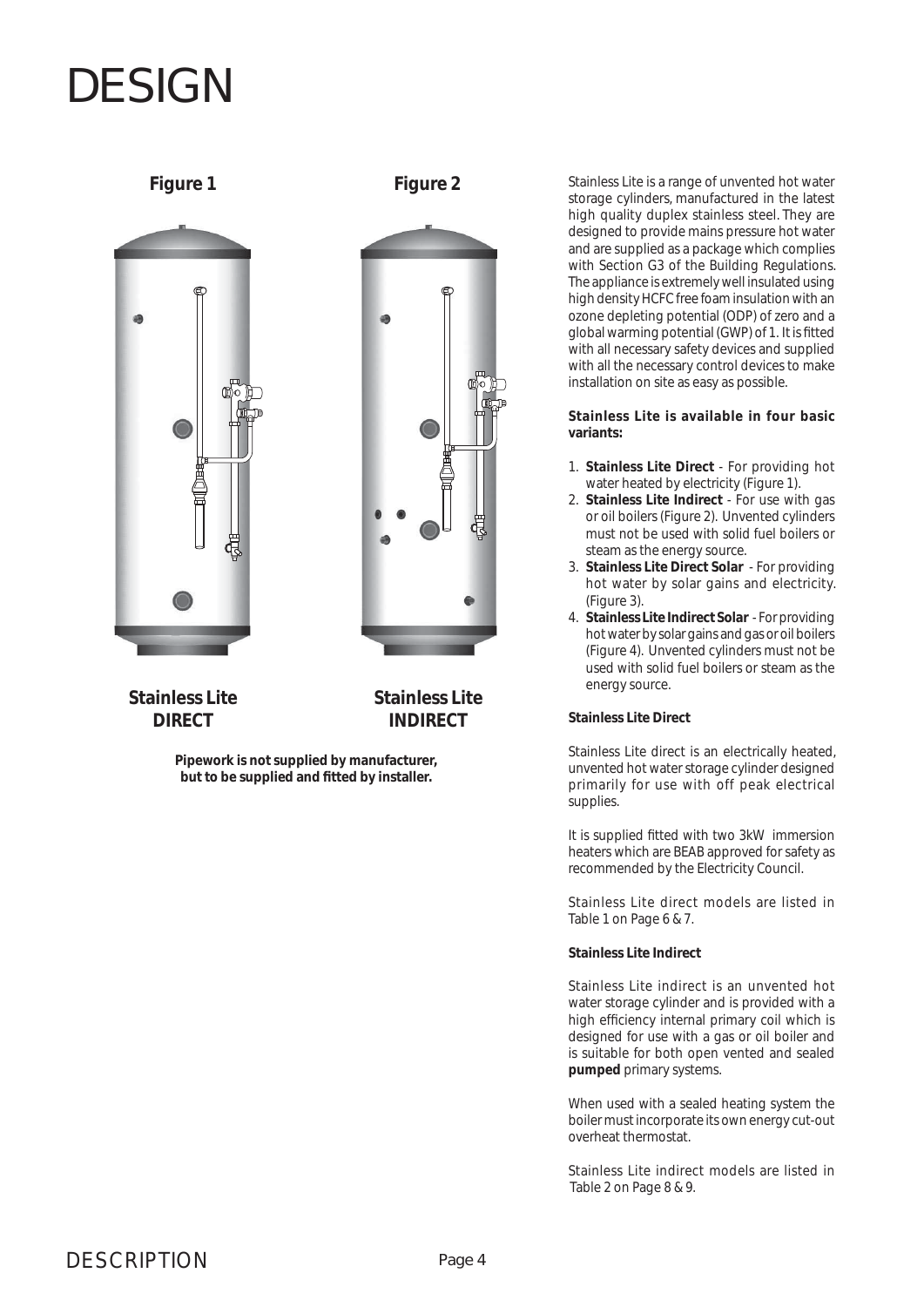

### **Figure 3 Figure 4**



**Stainless Lite INDIRECT SOLAR**

**Stainless Lite DIRECT SOLAR**

> **Pipework is not supplied by manufacturer,** but to be supplied and fitted by installer.

#### **Stainless Lite Direct Solar**

Stainless Lite direct is an electrically heated, unvented hot water storage cylinder designed primarily for use with off peak electrical supplies.

It is supplied fitted with two 3kW immersion heaters which are BEAB approved for safety as recommended by the Electricity Council.

A high efficiency coil is positioned in the lower part of the Stainless Lite vessel to ensure maximum benefit of solar gain energy.

Stainless Lite direct models are listed in Table 1 on Page 6 & 7.

#### **Stainless Lite Indirect Solar**

Stainless Lite indirect is an unvented hot water storage cylinder and is provided with a high efficiency internal primary coil which is designed for use with a gas or oil boiler and is suitable for both open vented and sealed pumped primary systems.

When used with a sealed heating system the boiler must incorporate its own energy cut-out overheat thermostat.

A high efficiency second solar coil is positioned below the primary coil to ensure maximum benefit of solar gain energy.

Stainless Lite indirect models are listed in Table 2 on Page 8 & 9.

#### **Note:**

**The cold supply elbow c/w drain tapping**  must be fitted as shown in figs 1, 2, 3 and 4. A flexible hose can then be connected to the **drain tapping and, providing the hose runs below the lowest level of the cylinder, then all the water contents can be drained out by syphonic action. (The cold feed pipe dips internally to the base of the cylinder.)**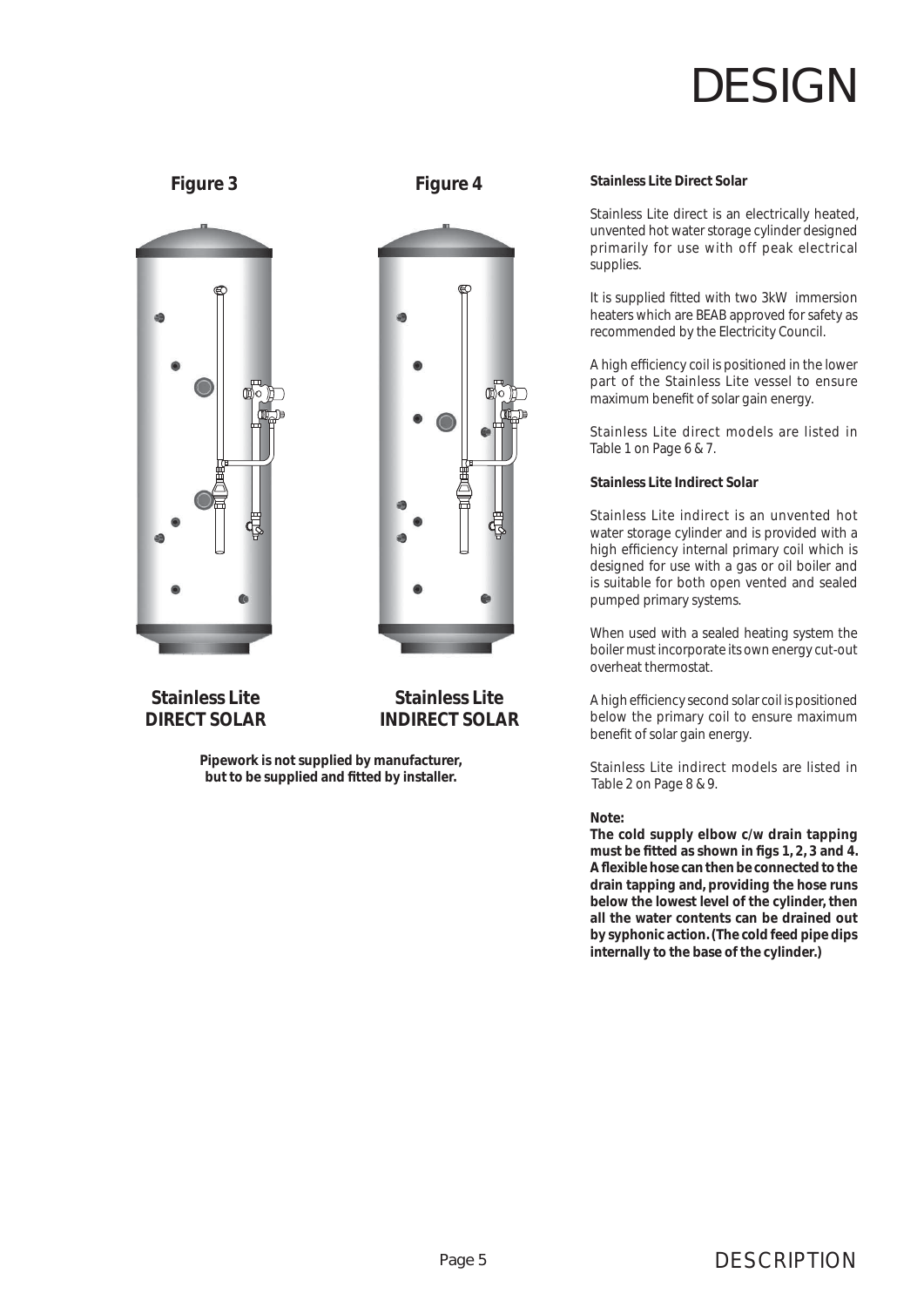

### **Solar Direct**



### **Table 1 - Direct Models**

| Model                        | Weight - Empty  | Weight - Full | Capacity (Total Volume) | expansion vessel connection and<br>group c/w balance cold supply,<br>expansion valve set at 4.75 bar<br>Pressure Regulator 3 bar inlet | Expansion Vessel size.<br>Pre-charged to 3 bar | <b>Overall Height</b> | Overall Diameter | Pressure & Temperature<br>Relief Valve 6bar 95°C | 22mm Secondary<br>Return Tapping | On Peak Immersion<br>Heater-High Level | Compression Connection<br>Cold Feed 22mm | Off Peak Immersion<br>Heater-Low Level | Volume of On Peak Water<br>Heated | Dual Control & Overheat Stat |
|------------------------------|-----------------|---------------|-------------------------|----------------------------------------------------------------------------------------------------------------------------------------|------------------------------------------------|-----------------------|------------------|--------------------------------------------------|----------------------------------|----------------------------------------|------------------------------------------|----------------------------------------|-----------------------------------|------------------------------|
|                              | kg              | kg            | <b>Litres</b>           | bar                                                                                                                                    | <b>Litres</b>                                  | $A = mm$              | mm               |                                                  |                                  |                                        | $B=mm C=mm D=mm E=mm F=mm$               |                                        | <b>Litres</b>                     | $G = mm$                     |
| <b>Direct</b>                |                 |               |                         |                                                                                                                                        |                                                |                       |                  |                                                  |                                  |                                        |                                          |                                        |                                   |                              |
| D90                          | $\overline{13}$ | 103           | 90                      | 3                                                                                                                                      | $\overline{12}$                                | 732                   | 550              | 490                                              | n/a                              | n/a                                    | 367                                      | 223                                    | n/a                               | n/a                          |
| D <sub>120</sub>             | $\overline{18}$ | 138           | 120                     | $\overline{3}$                                                                                                                         | $\overline{12}$                                | 920                   | 550              | 678                                              | n/a                              | 487                                    | 367                                      | 223                                    | 55                                | n/a                          |
| D150                         | $\overline{22}$ | 172           | 150                     | $\overline{3}$                                                                                                                         | $\overline{18}$                                | 1107                  | 550              | 865                                              | n/a                              | 587                                    | 442                                      | 223                                    | 70                                | n/a                          |
| D180                         | $\overline{24}$ | 204           | 180                     | $\overline{3}$                                                                                                                         | $\overline{18}$                                | 1295                  | 550              | 1053                                             | n/a                              | 686                                    | 442                                      | $\overline{223}$                       | 85                                | n/a                          |
| D210                         | $\overline{28}$ | 238           | $\overline{210}$        | $\overline{3}$                                                                                                                         | $\overline{24}$                                | 1483                  | 550              | 1241                                             | 1127                             | 786                                    | 442                                      | 223                                    | 90                                | n/a                          |
| D250                         | $\overline{32}$ | 282           | $\overline{250}$        | $\overline{3}$                                                                                                                         | $\overline{24}$                                | 1733                  | 550              | 1491                                             | 1377                             | 927                                    | $\overline{522}$                         | $\overline{223}$                       | $\overline{125}$                  | n/a                          |
| D300                         | $\overline{37}$ | 337           | $\overline{300}$        | $\overline{3}$                                                                                                                         | $\overline{35}$                                | 2020                  | 550              | 1777                                             | 1577                             | 1077                                   | 522                                      | $\overline{223}$                       | 155                               | n/a                          |
| D400                         | $\overline{48}$ | 448           | 400                     | $\overline{3}$                                                                                                                         | $2 \times 24$                                  | 2040                  | 630              | 1784                                             | 1592                             | 1181                                   | 457                                      | 238                                    | 180                               | n/a                          |
| <b>Direct Slimline</b>       |                 |               |                         |                                                                                                                                        |                                                |                       |                  |                                                  |                                  |                                        |                                          |                                        |                                   |                              |
| <b>D60-SL</b>                | 13              | 73            | 60                      | 3                                                                                                                                      | 12                                             | 704                   | 475              | 462                                              | n/a                              | n/a                                    | 348                                      | 197                                    | n/a                               | n/a                          |
| <b>D90-SL</b>                | $\overline{16}$ | 106           | 90                      | $\overline{3}$                                                                                                                         | 12                                             | 976                   | 475              | 734                                              | n/a                              | n/a                                    | 348                                      | 197                                    | n/a                               | n/a                          |
| D120-SL                      | $\overline{22}$ | 142           | 120                     | $\overline{3}$                                                                                                                         | $\overline{12}$                                | 1284                  | 475              | 1006                                             | n/a                              | 650                                    | 348                                      | 197                                    | $\overline{55}$                   | n/a                          |
| D150-SL                      | $\overline{30}$ | 180           | 150                     | $\overline{3}$                                                                                                                         | $\overline{18}$                                | 1520                  | 475              | 1278                                             | n/a                              | 785                                    | 423                                      | 197                                    | $\overline{70}$                   | n/a                          |
| D180-SL                      | $\overline{31}$ | 211           | 180                     | $\overline{3}$                                                                                                                         | 18                                             | 1790                  | 475              | 1548                                             | n/a                              | 921                                    | 423                                      | 197                                    | 85                                | n/a                          |
| D210-SL                      | $\overline{32}$ | 242           | $\overline{210}$        | $\overline{3}$                                                                                                                         | $\overline{24}$                                | 2005                  | 475              | 1763                                             | 1580                             | 1147                                   | $\overline{503}$                         | 197                                    | 90                                | n/a                          |
| <b>Solar Direct</b>          |                 |               |                         |                                                                                                                                        |                                                |                       |                  |                                                  |                                  |                                        |                                          |                                        |                                   |                              |
| <b>SOL180d</b>               | 26              | 206           | 180                     | 3                                                                                                                                      | 18                                             | 1295                  | 550              | 1053                                             | n/a                              | 746                                    | 437                                      | 482                                    | 75                                | n/a                          |
| SOL210d                      | $\overline{30}$ | 240           | $\overline{210}$        | $\overline{3}$                                                                                                                         | $\overline{24}$                                | 1483                  | 550              | 1241                                             | 1127                             | 908                                    | 437                                      | 544                                    | $\overline{80}$                   | n/a                          |
| <b>SOL250d</b>               | $\overline{34}$ | 284           | 250                     | $\overline{3}$                                                                                                                         | $\overline{24}$                                | 1733                  | 550              | 1491                                             | 1377                             | 1092                                   | 522                                      | 629                                    | 100                               | n/a                          |
| SOL300d                      | $\overline{39}$ | 339           | $\overline{300}$        | $\overline{3}$                                                                                                                         | $\overline{35}$                                | 2020                  | 550              | 1777                                             | 1577                             | 1287                                   | $\overline{522}$                         | 724                                    | 115                               | n/a                          |
| <b>SOL400d</b>               | 49              | 449           | 400                     | $\overline{3}$                                                                                                                         | $2 \times 24$                                  | 2040                  | 630              | 1784                                             | 1592                             | 1296                                   | 557                                      | 691                                    | 140                               | n/a                          |
| <b>Solar Direct Slimline</b> |                 |               |                         |                                                                                                                                        |                                                |                       |                  |                                                  |                                  |                                        |                                          |                                        |                                   |                              |
| SOL 180d-SL                  | $\overline{32}$ | 212           | 180                     | 3                                                                                                                                      | 18                                             | 1790                  | 475              | 1548                                             | n/a                              | 1090                                   | 423                                      | 640                                    | 75                                | n/a                          |
| <b>SOL 210d-SL</b>           | $\overline{36}$ | 246           | $\overline{210}$        | $\overline{3}$                                                                                                                         | $\overline{24}$                                | 2005                  | 475              | 1763                                             | 1589                             | 1190                                   | 503                                      | 730                                    | $\overline{80}$                   | n/a                          |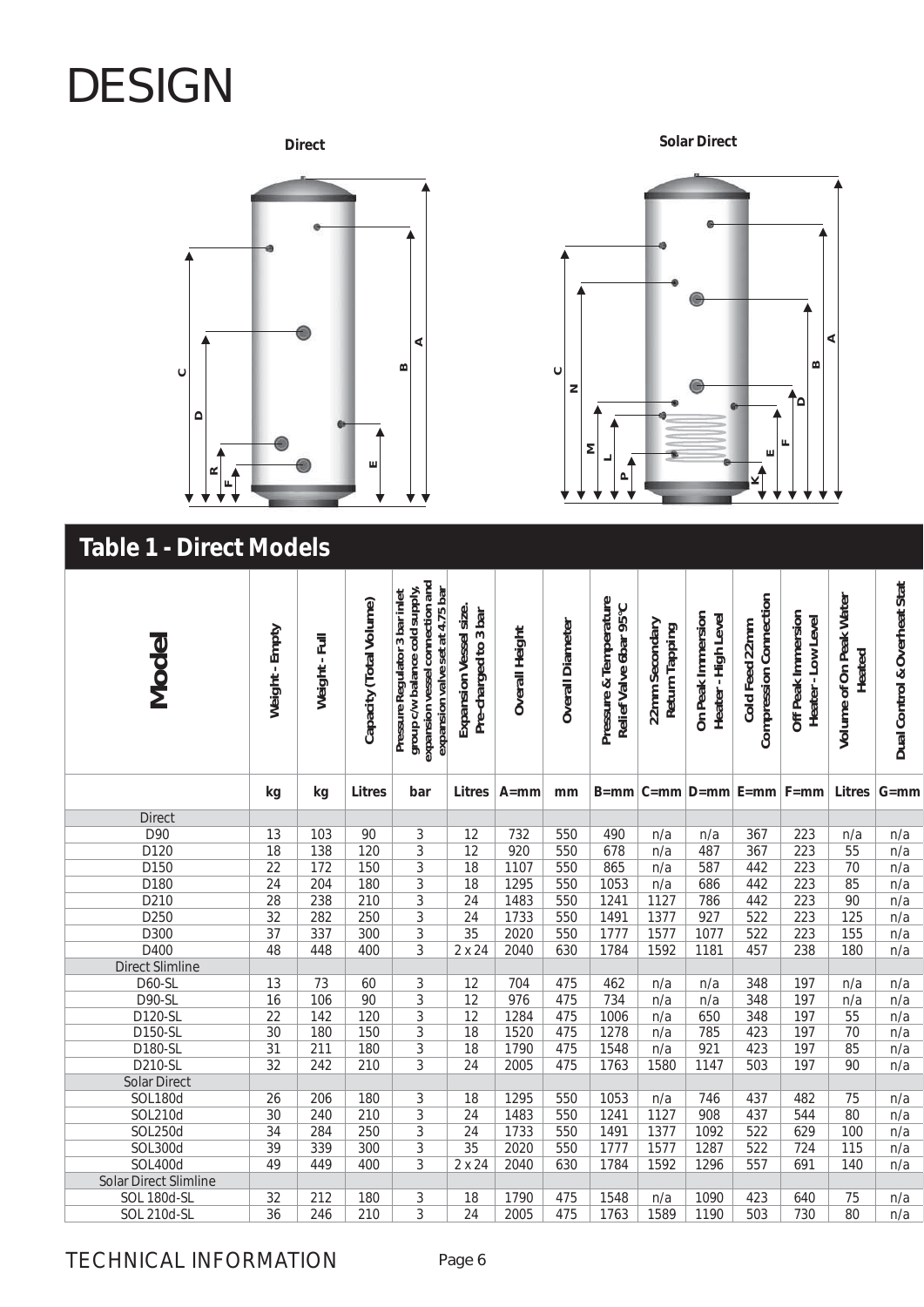

### **NOTES**

- 1. Not all models see table 1.
- 2. Recovery times based on Primary Coil/I.H. duty (ie. assumes the boiler output is adequate).
- 3. All connections are supplied with compression fittings for direct connection to copper pipework.
- 4. The heat up times shown for the D400 model indicate the times when 1 or 2 immersions are connected.
- 5. The diagrams shown are generic. For exact product specification refer to the table eg. the number of immersion heaters varies depending on model.
- 6. Heat up and recovery times based on 0.25 l/s primary flow rate and at 82°C flow temperature.

| For Boiler Use If Required<br>Extra Stat Pocket | (28mm tails for 400 litre model)<br><b>Compression Connection</b><br>22mm Primary Return | (28mm tails for 400 litre model)<br><b>Compression Connection</b><br>22mm Primary Flow | Compression Connection<br>22mm Solar Return | Compression Connection<br>22mm Solar Flow | Dual Control & Overheat Stat     | Solar Pocket | Solar Pocket | Second Off Peak Immersion<br>Heater-Low Level | kW Rating of Primary Coil | Primary Heater Coil<br>Surface Area of | Pressure Loss Across<br>Primary Heater Coil | Solar Heater Coil<br>Surface Area of | Pressure Loss Across Solar<br>Heater Coil | Heat Up Time from 15°C to 60°C<br>(applies to Primary Heat Source only) | (applies to Primary Heat Source only)<br>Recovery Time after 70% Draw Off | Standing Losses kWhr/24hr | Dedicated Solar Volume |
|-------------------------------------------------|------------------------------------------------------------------------------------------|----------------------------------------------------------------------------------------|---------------------------------------------|-------------------------------------------|----------------------------------|--------------|--------------|-----------------------------------------------|---------------------------|----------------------------------------|---------------------------------------------|--------------------------------------|-------------------------------------------|-------------------------------------------------------------------------|---------------------------------------------------------------------------|---------------------------|------------------------|
| H=mm                                            | $l = mm$                                                                                 | $J = mm$                                                                               |                                             |                                           | K=mm   L=mm   M=mm   N=mm   P=mm |              |              | $R = mm$                                      | kW                        | m <sup>2</sup>                         | bar                                         | m <sup>2</sup>                       | bar                                       | min                                                                     | min                                                                       | kWh                       | <b>Litres</b>          |
|                                                 |                                                                                          |                                                                                        |                                             |                                           |                                  |              |              |                                               |                           |                                        |                                             |                                      |                                           |                                                                         |                                                                           |                           |                        |
| n/a                                             | n/a                                                                                      | n/a                                                                                    | n/a                                         | n/a                                       | n/a                              | n/a          | n/a          | n/a                                           | n/a                       | n/a                                    | n/a                                         | n/a                                  | n/a                                       | 90                                                                      | 58                                                                        | 0.80                      | n/a                    |
| n/a                                             | n/a                                                                                      | n/a                                                                                    | n/a                                         | n/a                                       | n/a                              | n/a          | n/a          | n/a                                           | n/a                       | n/a                                    | n/a                                         | n/a                                  | n/a                                       | 119                                                                     | 90                                                                        | 1.00                      | n/a                    |
| n/a                                             | n/a                                                                                      | n/a                                                                                    | n/a                                         | n/a                                       | n/a                              | n/a          | n/a          | n/a                                           | n/a                       | n/a                                    | n/a                                         | n/a                                  | n/a                                       | 150                                                                     | 121                                                                       | 1.20                      | n/a                    |
| n/a                                             | n/a                                                                                      | n/a                                                                                    | n/a                                         | n/a                                       | n/a                              | n/a          | n/a          | n/a                                           | n/a                       | n/a                                    | n/a                                         | n/a                                  | n/a                                       | 179                                                                     | 157                                                                       | 1.40                      | n/a                    |
| n/a                                             | n/a                                                                                      | n/a                                                                                    | n/a                                         | n/a                                       | n/a                              | n/a          | n/a          | n/a                                           | n/a                       | n/a                                    | n/a                                         | n/a                                  | n/a                                       | 209                                                                     | 192                                                                       | 1.60                      | n/a                    |
| n/a                                             | n/a                                                                                      | n/a                                                                                    | n/a                                         | n/a                                       | n/a                              | n/a          | n/a          | n/a                                           | n/a                       | n/a                                    | n/a                                         | n/a                                  | n/a                                       | 249                                                                     | 224                                                                       | 1.75                      | n/a                    |
| n/a                                             | n/a                                                                                      | n/a                                                                                    | n/a                                         | n/a                                       | n/a                              | n/a          | n/a          | n/a                                           | n/a                       | n/a                                    | n/a                                         | n/a                                  | n/a                                       | 299                                                                     | 263                                                                       | 1.93                      | n/a                    |
| n/a                                             | n/a                                                                                      | n/a                                                                                    | n/a                                         | n/a                                       | n/a                              | n/a          | n/a          | 338                                           | n/a                       | n/a                                    | n/a                                         | n/a                                  | n/a                                       | 398/198                                                                 | 358/179                                                                   | 3.33                      | n/a                    |
|                                                 |                                                                                          |                                                                                        |                                             |                                           |                                  |              |              |                                               |                           |                                        |                                             |                                      |                                           |                                                                         |                                                                           |                           |                        |
| n/a                                             | n/a                                                                                      | n/a                                                                                    | n/a                                         | n/a                                       | n/a                              | n/a          | n/a          | n/a                                           | n/a                       | n/a                                    | n/a                                         | n/a                                  | n/a                                       | 60                                                                      | 39                                                                        | 0.95                      | n/a                    |
| n/a                                             | n/a                                                                                      | n/a                                                                                    | n/a                                         | n/a                                       | n/a                              | n/a          | n/a          | n/a                                           | n/a                       | n/a                                    | n/a                                         | n/a                                  | n/a                                       | 90                                                                      | 58                                                                        | 1.25                      | n/a                    |
| n/a                                             | n/a                                                                                      | n/a                                                                                    | n/a                                         | n/a                                       | n/a                              | n/a          | n/a          | n/a                                           | n/a                       | n/a                                    | n/a                                         | n/a                                  | n/a                                       | 119                                                                     | 90                                                                        | 1.52                      | n/a                    |
| n/a                                             | n/a                                                                                      | n/a                                                                                    | n/a                                         | n/a                                       | n/a                              | n/a          | n/a          | n/a                                           | n/a                       | n/a                                    | n/a                                         | n/a                                  | n/a                                       | 150                                                                     | 121                                                                       | 1.77                      | n/a                    |
| n/a                                             | n/a                                                                                      | n/a                                                                                    | n/a                                         | n/a                                       | n/a                              | n/a          | n/a          | n/a                                           | n/a                       | n/a                                    | n/a                                         | n/a                                  | n/a                                       | 179                                                                     | 157                                                                       | 2.01                      | n/a                    |
| n/a                                             | n/a                                                                                      | n/a                                                                                    | n/a                                         | n/a                                       | n/a                              | n/a          | n/a          | n/a                                           | n/a                       | n/a                                    | n/a                                         | n/a                                  | n/a                                       | 209                                                                     | 192                                                                       | 2.23                      | n/a                    |
|                                                 |                                                                                          |                                                                                        |                                             |                                           |                                  |              |              |                                               |                           |                                        |                                             |                                      |                                           |                                                                         |                                                                           |                           |                        |
| n/a                                             | n/a                                                                                      | n/a                                                                                    | 223                                         | 352                                       | 419                              | 882          | 203          | n/a                                           | n/a                       | n/a                                    | n/a                                         | 0.680                                | 0.191                                     | n/a                                                                     | 90                                                                        | 1.40                      | 60<br>$\overline{70}$  |
| n/a                                             | n/a                                                                                      | n/a                                                                                    | 223                                         | 352                                       | 419                              | 1000         | 203          | n/a                                           | n/a                       | n/a                                    | n/a                                         | 0.680                                | 0.191                                     | n/a                                                                     | 115                                                                       | 1.60                      |                        |
| n/a                                             | n/a                                                                                      | n/a                                                                                    | 223                                         | 472                                       | 539                              | 1180         | 262          | n/a                                           | n/a                       | n/a                                    | n/a                                         | 0.970                                | 0.241                                     | n/a                                                                     | 139                                                                       | 1.75                      | 84                     |
| n/a                                             | n/a                                                                                      | n/a                                                                                    | 223                                         | 472                                       | 539                              | 1367         | 262          | n/a                                           | n/a                       | n/a                                    | n/a                                         | 0.970                                | 0.241                                     | n/a                                                                     | 187                                                                       | 1.93                      | 100                    |
| n/a                                             | n/a                                                                                      | n/a                                                                                    | 238                                         | 548                                       | 651                              | 1383         | 334          | n/a                                           | n/a                       | n/a                                    | n/a                                         | 1.270                                | 0.310                                     | n/a                                                                     | 260                                                                       | 3.33                      | 150                    |
| n/a                                             | n/a                                                                                      | n/a                                                                                    | 179                                         | 329                                       | 678                              | 1263         | 243          | n/a                                           | n/a                       | n/a                                    | n/a                                         | 0.680                                | 0.191                                     | n/a                                                                     | 90                                                                        | 2.01                      | 60                     |
| n/a                                             | n/a                                                                                      | n/a                                                                                    | 179                                         | 409                                       | 778                              | 1363         | 273          | n/a                                           | n/a                       | n/a                                    | n/a                                         | 0.680                                | 0.191                                     | n/a                                                                     | 115                                                                       | 2.23                      | 70                     |
|                                                 |                                                                                          |                                                                                        |                                             |                                           |                                  |              |              |                                               |                           |                                        |                                             |                                      |                                           |                                                                         |                                                                           |                           |                        |

### TECHNICAL INFORMATION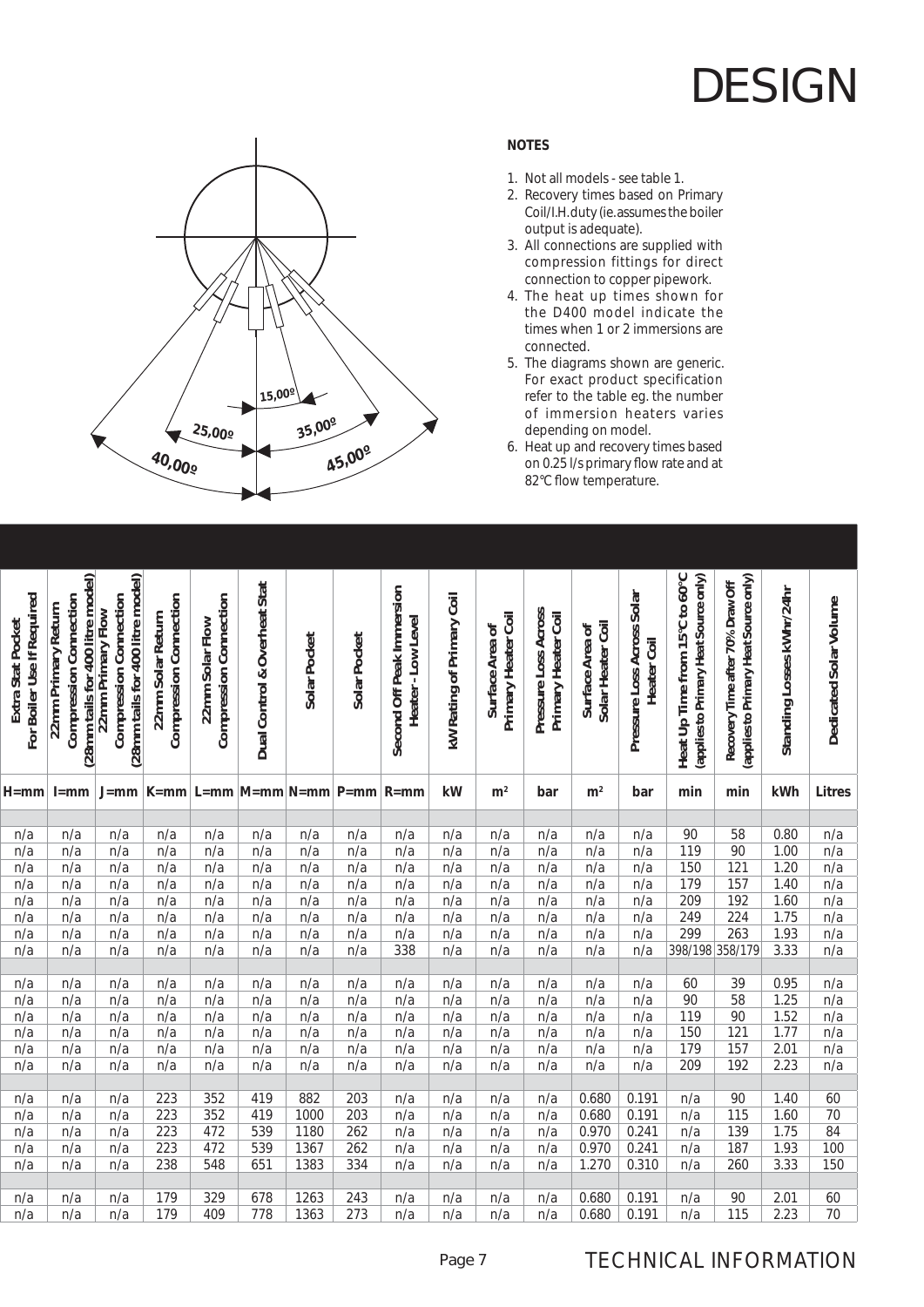**AC DHFEJ B G**

**Indirect**

**Solar Indirect**



### **Table 2 - Indirect Models**

| Model                    | Weight-Empty    | Weight - Full    | Capacity (Total Volume) | expansion vessel connection and<br>expansion valve set at 4.75 bar<br>group c/w balance cold supply,<br>Pressure Regulator 3 bar inlet | Expansion Vessel size.<br>Pre-charged to 3 bar | Overall Height | <b>Overall Diameter</b> | Pressure & Temperature<br>Relief Valve 6bar 95°C | 22mm Secondary<br>Return Tapping | On Peak Immersion<br>Heater - High Level | Compression Connection<br>Cold Feed 22mm | Off Peak Immersion<br>Heater-Low Level | <b>Volume of On Peak Water</b><br>Heated | Dual Control & Overheat Stat |
|--------------------------|-----------------|------------------|-------------------------|----------------------------------------------------------------------------------------------------------------------------------------|------------------------------------------------|----------------|-------------------------|--------------------------------------------------|----------------------------------|------------------------------------------|------------------------------------------|----------------------------------------|------------------------------------------|------------------------------|
|                          | kg              | kg               | <b>Litres</b>           | bar                                                                                                                                    | <b>Litres</b>                                  | $A = mm$       | mm                      |                                                  |                                  |                                          | $B=mm C=mm D=mm E=mm F=mm$               |                                        | Litres                                   | $G = mm$                     |
| Indirect                 |                 |                  |                         |                                                                                                                                        |                                                |                |                         |                                                  |                                  |                                          |                                          |                                        |                                          |                              |
| <b>IND90</b>             | $\overline{19}$ | 109              | 90                      | $\overline{3}$                                                                                                                         | $\overline{12}$                                | 732            | 550                     | 490                                              | n/a                              | 352                                      | 367                                      | n/a                                    | 40                                       | 367                          |
| <b>IND120</b>            | $\overline{22}$ | 142              | 120                     | 3                                                                                                                                      | 12                                             | 920            | 550                     | 678                                              | n/a                              | 352                                      | 367                                      | n/a                                    | 67                                       | 367                          |
| <b>IND150</b>            | $\overline{26}$ | 176              | 150                     | $\overline{3}$                                                                                                                         | $\overline{18}$                                | 1107           | 550                     | 865                                              | n/a                              | $\overline{392}$                         | 442                                      | n/a                                    | $\overline{92}$                          | 407                          |
| <b>IND180</b>            | $\overline{28}$ | 208              | 180                     | $\overline{3}$                                                                                                                         | $\overline{18}$                                | 1295           | 550                     | 1053                                             | n/a                              | 432                                      | 442                                      | n/a                                    | 116                                      | 447                          |
| <b>IND210</b>            | $\overline{33}$ | 243              | $\overline{210}$        | $\overline{3}$                                                                                                                         | 24                                             | 1483           | 550                     | 1241                                             | 1127                             | 432                                      | 442                                      | n/a                                    | 145                                      | 482                          |
| <b>IND250</b>            | $\overline{38}$ | 288              | 250                     | $\overline{3}$                                                                                                                         | $\overline{24}$                                | 1733           | 550                     | 1491                                             | 1377                             | 927                                      | 522                                      | $\overline{512}$                       | 109                                      | $\overline{577}$             |
| <b>IND300</b>            | 44              | 344              | 300                     | $\overline{3}$                                                                                                                         | $\overline{35}$                                | 2020           | 550                     | 1777                                             | 1577                             | 1242                                     | 522                                      | $\overline{512}$                       | 130                                      | 677                          |
| <b>IND400</b>            | $\overline{55}$ | 455              | 400                     | $\overline{3}$                                                                                                                         | $2 \times 24$                                  | 2040           | 630                     | 1784                                             | 1592                             | 1166                                     | 557                                      | 601                                    | 180                                      | 684                          |
| <b>Indirect Slimline</b> |                 |                  |                         |                                                                                                                                        |                                                |                |                         |                                                  |                                  |                                          |                                          |                                        |                                          |                              |
| IND60-SL                 | 14              | 74               | 60                      | 3                                                                                                                                      | 12                                             | 704            | 475                     | 462                                              | n/a                              | 352                                      | 348                                      | n/a                                    | 28                                       | 242                          |
| IND90-SL                 | $\overline{19}$ | 109              | 90                      | $\overline{3}$                                                                                                                         | $\overline{12}$                                | 976            | 475                     | 734                                              | n/a                              | 392                                      | 348                                      | n/a                                    | $\overline{54}$                          | 359                          |
| <b>IND120-SL</b>         | $\overline{23}$ | 143              | 120                     | $\overline{3}$                                                                                                                         | $\overline{12}$                                | 1248           | 475                     | 1006                                             | n/a                              | 432                                      | 348                                      | n/a                                    | $\overline{75}$                          | 423                          |
| <b>IND150-SL</b>         | $\overline{28}$ | $\overline{178}$ | 150                     | $\overline{3}$                                                                                                                         | $\overline{18}$                                | 1520           | 475                     | 1278                                             | n/a                              | 462                                      | 423                                      | n/a                                    | 102                                      | $\overline{514}$             |
| <b>IND180-SL</b>         | $\overline{31}$ | $\overline{211}$ | 180                     | $\overline{3}$                                                                                                                         | $\overline{18}$                                | 1790           | 475                     | 1548                                             | n/a                              | $\overline{512}$                         | $\overline{503}$                         | n/a                                    | $\overline{125}$                         | 604                          |
| <b>IND210-SL</b>         | $\overline{34}$ | 244              | 210                     | $\overline{3}$                                                                                                                         | $\overline{24}$                                | 2005           | 475                     | 1763                                             | 1589                             | $\overline{512}$                         | 503                                      | n/a                                    | 150                                      | 695                          |
| Solar Indirect           |                 |                  |                         |                                                                                                                                        |                                                |                |                         |                                                  |                                  |                                          |                                          |                                        |                                          |                              |
| <b>SOL180i</b>           | 30              | 210              | 180                     | 3                                                                                                                                      | 18                                             | 1295           | 550                     | 1053                                             | n/a                              | 574                                      | 437                                      | n/a                                    | 80                                       | 747                          |
| <b>SOL210i</b>           | $\overline{35}$ | 245              | 210                     | $\overline{3}$                                                                                                                         | $\overline{24}$                                | 1483           | 550                     | 1241                                             | 1127                             | 614                                      | 437                                      | n/a                                    | 95                                       | 867                          |
| <b>SOL250i</b>           | 40              | 290              | 250                     | $\overline{3}$                                                                                                                         | $\overline{24}$                                | 1733           | 550                     | 1491                                             | 1377                             | 1042                                     | 522                                      | n/a                                    | 115                                      | 994                          |
| <b>SOL300i</b>           | 46              | 346              | 300                     | $\overline{3}$                                                                                                                         | $\overline{35}$                                | 2020           | 550                     | 1777                                             | 1577                             | 1155                                     | 522                                      | n/a                                    | 140                                      | 1130                         |
| <b>SOL400i</b>           | 59              | 459              | 400                     | $\overline{3}$                                                                                                                         | $2 \times 24$                                  | 2040           | 630                     | 1784                                             | 1592                             | 1129                                     | 557                                      | n/a                                    | 190                                      | 1053                         |
| Solar Indirect Slimline  |                 |                  |                         |                                                                                                                                        |                                                |                |                         |                                                  |                                  |                                          |                                          |                                        |                                          |                              |
| <b>SOL180i-SL</b>        | 33              | 213              | 180                     | 3                                                                                                                                      | 18                                             | 1790           | 475                     | 1548                                             | n/a                              | 1044                                     | 423                                      | n/a                                    | 75                                       | 897                          |
| <b>SOL210i-SL</b>        | $\overline{37}$ | 247              | 210                     | $\overline{3}$                                                                                                                         | $\overline{24}$                                | 2005           | 475                     | 1763                                             | 1589                             | 1130                                     | $\overline{503}$                         | n/a                                    | 85                                       | 1083                         |

TECHNICAL INFORMATION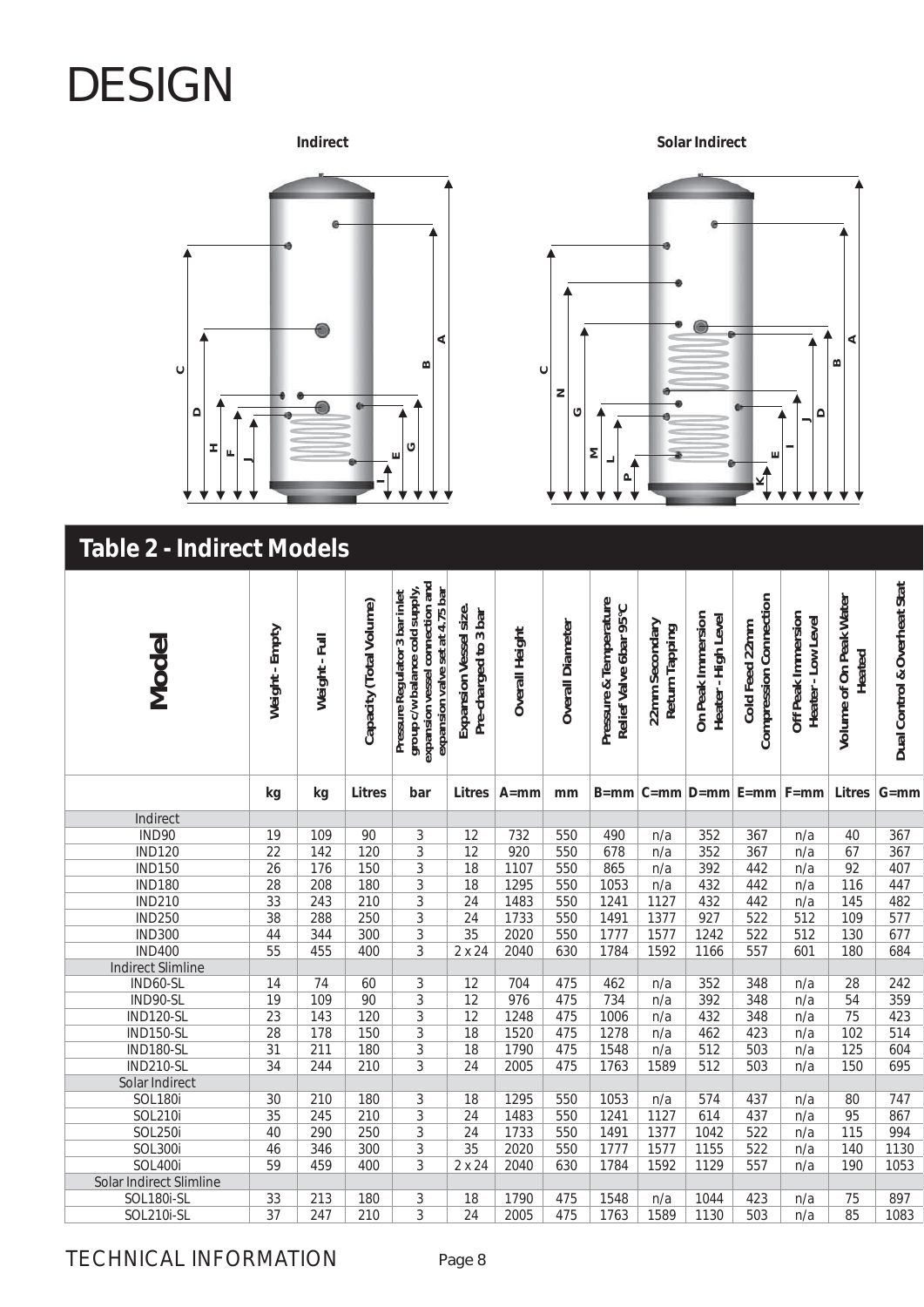

### **NOTES**

- 1. Not all models see table 2.
- 2. Recovery times based on Primary Coil/I.H. duty (ie. assumes the boiler output is adequate).
- 3. All connections are supplied with compression fittings for direct connection to copper pipework.
- 4. The diagrams shown are generic. For exact product specification refer to the table eg. the number of immersion heaters varies depending on model.
- 5. Heat up and recovery times based on 0.25 l/s primary flow rate and at 82°C flow temperature.

| For Boiler Use If Required<br>Extra Stat Pocket | (28mm tails for 400 litre model)<br><b>Compression Connection</b><br>22mm Primary Return | (28mm tails for 400 litre model)<br>Compression Connection<br>22mm Primary Flow | Compression Connection<br>22mm Solar Return | Compression Connection<br>22mm Solar Flow | Dual Control & Overheat Stat | Solar Pocket | Solar Pocket | Second Off Peak Immersion<br>Heater-Low Level | kW Rating of Primary Coil | Primary Heater Coil<br>ัธ<br>Surface Area | Pressure Loss Across<br>Primary Heater Coil | Solar Heater Coil<br>Surface Area of | Pressure Loss Across Solar<br>Heater Coil | Heat Up Time from 15°C to 60°C<br>(applies to Primary Heat Source only) | (applies to Primary Heat Source only)<br>Recovery Time after 70% Draw Off | Standing Losses kWhr/24hr | Dedicated Solar Volume |
|-------------------------------------------------|------------------------------------------------------------------------------------------|---------------------------------------------------------------------------------|---------------------------------------------|-------------------------------------------|------------------------------|--------------|--------------|-----------------------------------------------|---------------------------|-------------------------------------------|---------------------------------------------|--------------------------------------|-------------------------------------------|-------------------------------------------------------------------------|---------------------------------------------------------------------------|---------------------------|------------------------|
| H=mml                                           | $l = mm$                                                                                 | $J = mm$                                                                        |                                             |                                           | $K=mm$ L=mm $M=mm$ N=mm P=mm |              |              | $R = mm$                                      | kW                        | m <sup>2</sup>                            | bar                                         | m <sup>2</sup>                       | bar                                       | min                                                                     | min                                                                       | kWh                       | <b>Litres</b>          |
|                                                 |                                                                                          |                                                                                 |                                             |                                           |                              |              |              |                                               |                           |                                           |                                             |                                      |                                           |                                                                         |                                                                           |                           |                        |
| 367                                             | 223                                                                                      | 312                                                                             | n/a                                         | n/a                                       | n/a                          | n/a          | n/a          | n/a                                           | 16.5                      | 0.59                                      | 0.165                                       | n/a                                  | n/a                                       | 21                                                                      | 16                                                                        | 0.80                      | n/a                    |
| 367                                             | 223                                                                                      | 312                                                                             | n/a                                         | n/a                                       | n/a                          | n/a          | n/a          | n/a                                           | 18                        | 0.59                                      | 0.165                                       | n/a                                  | n/a                                       | 27                                                                      | 19                                                                        | 1.00                      | n/a                    |
| 407                                             | 223                                                                                      | 392                                                                             | n/a                                         | n/a                                       | n/a                          | n/a          | n/a          | n/a                                           | 18.5                      | 0.68                                      | 0.191                                       | n/a                                  | n/a                                       | 28                                                                      | 19                                                                        | 1.20                      | n/a                    |
| 447                                             | 223                                                                                      | 392                                                                             | n/a                                         | n/a                                       | n/a                          | n/a          | n/a          | n/a                                           | 19                        | 0.78                                      | 0.216                                       | n/a                                  | n/a                                       | 33                                                                      | $\overline{21}$                                                           | 1.40                      | n/a                    |
| 482                                             | $\overline{223}$                                                                         | 392                                                                             | n/a                                         | n/a                                       | n/a                          | n/a          | n/a          | n/a                                           | 20.5                      | 0.78                                      | 0.216                                       | n/a                                  | n/a                                       | 41                                                                      | 26                                                                        | 1.60                      | n/a                    |
| 577                                             | 223                                                                                      | 472                                                                             | n/a                                         | n/a                                       | n/a                          | n/a          | n/a          | n/a                                           | 21.5                      | 0.97                                      | 0.241                                       | n/a                                  | n/a                                       | 44                                                                      | 30                                                                        | 1.75                      | n/a                    |
| 677                                             | 223                                                                                      | 522                                                                             | n/a                                         | n/a                                       | n/a                          | n/a          | n/a          | n/a                                           | 25                        | 0.97                                      | 0.241                                       | n/a                                  | n/a                                       | 48                                                                      | $\overline{32}$                                                           | 1.93                      | n/a                    |
| 684                                             | 238                                                                                      | 548                                                                             | n/a                                         | n/a                                       | n/a                          | n/a          | n/a          | n/a                                           | 30.5                      | 1.27                                      | 0.310                                       | n/a                                  | n/a                                       | 55                                                                      | $\overline{36}$                                                           | 3.33                      | n/a                    |
| 242                                             | 179                                                                                      | 329                                                                             |                                             |                                           |                              |              |              |                                               | 15                        | 0.59                                      | 0.165                                       | n/a                                  |                                           | 14                                                                      | 11                                                                        | 0.95                      |                        |
| 359                                             | 179                                                                                      | 329                                                                             | n/a<br>n/a                                  | n/a                                       | n/a                          | n/a          | n/a          | n/a                                           | 16.5                      | 0.59                                      | 0.165                                       |                                      | n/a                                       | 21                                                                      | 16                                                                        | 1.25                      | n/a<br>n/a             |
| 423                                             | 179                                                                                      | 329                                                                             | n/a                                         | n/a                                       | n/a                          | n/a          | n/a          | n/a                                           | 18                        | 0.59                                      | 0.165                                       | n/a                                  | n/a                                       | 27                                                                      | 19                                                                        | 1.52                      |                        |
| 514                                             | 179                                                                                      | 409                                                                             | n/a                                         | n/a<br>n/a                                | n/a<br>n/a                   | n/a<br>n/a   | n/a<br>n/a   | n/a<br>n/a                                    | 18.5                      | 0.68                                      | 0.191                                       | n/a<br>n/a                           | n/a<br>n/a                                | $\overline{28}$                                                         | $\overline{19}$                                                           | 1.77                      | n/a<br>n/a             |
| 604                                             | 179                                                                                      | 449                                                                             | n/a                                         | n/a                                       | n/a                          | n/a          | n/a          | n/a                                           | 19.0                      | 0.78                                      | 0.216                                       | n/a                                  | n/a                                       | 33                                                                      | 21                                                                        | 2.01                      | n/a                    |
| 695                                             | 179                                                                                      | 449                                                                             | n/a                                         | n/a                                       | n/a                          | n/a          | n/a          | n/a                                           | 20.5                      | 0.78                                      | 0.216                                       | n/a                                  | n/a                                       | 41                                                                      | $\overline{26}$                                                           | 2.23                      | n/a                    |
|                                                 |                                                                                          |                                                                                 |                                             |                                           |                              |              |              |                                               |                           |                                           |                                             |                                      |                                           |                                                                         |                                                                           |                           |                        |
| n/a                                             | 614                                                                                      | 834                                                                             | 223                                         | 352                                       | 419                          | 882          | 218          | n/a                                           | 18                        | 0.59                                      | 0.165                                       | 0.680                                | 0.191                                     | 28                                                                      | 16                                                                        | 1.40                      | 96                     |
| n/a                                             | 654                                                                                      | 914                                                                             | 223                                         | 352                                       | 419                          | 1000         | 233          | n/a                                           | 18.5                      | 0.68                                      | 0.191                                       | 0.680                                | 0.191                                     | 35                                                                      | 16                                                                        | 1.60                      | 101                    |
| n/a                                             | 702                                                                                      | 1002                                                                            | 223                                         | 472                                       | 539                          | 1180         | 294          | n/a                                           | 19                        | 0.78                                      | 0.216                                       | 0.970                                | 0.241                                     | 38                                                                      | 19                                                                        | 1.75                      | 107                    |
| n/a                                             | 815                                                                                      | 1115                                                                            | 223                                         | 472                                       | 539                          | 1367         | 300          | n/a                                           | 20.5                      | 0.78                                      | 0.216                                       | 0.970                                | 0.241                                     | 41                                                                      | 20                                                                        | 1.93                      | 125                    |
| 1076                                            | 766                                                                                      | 1026                                                                            | 238                                         | 548                                       | 651                          | 1383         | 357          | n/a                                           | 22                        | 0.97                                      | 0.241                                       | 1.270                                | 0.310                                     | 45                                                                      | 24                                                                        | 3.33                      | 165                    |
|                                                 |                                                                                          |                                                                                 |                                             |                                           |                              |              |              |                                               |                           |                                           |                                             |                                      |                                           |                                                                         |                                                                           |                           |                        |
| n/a                                             | 619                                                                                      | 1004                                                                            | 179                                         | 320                                       | 583                          | 1232         | 243          | n/a                                           | 18                        | 0.59                                      | 0.165                                       | 0.680                                | 0.191                                     | 28                                                                      | 16                                                                        | 2.01                      | 60                     |
| n/a                                             | 710                                                                                      | 1095                                                                            | 179                                         | 409                                       | 673                          | 1383         | 273          | n/a                                           | 18.5                      | 0.68                                      | 0.191                                       | 0.680                                | 0.191                                     | $\overline{35}$                                                         | $\overline{16}$                                                           | 2.23                      | $\overline{70}$        |
|                                                 |                                                                                          |                                                                                 |                                             |                                           |                              |              |              |                                               |                           |                                           |                                             |                                      |                                           |                                                                         |                                                                           |                           |                        |

### TECHNICAL INFORMATION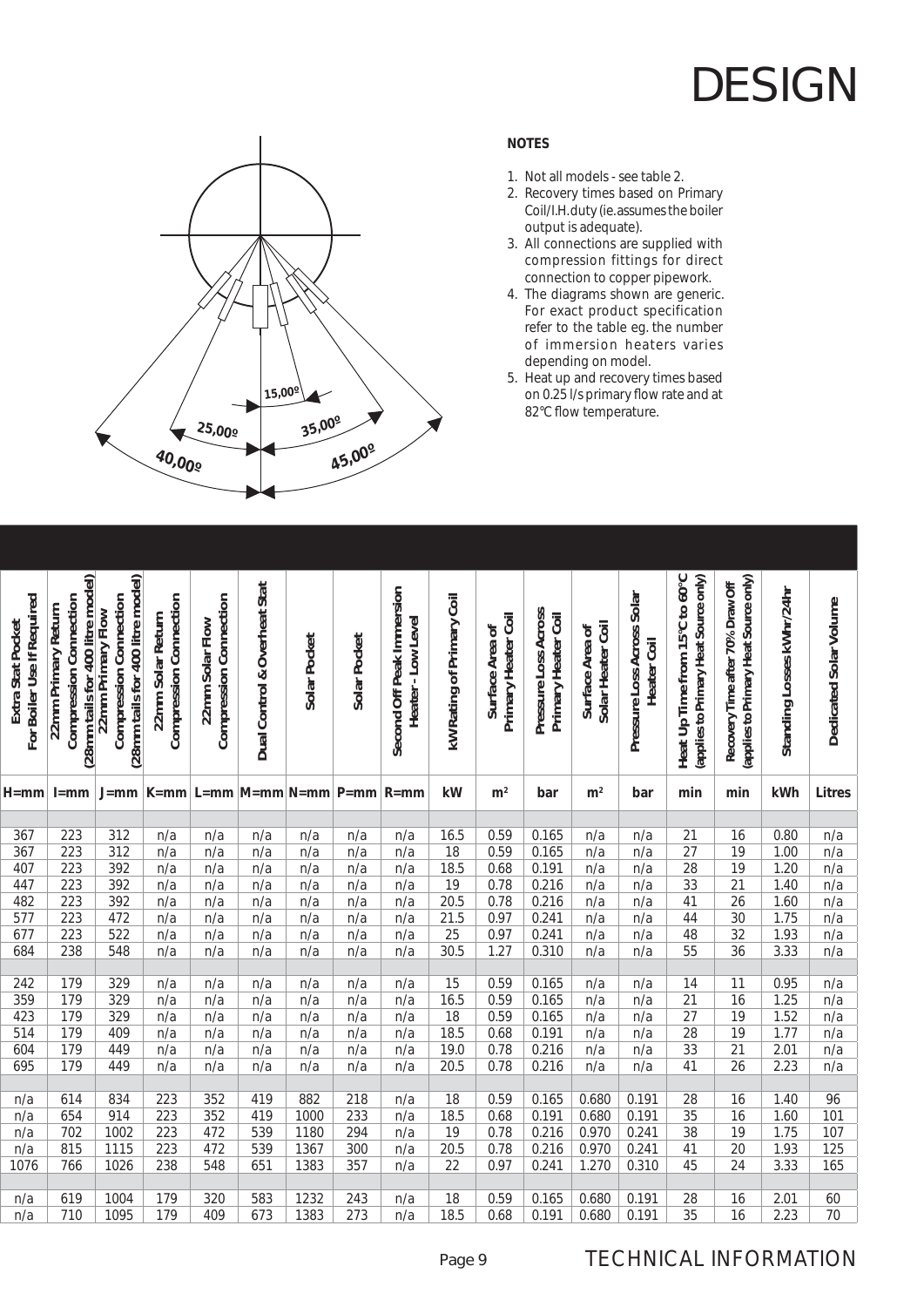



Typical arrangement of component kit shown fitted to the appliance for clarity Pipework to be supplied and fitted by installer.

#### **Stainless Lite Direct**

#### **Basic Appliance**

- 1. Hot water draw off (22mm) compression
- 2. Temperature & pressure relief valve 95°/6 bar
- 3. Hot water secondary return 22mm
- (not fitted to smaller sizes, see table 1) 4. Immersion heater 1¾" BSP 3kW
- (normally on-peak) 5. 22mm cold supply compression
- 6. Immersion heater 1¾" BSP 3kW
- (normally off-peak) 7. Immersion heater 1¾" BSP 3kW (normally off-peak - 400 litre model only)

#### **Component kit supplied separately**

- A. Combination inlet group incorporating pressure reducing valve, strainer, check valve, balance cold take off point, expansion relief valve and expansion vessel connection points.
- B. Portable expansion vessels c/w flexible hose and wall bracket
- C. Tundish

#### **Stainless Lite Indirect**

#### **Basic Appliance**

- 1. Hot water draw off (22mm) compression
- 2. Temperature & pressure relief valve 95°/6 bar
- 3. Hot water secondary return 22mm (not fitted to smaller sizes, see table 2)
- 4. Immersion heater 1¾" BSP 3kW
- 5. 22mm cold supply compression
- 6. Immersion heater 1¾" BSP 3kW
- 7. Dual control/overheat stat pocket (22mm)
- 8. Boiler control sensor pocket (spare)
- 9. Primary return (22mm)
- (28mm tails for 400 litre models) 10. Primary flow (22mm)
	- (28mm tails for 400 litre models)

#### **Component kit supplied separately**

- A. Combination inlet group incorporating pressure reducing valve, strainer, check valve, balance cold take off point, expansion relief valve and expansion vessel connection points.
- B. Potable expansion vessels c/w flexible hose and wall bracket
- C. Tundish
- D. Dual control thermostat and combined overheat thermostat
- E. Two port (22mm) zone valve for primary circuit
- F. Wiring junction box for primary system

### SYSTEM DESIGN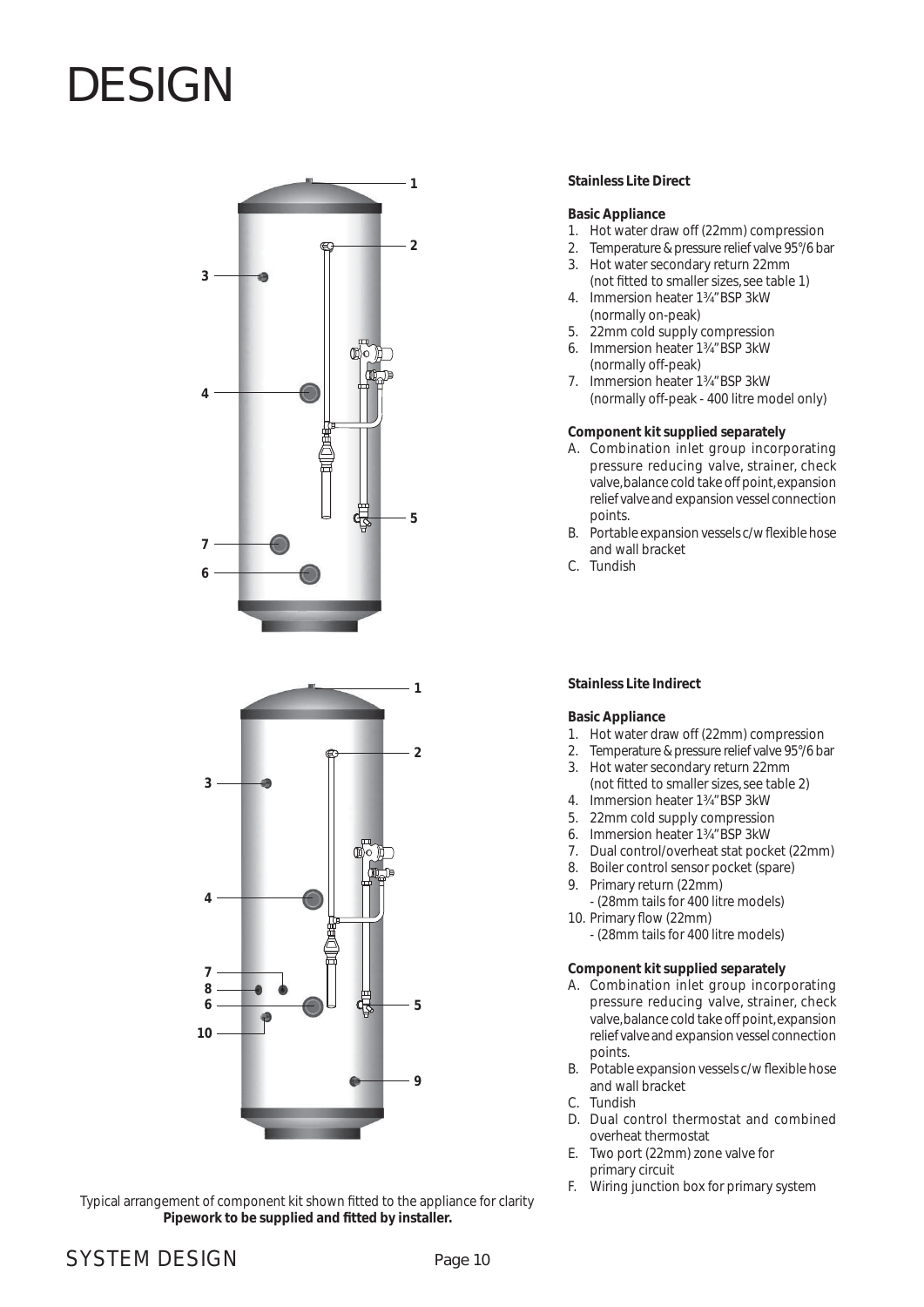



Typical arrangement of component kit shown fitted to the appliance for clarity Pipework to be supplied and fitted by installer.

#### **Stainless Lite Direct Solar**

#### **Basic Appliance**

- 1. Hot water draw off (22mm) compression
- 2. Temperature & pressure relief valve 95°/6 bar
- 3. Hot water secondary return 22mm (not fitted to smaller sizes, see table 1)
- 4. Immersion heater 1¾" BSP 3kW (normally on-peak)
- 5. 22mm cold supply
- 6. Immersion heater 1¾" BSP 3kW (normally off-peak)
- 7. Dual control/Overheat stat pocket
- 8. Solar coil return to panel collector (22mm) compression
- 9. Solar coil flow from panel (22mm) compression
- 10. Solar thermostat pocket

#### **Component kit supplied separately**

- A. Combination inlet group incorporating pressure reducing valve, strainer, check valve, balance cold take off point, expansion relief valve and expansion vessel connection points.
- B. Portable expansion vessels c/w flexible hose and wall bracket
- C. Tundish
- D. Dual control thermostat and combined overheat thermostat

#### **Stainless Lite Indirect Solar**

#### **Basic Appliance**

- 1. Hot water draw off (22mm) compression
- 2. Temperature & pressure relief valve 95°/6 bar
- 3. Hot water secondary return 22mm (not fitted to smaller sizes, see table 2)
- 4. Immersion heater 1¾" BSP 3kW
- 5. 22mm cold supply
- 6. Dual control/Overheat stat pocket
- 7. Primary return (22mm) - (28mm tails for 400 litre models)
- 8. Primary flow (22mm)
	- (28mm tails for 400 litre models)
- 9. Dual control/Overheat stat pocket
- 10. Solar coil return to panel collector (22mm) compression
- 11. Solar coil flow from panel (22mm) compression
- 12. Solar thermostat pocket

#### **Component kit supplied separately**

- A. Combination inlet group incorporating pressure reducing valve, strainer, check valve, balance cold take off point, expansion relief valve and expansion vessel connection points.
- B. Potable expansion vessels c/w flexible hose and wall bracket
- C. Tundish
- D. Dual control thermostat and combined overheat thermostat (x2)
- E. Two port (22mm) zone valve for primary circuit
- F. Wiring junction box for primary system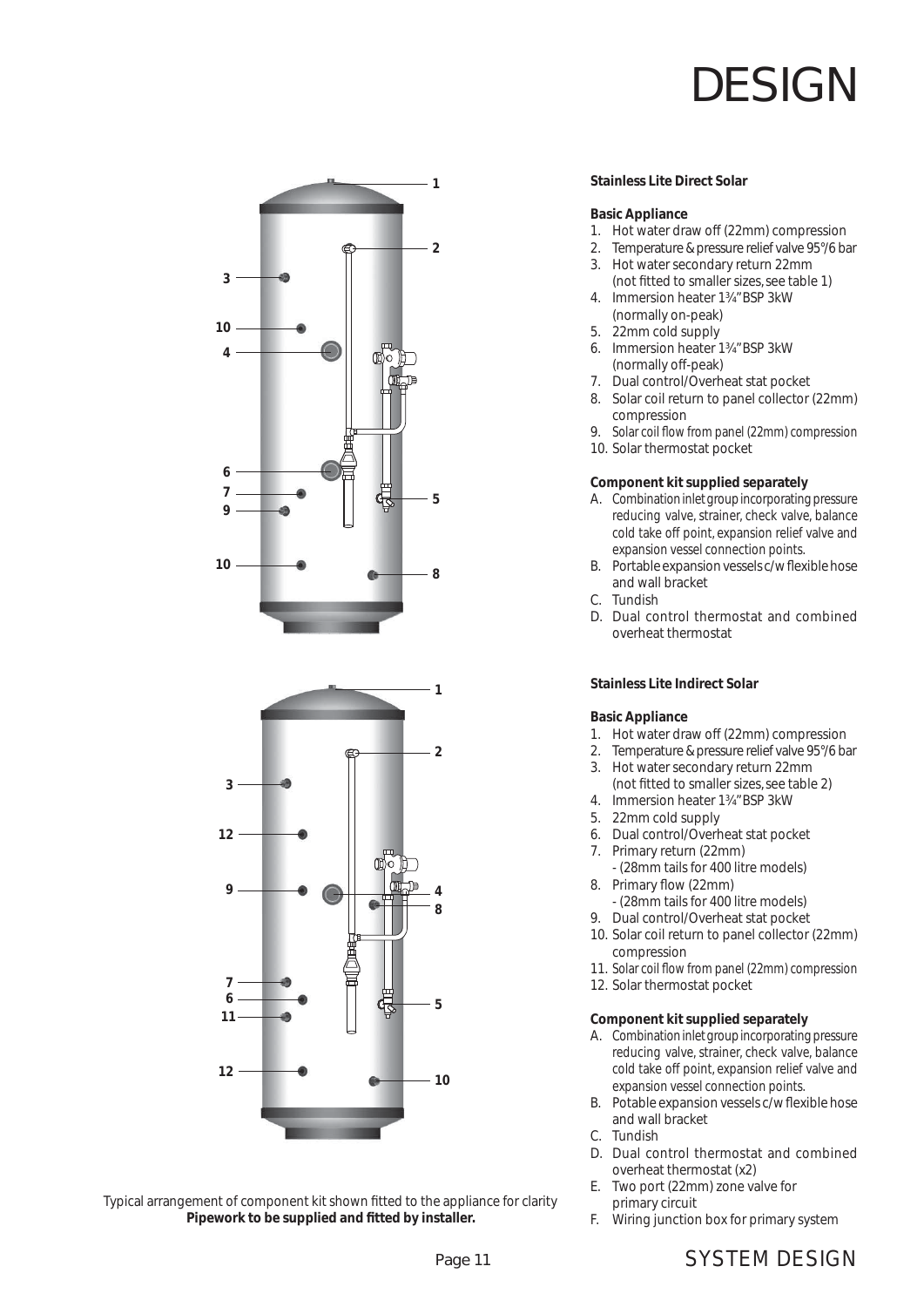

If two Stainless Lites are coupled together the secondary inlet and outlet pipes must be balanced. The units must be fitted on the same level.

| Note: No valves must be fitted between the expansion vessel and the storage cylinder(s). |  |  |
|------------------------------------------------------------------------------------------|--|--|
|                                                                                          |  |  |

| <b>Standard and Slimline Model Selection Guide</b>     |                                           |                                  |                                |  |  |  |  |  |  |  |
|--------------------------------------------------------|-------------------------------------------|----------------------------------|--------------------------------|--|--|--|--|--|--|--|
| Max hot water demand                                   | Max number<br>of bed spaces<br>(Bedrooms) | <b>Indirect</b><br><b>litres</b> | <b>Direct</b><br><b>litres</b> |  |  |  |  |  |  |  |
| 1 shower room                                          | Bedsit (0)                                | 90                               | 120                            |  |  |  |  |  |  |  |
| 1 bathroom                                             | 2(2)                                      | 120                              | 150                            |  |  |  |  |  |  |  |
| 1 bathroom                                             | 4(3)                                      | 120                              | 180                            |  |  |  |  |  |  |  |
| 1 bathroom + separate shower room                      | 6(4)                                      | 150                              | 210                            |  |  |  |  |  |  |  |
| 1 bathroom + 2 separate shower rooms<br>or 2 bathrooms | 7(5)                                      | 180                              | 210                            |  |  |  |  |  |  |  |
| 2 bathrooms + separate shower room                     | 7(5)                                      | 210                              | 250                            |  |  |  |  |  |  |  |
| 2 bathrooms + 2 separate shower rooms                  | 7(5)                                      | 250                              | 300                            |  |  |  |  |  |  |  |
| 3 bathrooms + 2 separate showers rooms                 | 9(6)                                      | 300                              | 400                            |  |  |  |  |  |  |  |
| 3 bathrooms + 3 separate showers rooms                 | 9(6)                                      | 400                              |                                |  |  |  |  |  |  |  |

| <b>Solar Model Selection Guide</b> |                                 |                 |                                  |                                |  |  |  |  |  |  |
|------------------------------------|---------------------------------|-----------------|----------------------------------|--------------------------------|--|--|--|--|--|--|
| Max hot water demand               | <b>Max floor</b><br>area $(m2)$ | <b>Bedrooms</b> | <b>Indirect</b><br><b>litres</b> | <b>Direct</b><br><b>litres</b> |  |  |  |  |  |  |
| 1 shower room                      | 44                              | <b>Bedsit</b>   |                                  | 180                            |  |  |  |  |  |  |
| 1 bathroom                         | 44                              | $1 - 3$         | 180                              |                                |  |  |  |  |  |  |
| 1 bathroom                         | 66                              | $1 - 3$         |                                  | 210                            |  |  |  |  |  |  |
| 1 bathroom + 1 shower room         | 66                              | $1 - 3$         | 210                              |                                |  |  |  |  |  |  |
| 1 bathroom + 1 shower room         | 84                              | $1 - 3$         |                                  | 250                            |  |  |  |  |  |  |
| 1 bathroom + 2 shower rooms        | 84                              | $2 - 4$         | 250                              |                                |  |  |  |  |  |  |
| 1 bathroom + 2 shower rooms        | 113                             | $2 - 4$         |                                  | 300                            |  |  |  |  |  |  |
| 2 bathrooms + 1 shower room        | 113                             | $3-4$           | 300                              |                                |  |  |  |  |  |  |
| 2 bathrooms + 1 shower room        | 150                             | $4-5$           |                                  | 400                            |  |  |  |  |  |  |
| 2 bathrooms + 2 shower rooms       | 150                             | $4 - 5$         | 400                              |                                |  |  |  |  |  |  |

#### **General Design Considerations**

The cupboard footprint needs to be at least 650mm square for standard units up to 300 litres, 730mm for 400 litre and 575mm for slimline units.

The base chosen for the cylinder should be level and capable of supporting the weight of the unit when full of water as shown in General Data. The discharge pipework for the safety valves must have a minimum fall of 1 : 200 from the unit to a safe discharge point. All exposed pipework should be insulated and the unit should NOT be fixed in a location where the contents could freeze.

#### The pipe connecting the boiler flow to the **appliance must not be less than 22mm copper or equivalent.**

#### **Mains Water Supply**

Existing properties with a 15mm supply will be satisfactory provided the local mains pressure is good, but should be confined to single bathroom properties. For new properties where simultaneous demand is required to more than one bathroom or a bathroom and one or more en-suites, the communication and service pipe into the dwelling should be a minimum of 22mm (usually in the form of a 25mm MDPE supply). The minimum recommended static pressure to operate a Stainless Lite domestic system is 3 bar. There should be a flow of at least 30 litres per minute or above available into the property. Normally Stainless Lite provides well in excess of 40 litres/min in most conditions. Flow rates for ALL mains pressure systems are subject to district pressures and system dynamic loss. Particularly on larger properties with more than one bathroom, the pipe sizes should be calculated in accordance with BS6700.

#### **Model Selection**

The suggested Direct model sizes, shown opposite, are based on a typical days hot water use assuming an Economy 7 tariff is provided. A reduction of one model size can normally be made with an Economy 10 tariff.

When using the Direct models for high specification developments an increase of one model size should be considered.

Where selecting a solar model, it is important to check the dedicated solar volume (shown in tables 1 & 2) is suitable for the total floor area of the dwelling to ensure compliance with Building Regulations. The maximum floor area of the dwelling permitted for the models is shown opposite.

The suggested model sizes are based on typical hot water usage. For high specification dwellings an increase of one model size should be considered.

### INSTALL ATION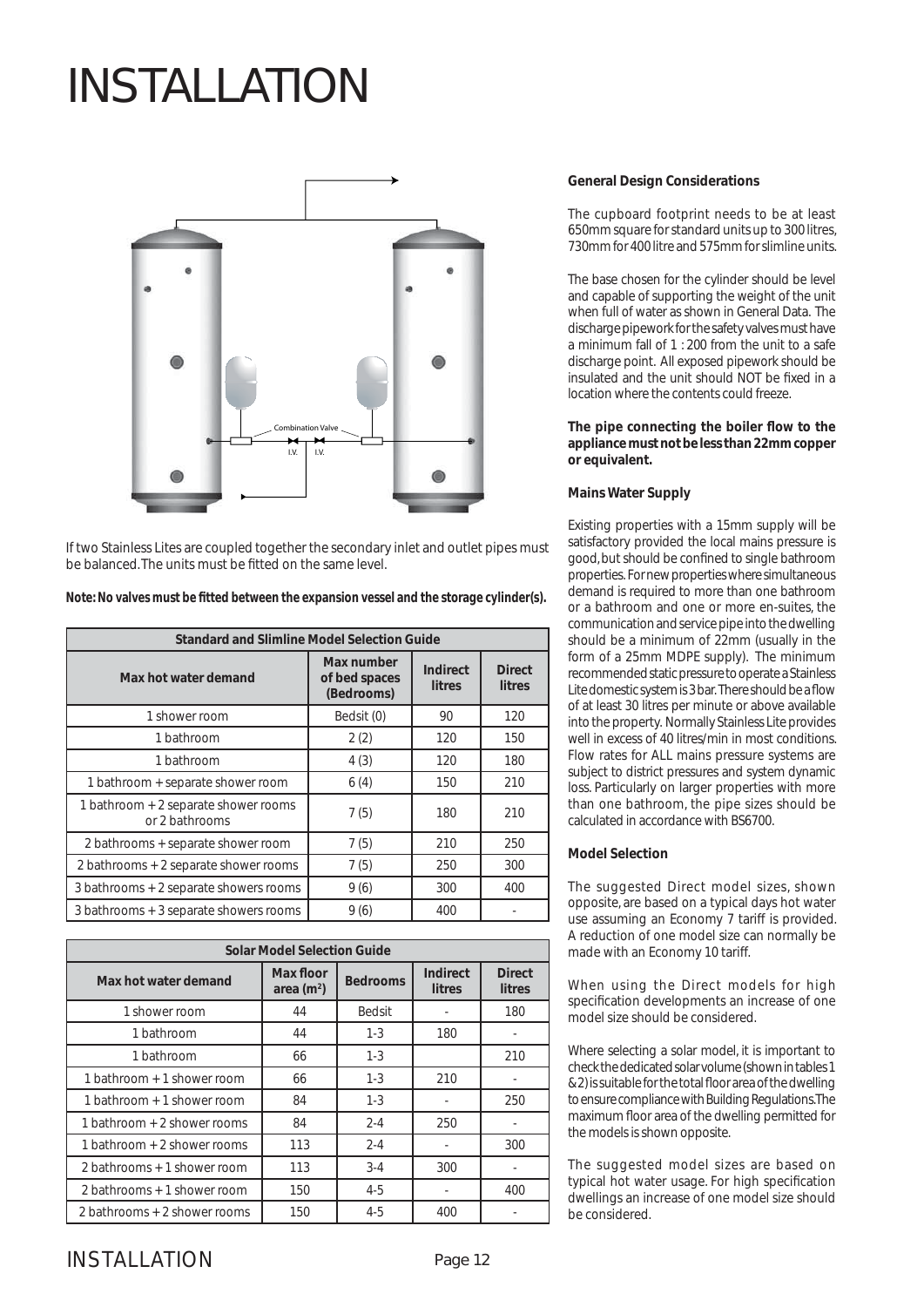#### **General Restrictions**

- a. The highest hot or cold water draw off point should not exceed 10 metres above the Pressure Reducing Valve.
- b. An ascending spray type bidet or any other appliance with a Class 1 back-syphonage risk requiring a type A air gap should not be used.
- c. Stainless Lite should not be used where steam is the primary heating medium, or in a situation where maintenance is likely to be neglected.
- d. Unvented cylinders are not suitable for use with solid fuel boilers.
- e. If the supply to the mixer fittings (other than a dual outlet type) is not taken **from the balanced supply the system will become over pressurized and cause the pressure relief valve to discharge. Over time this could also cause the premature failure of the appliance itself which will not be covered by the warranty.**
- f. In larger properties with a number of bathrooms/en-suites and long pipe runs we would recommend that the balance cold supply is provided with its own pressure reducing valve and is not taken from the balanced cold connection on the combination valve. In this case it will also be necessary to fit a small expansion vessel on the balanced cold water system to accommodate the pressure rise caused by the increase in temperature of the balanced cold water.
- g. Check the performance requirements of the terminal fittings with regard to flow/ pressure are suitable.
- h. In relation to potable water systems, expansion vessels shall be installed in a vertical orientation and located so that the length of the connecting pipe work is kept to a minimum.

#### **Shower Fittings**

Aerated taps are recommended to prevent splashing. Any type of shower mixing valve can be used as long as both the hot and cold supplies are mains fed. However, all mains pressure systems are subject to dynamic changes particularly when other hot and cold taps/showers are opened and closed, which will cause changes in the water temperature at mixed water outlets such as showers. For this reason and because these are now no more expensive than a manual shower we strongly recommend the use of thermostatic showers with this appliance. These must be used in 3 storey properties where the impact on pressure/temperature of opening another tap in

the system is greater than normal. The shower head provided must also be suitable for mains pressure supplies.

#### **Pipe Layout**

In all mains pressure installations it is important to remember that the incoming cold supply must be shared between all terminal fittings. It is important that a 22mm supply is brought to the appliance and a 22mm take-off is continued at least to the bath. If there are two baths, 28mm pipework should be considered. One metre of smaller diameter pipework, or flow restrictors, should be provided on the final connection to all outlets so as to balance the water available. In any event the distribution pipework should generally be in accordance with EN806:1.

#### **Plastic Pipework**

This appliance is suitable for use with plastic pipework as long as the material is recommended for the purpose by the manufacturer and is installed fully in accordance with their recommendations.

#### **Secondary Hot Water Circulation**

Some models are fitted with a secondary return tapping as standard (see tables 1 and 2 for details). If fitted, an extra expansion vessel may be necessary. A non-return valve MUST be FITTED near the return connection. No valve or terminal fitting should be installed between the non return valve and the cylinder. (See schematic arrangement on page 15.)

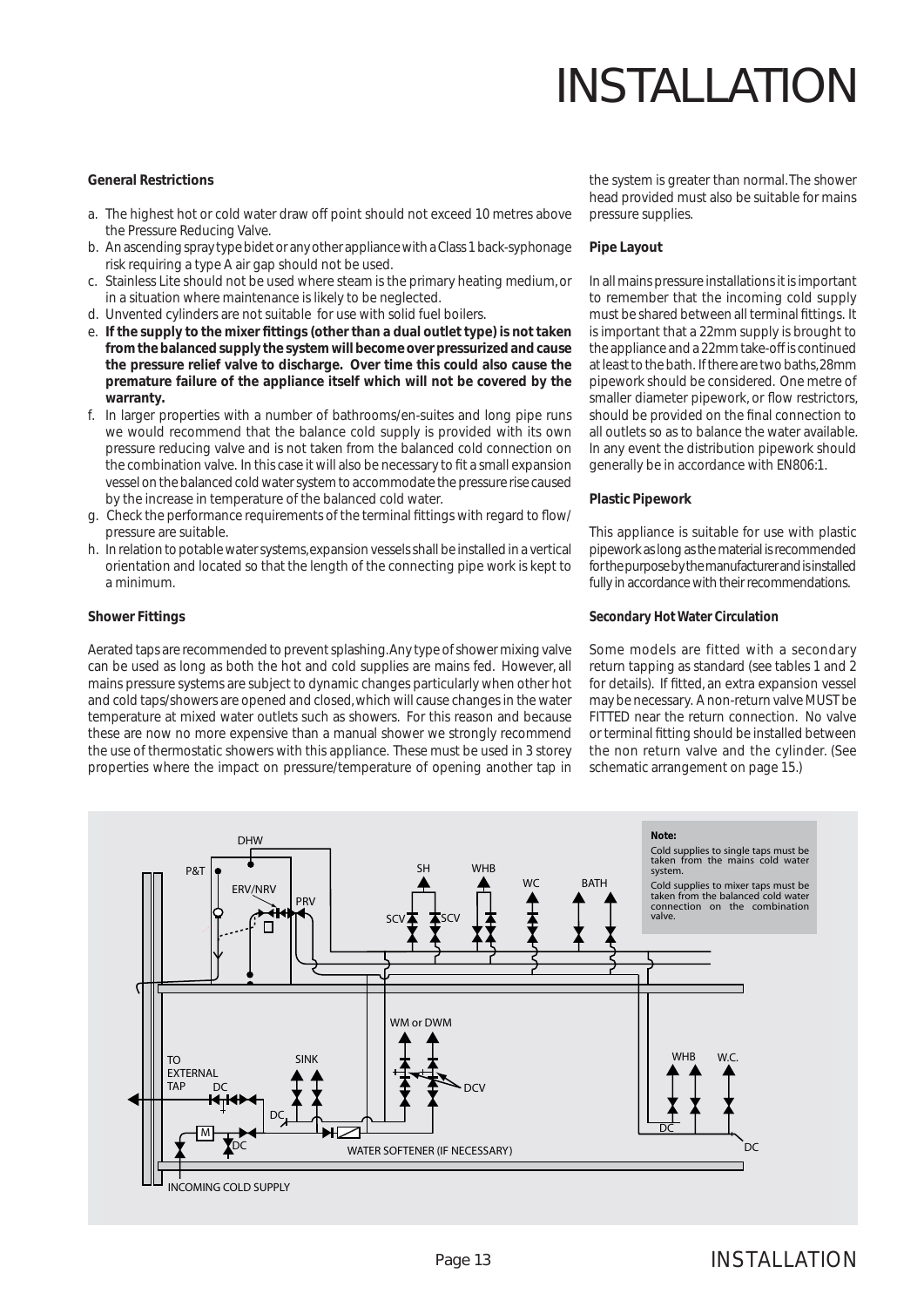

#### **Worked Example**

The example below is for G1/2 temperature relief valve with a discharge pipe (D2) having 4 elbows and length of 7m from the tundish to the point of discharge.

From the table below:

Maximum resistance allowed for a straight length of 22mm copper discharge pipe (D2) from a G1/2 temperature relief valve is: 9m subtract the resistance for  $4 \times 22$ mm elbows at 0.8m each = 3.2m.

Therefore the maximum permitted length equates to: 5.8m.

5.8m is less than the actual length of 7m therefore calculate the next largest size.

Maximum resistance allowed for a straight length of 28mm pipe (D2) from a G1/2 temperature relief valve equates to: 14m.

As the actual length is 7m, a 28mm (D2) copper pipe will be satisfactory.

| Sizing of copper discharge pipe 'D2' for a temperature relief valve<br>with a G1/2 outlet size (as supplied) |                                                            |                                                                                                          |  |  |  |  |  |  |  |  |
|--------------------------------------------------------------------------------------------------------------|------------------------------------------------------------|----------------------------------------------------------------------------------------------------------|--|--|--|--|--|--|--|--|
| Size of discharge<br>pipework                                                                                | Maximum length of<br>straight pipe<br>(no bends or elbows) | Deduct the figure<br>below from the<br>maximum length for<br>each bend or elbow in<br>the discharge pipe |  |  |  |  |  |  |  |  |
| 22mm                                                                                                         | Up to 9m                                                   | 0.8 <sub>m</sub>                                                                                         |  |  |  |  |  |  |  |  |
| 28mm                                                                                                         | Up to 18m                                                  | 1m                                                                                                       |  |  |  |  |  |  |  |  |
| 35mm                                                                                                         | Up to 27m                                                  | 1.4 <sub>m</sub>                                                                                         |  |  |  |  |  |  |  |  |

#### **Pressure & Temperature/expansion Relief Valve Pipework**

The relief valve should be installed to discharge in accordance with G3 of the Approved Document of the Building Regulations and should be piped to where it is visible, but will not cause danger to persons or damage to materials.

The following information is taken from Approved Document G3 of the Building Regulations and is provided to assist with the design and installation of the discharge pipework. However, the information is not exhaustive and reference should always be made to Approved Document G3 of the Building Regulations. The final decision regarding any arrangements rests with Building Control and it is recommended that their advice is sought if you have any concerns regarding this aspect of the installation.

The two safety valves will only discharge water under fault conditions. When operating normally water will not be discharged.

The tundish should be vertical, located in the same space as the unvented hot water storage system and be fitted as close as possible and within 500mm of the safety device e.g. the temperature relief valve.

The discharge pipe (D2) from the tundish should terminate in a safe place where there is no risk to persons in the vicinity of the discharge, be of metal and:

a) Be at least one pipe size larger than the nominal outlet size of the safety device unless its total equivalent hydraulic resistance exceeds that of a straight pipe 9m long i.e. discharge pipes between 9m and 18m equivalent resistance length should be at least two sizes larger than the nominal outlet size of the safety device, between 18 and 27m at least 3 sizes larger, and so on. Bends must be taken into account in calculating the flow resistance. Refer to the table and the worked example.

 An alternative approach for sizing discharge pipes would be to follow BS6700 Specification for design installation, testing and maintenance of services supplying water for domestic use within buildings and their curtilages.

- b) Have a vertical section of pipe at least 300mm long, below the tundish before any elbows or bends in the pipe work.
- c) Be installed with a continuous fall.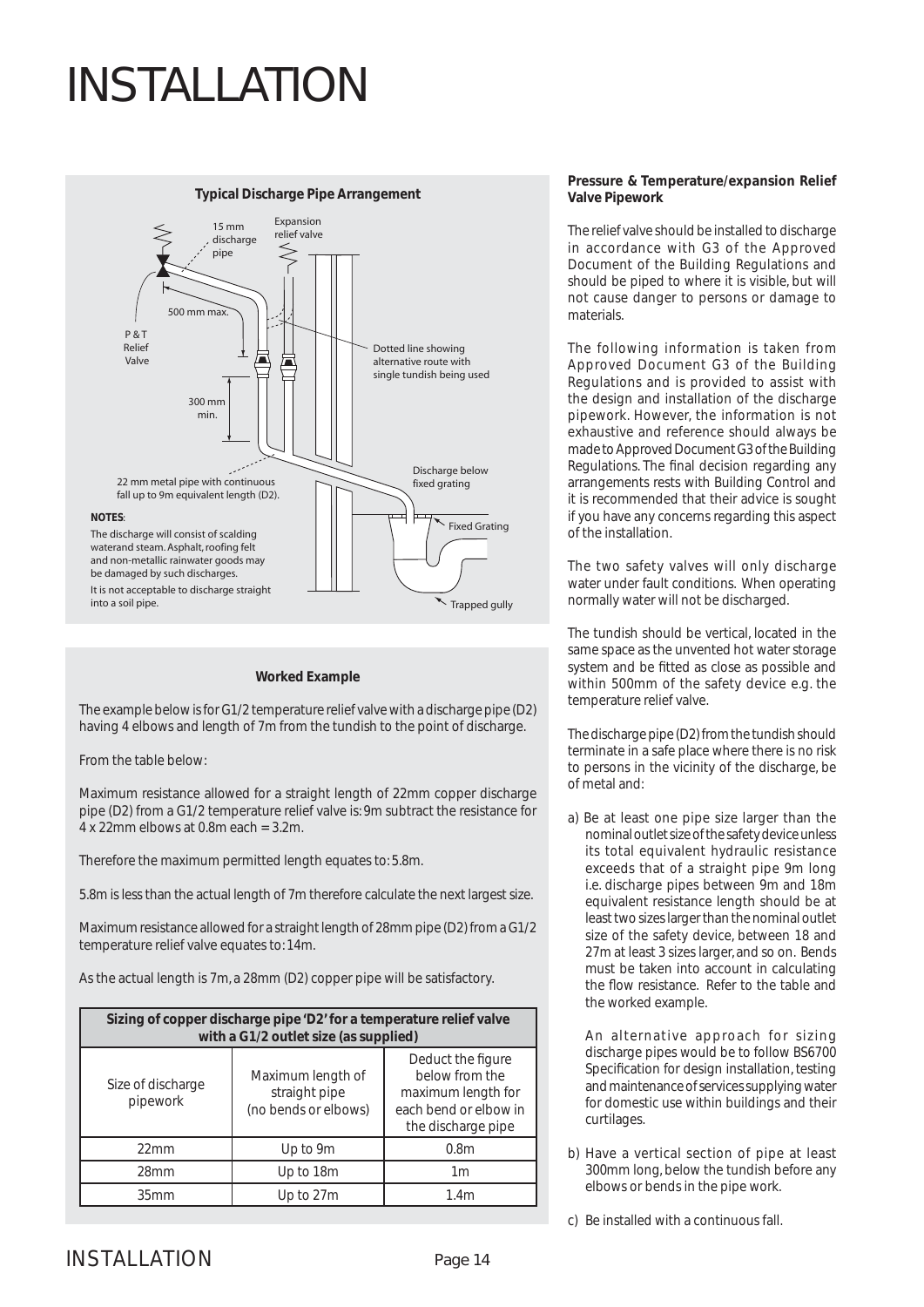- d) It is preferable for the discharge to be visible at both the tundish and the final point of discharge but where this is not possible or practically difficult there should be clear visibility at one or other of these locations. Examples of acceptable discharge arrangements are:
	- 1. Ideally below the fixed grating and above the water seal in a trapped gulley.
	- 2. Downward discharges at a low level; i.e. up to 100mm above external surfaces such as car parks, hard standings, grassed areas etc are acceptable providing that where children play or otherwise come into contact with discharges, a wire cage or similar guard is positioned to prevent contact whilst maintaining visibility.
	- 3. Discharges at a high level; e.g. into metal hopper and metal down pipe with the end of the discharge pipe clearly visible (tundish visible or not) or onto a roof capable of withstanding high temperature discharges of water and 3m from any plastic guttering systems that would collect such discharges.
	- 4. Where a single pipe serves a number of discharges, such as in blocks of flats, the number served should be limited to not more than 6 systems so that any installation can be traced reasonably easily. The single common discharge pipe should be at least one pipe size larger than the largest individual discharge pipe to be connected. If unvented hot water storage systems are installed where discharges form safety devices may not be apparent i.e. in dwellings occupied by blind, infirm or disabled people, consideration should be given to the installation of an electronically operated device to warn when discharge takes place.

#### **Safety**

The safety devices supplied or fitted on an Stainless Lite are selected for their suitability for the temperatures and pressures involved. They must not be changed, removed or by-passed and it is essential that only genuine replacement parts supplied or approved by Gledhill Building Products Limited are used. This includes the immersion heaters, which must incorporate an energy cut-out. All parts are available to approved installers from Gledhill Building Products Limited, Sycamore Estate, Squires Gate, Blackpool (Telephone 01253 474402).



#### **Combination Inlet Group**

Combines elements 1, 2 and 3 below.

- 1. Pressure Reducing Valve This must be fixed near the cylinder. The cold water supply to any mixer taps/showers must be taken from the cold water tapping of this valve to ensure balanced hot and cold pressures. This valve is factory set to ensure the correct operating pressure for the Stainless Lite.
- 2. *Non Return Valve*  This is integral with the pressure reducing valve to prevent backflow of hot water towards cold water draw off points.
- 3. *Cold Water Expansion Relief Valve* This safety device is preset at the factory and will relieve excess cold water pressure resulting from a fault condition.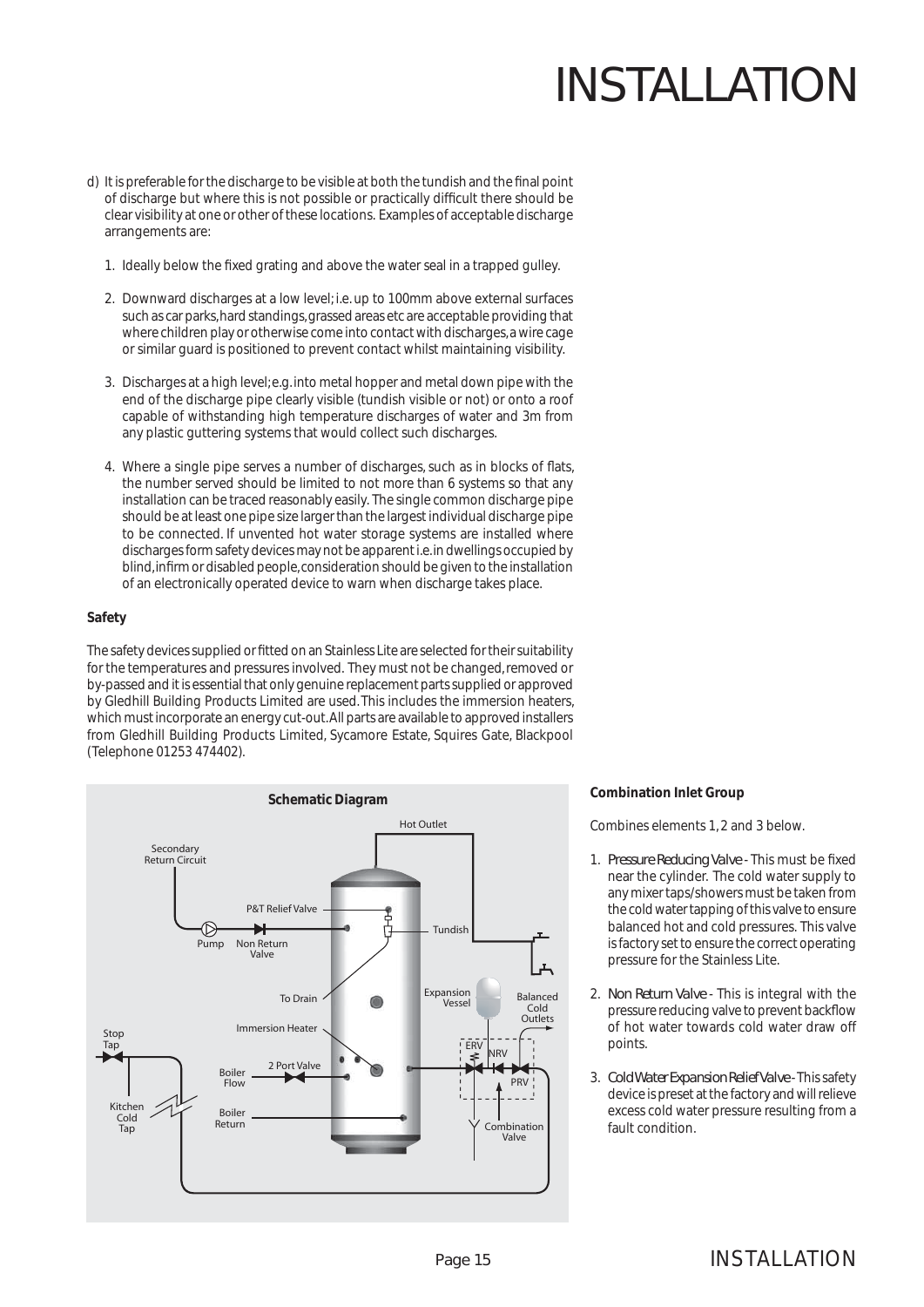#### **Pressure & Temperature Relief Valve**

This safety device is also pre-set at the factory and relieves before the temperature reaches 100°C. It is also a Pressure Relief Valve, and is pre-set to 6 bar.



#### **Immersion Heaters**

These are 3kW 240V AC heaters and incorporate a thermostat and a manually reset energy cut-out which operates at 80°C. They have incalloy elements to prolong their life expectancy in aggressive water conditions.

Please refer to tables 1 and 2 to clarify how many off peak and on peak immersions are included with the unit you require.

Where it is intended that units are fitted to offpeak circuits, then suitable controllers such as the Horstmann off peak electric time controller will be required. External wiring to the immersion heaters must be in accordance with the relevant IEE Wiring Regulations and the circuit must be protected by a suitable fuse and a double pole isolating switch.

The correct method of terminating the wiring to the immersion heater is shown above.

Usage of the product in non-domestic commercial applications can be extremely intensive and stressful to various components. We recommend that titanium immersion heaters are fitted in such situations, rather than the incoloy heater supplied as standard. Titanium immersion heaters offer superior strength, weight and a smoother finish which enable them to better withstand the extreme stress and temperature fluctuation often encountered within non-domestic environments and situations where water quality is poor – ensuring improved performance and extended operational life.

#### **Line Strainer**

This is integral within the combination inlet group to reduce the likelihood of contaminants fouling the valve seat. Following installation this line strainer must be cleaned and replaced. This needs to be carried out on a regular basis. as part of the annual maintenance/service check.

### **Tundish**

This is to allow the discharge from any Relief Valve to be seen. It must be fitted away from any electrical devices. See page 14 for discharge pipework details.

#### **Safety**

The immersion heaters must be earthed and they must be isolated from the mains before the cover is removed on every occasion. Replacement immersion heaters should be obtained from Gledhill Building Products Limited.

#### **Control/overheat Dual Thermostats**

Care must be taken to ensure that the solar probes are fully inserted into the pockets provided.

#### **Anti Vacuum Valve**

**Important** - failure to follow the drain down procedure will invalidate the waranty.(see page 22)

- **NEVER** drain the cylinder of hot water and then close all cylinder inlets and outlets.
- **REASON** as the air remaining in the cylinder cools the pressure inside the cylinder will fall below atmospheric and cause the cylinder to implode. **NEVER** close the cold main and drain the cylinder via any tap connected to it. **REASON** as the water drains, the pressure inside the cylinder may decrease below atmospheric and this will cause the cylinder to implode.

To stop the possibility of this occurring by accident an ANTI VACUUM VALVE should be fitted in the hot water take off pipe. This will balance the cylinder's internal and atmospheric pressures and eliminate this risk.

Available from Gledhill part number GT056.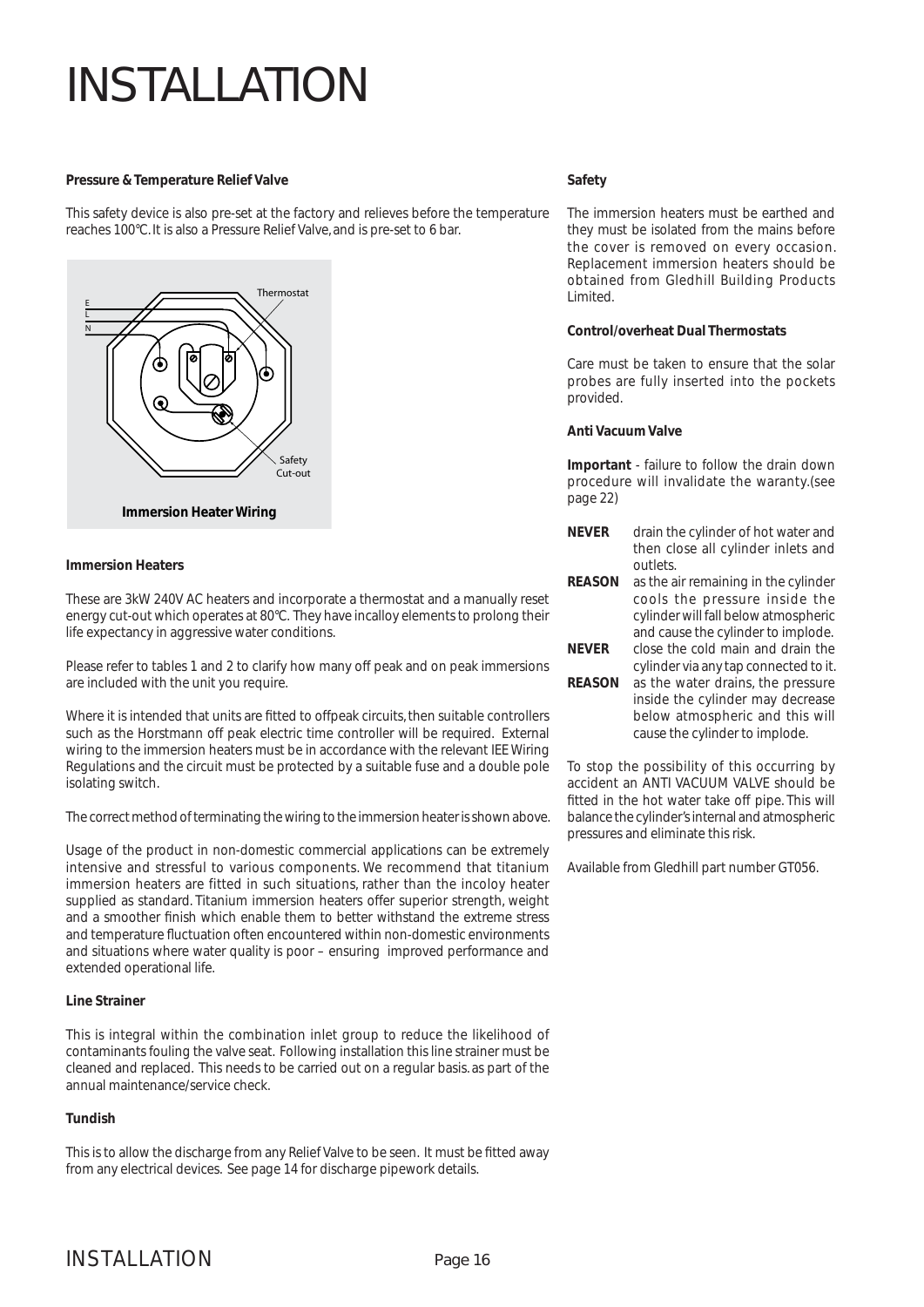



#### **Heating/primary Systems**

The boiler and primary/heating systems should be sized and installed in accordance with BS 5449.

#### **Safety**

Stainless Lite is fitted with a Combined Temperature/Pressure Relief Valve to cope with any increase in system temperature and pressure above the design limitations, when used with boilers up to 45kW output, which is the maximum allowed by section G3 of the Building Regulations. The primary water temperatures should be controlled as outlined below.

#### **Primary Circuit**

It is essential that the circuit between the boiler and the Stainless Lite is pumped. The motorised zone valve supplied should be fitted adjacent to the unit and controlled by the cylinder thermostat supplied. The thermostat and motorised valve must be wired so that they both switch off should an overheat situation develop. It is important to follow the wiring diagram in the Wiring Section of these instructions.

#### **Sealed Primary Circuit**

Any boiler used must be fitted with an over temperature cut-out. Unvented primary circuits may be filled or replenished by means of a temporary connection between the circuit and a supply pipe provided a 'Listed' double check valve or some other no less effective backflow prevention device is permanently connected at the inlet to the circuit and the temporary connection is removed after use.

Alternatively, a CA device can be used, which will allow the system to be permanently connected to the cold mains supply. The primary system can then be topped up, when required, in the same way as an open vented system fitted with an F&E Cistern.

#### **Gate Valve**

All our cylinders are tested to BS EN 12897 at 15 l/mim at which they exceed the minimum requirements for power performance and reheat in less time than the maximum reheat times. Excessive flow rates, above 25 l/min, through the corrugated boiler coil can cause noise. For this reason we advise the installation of a gate valve on the return from the cylinder to the boiler, before it joins the central heating return, to reduce any excessive flow rates and therefore any potential noise problems.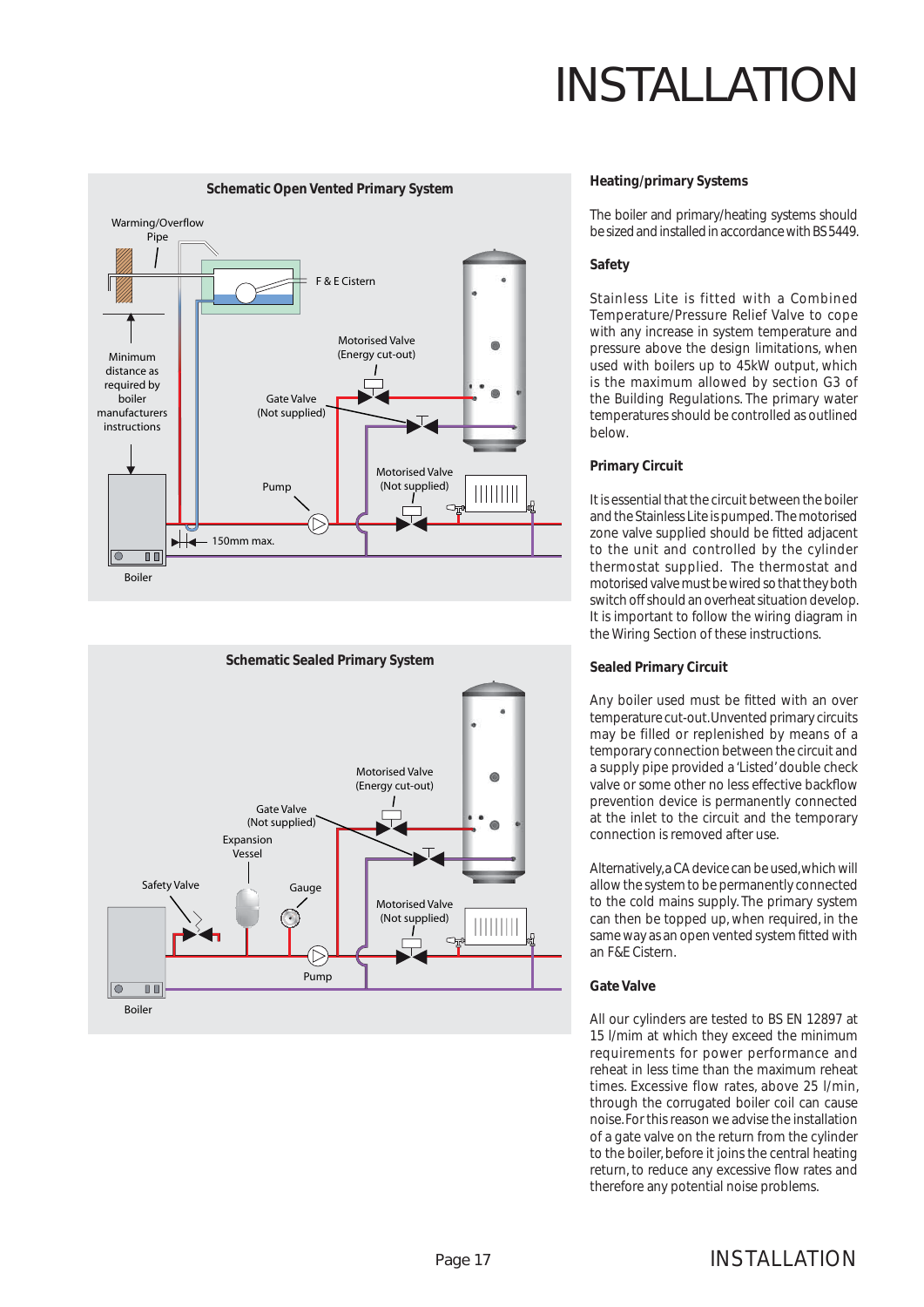



All components in a solar primary system must be marked or identifiable in such a way that their design pressure and temperature can be readily determined.

A safety device (pressure relief valve) to control the risk of over-pressure in system components should be fitted. A termination from a safety pressure device should minimise the risk of damage to persons or materials. Suitable locations are a high temperature receptacle, an internal gully or else issue externally at ground level. High level termination from walls or on roofs could cause injury to people or animals below if the valve were to release scalding water and steam.

The pipe leading to the safety device and the collector should be of rigid and non-deformable construction, without any possibility of restriction or disclosure by any other fitted component.

A more detailed diagram of our recommended arrangement for a typical solar system is shown on page 20.

This provides all the necessary controls and safety devices necessary for the solar system i.e. the two port zone valve is wired as an energy cut out and the pump/valve will only allow heat transfer as required under control of the solar controller.

The solar pocket provided accommodates an 8mm diameter sensor which, with the sensor located in the solar collector (or in the flow pipe immediately adjacent to the collector), will provide the information required by the solar controller.

**Note: If the motorised valve is not used then any factory built hydraulic station for solar use MUST be fi tted with suitable non-return valves in both flow and return pipes to prevent gravity circulation when the pump is not running.**

If there is a possibility of the solar controller that you install causing the cylinder temperature to exceed 80°C, under normal working conditions, then a Solar tempering valve must be fitted to the domestic hot water outlet of the cylinder. This must limit the hot water temperature to a maximum of 60°C.(ref building regulations part G3 3.63). This product can be supplied from Gledhill part number XC007 which has a inlet temperature limit of 100°C. Suitable plumbing configurations for installing this valve are shown on page 19 of this manual. NB. Any fitted Overheat thermostats may require resetting in the winter months to enable backup heat sources to heat the cylinder.

### INSTALL ATION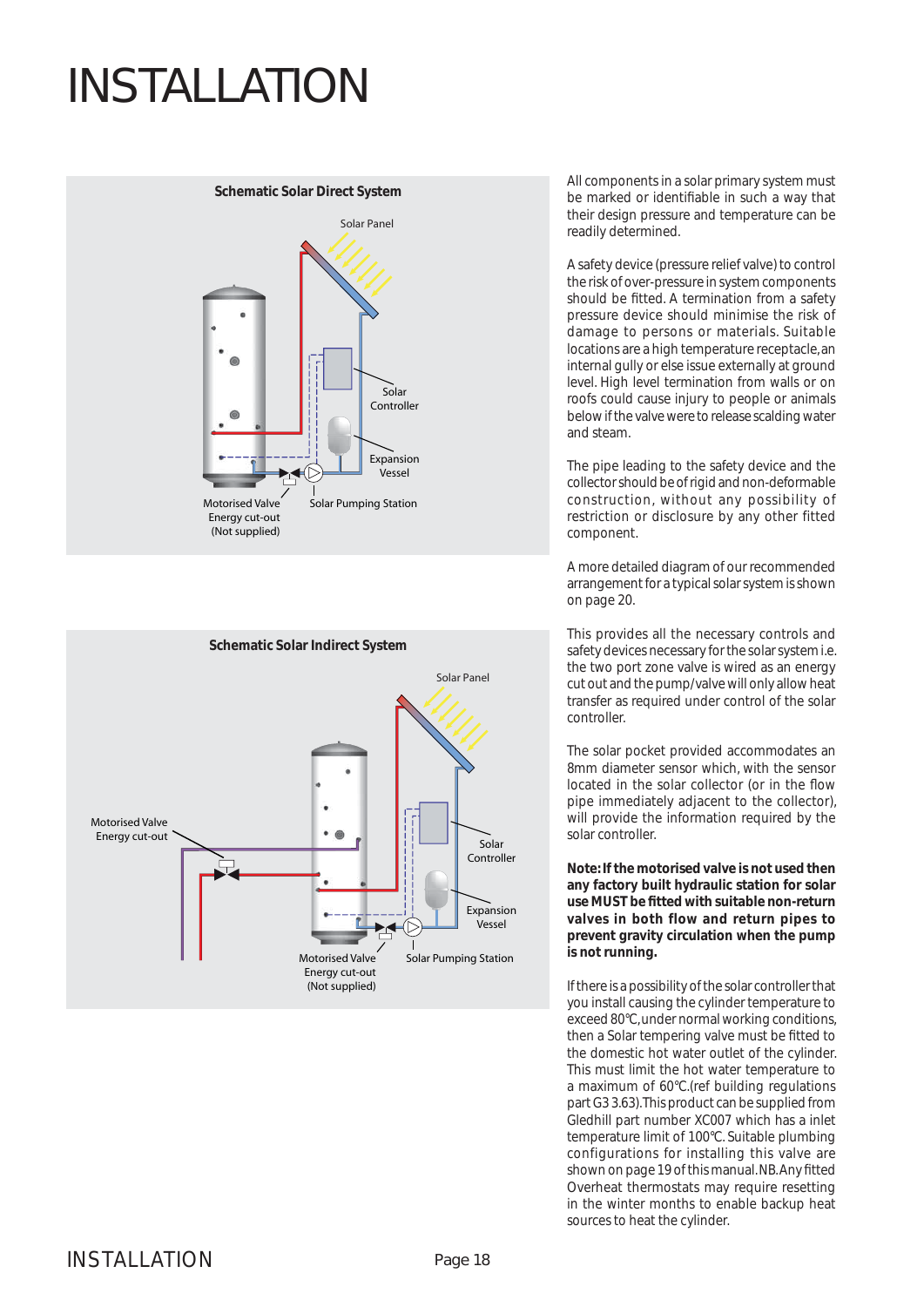

#### **Figure 2: Cold port of the blending valve connected to balanced cold supply - NON-RETURN VALVE MUST BE FITTED**





#### **Fitting Blending Valves To The Unvented Stainless Lite Appliances**

When fitting a blending valve to the unvented appliances, it is important that the installation does not contravene the G3, WRC and Health and Safety directives or the manufacturers recommendations. If this is the case, then the warranty should be null & void. The key requirements to comply with these regulations are: -

- 1. Any fitting or material in contact with potable water (e.g. a blending valve) must be approved by WRC or an equivalent body.
- 2. Connections or wiring arrangements must not bypass any safety devices.
- 3. Any expansion due to heating must not be allowed to expand back into the cold mains.
- 4. The settings of any safety devices must not be tampered with or adjusted.

The diagrams opposite shows how the blending valve can be piped onsite.

Figure 1 shows the cold water port of the blending valve connected to the mains cold water supply before the inlet control group. This arrangement is completely unacceptable and illegal because: -

- the water is allowed to expand in to mains cold water supply.
- the vessel will be charged to the incoming mains supply which may be considerably higher than the working pressure of the vessel.

If this arrangement is used then the Gledhill warrant will not be valid.

Figure 2 shows the cold water port of the blending valve connected to the balanced cold water outlet. This arrangement will only be acceptable if an approved non-return valve is fitted, otherwise: -

- during the heating cycle, the water will expand back into the mains supply, as the regulating valve must not be relied upon to act as a check valve under all operating conditions.
- depending upon the characteristics of the blending valve, hot water may also flow from the balanced cold water taps.

Figure 3 shows the cold port of the blending valve connected to the cold water supply to the vessel after the inlet control group. This should be the preferred method. It is recommended that the installer should ensure that there is no gravity circulation in the pipework connected to the cold port. If necessary, this can be achieved by fitting a non-return valve or using a thermal trap.

### INSTALLATION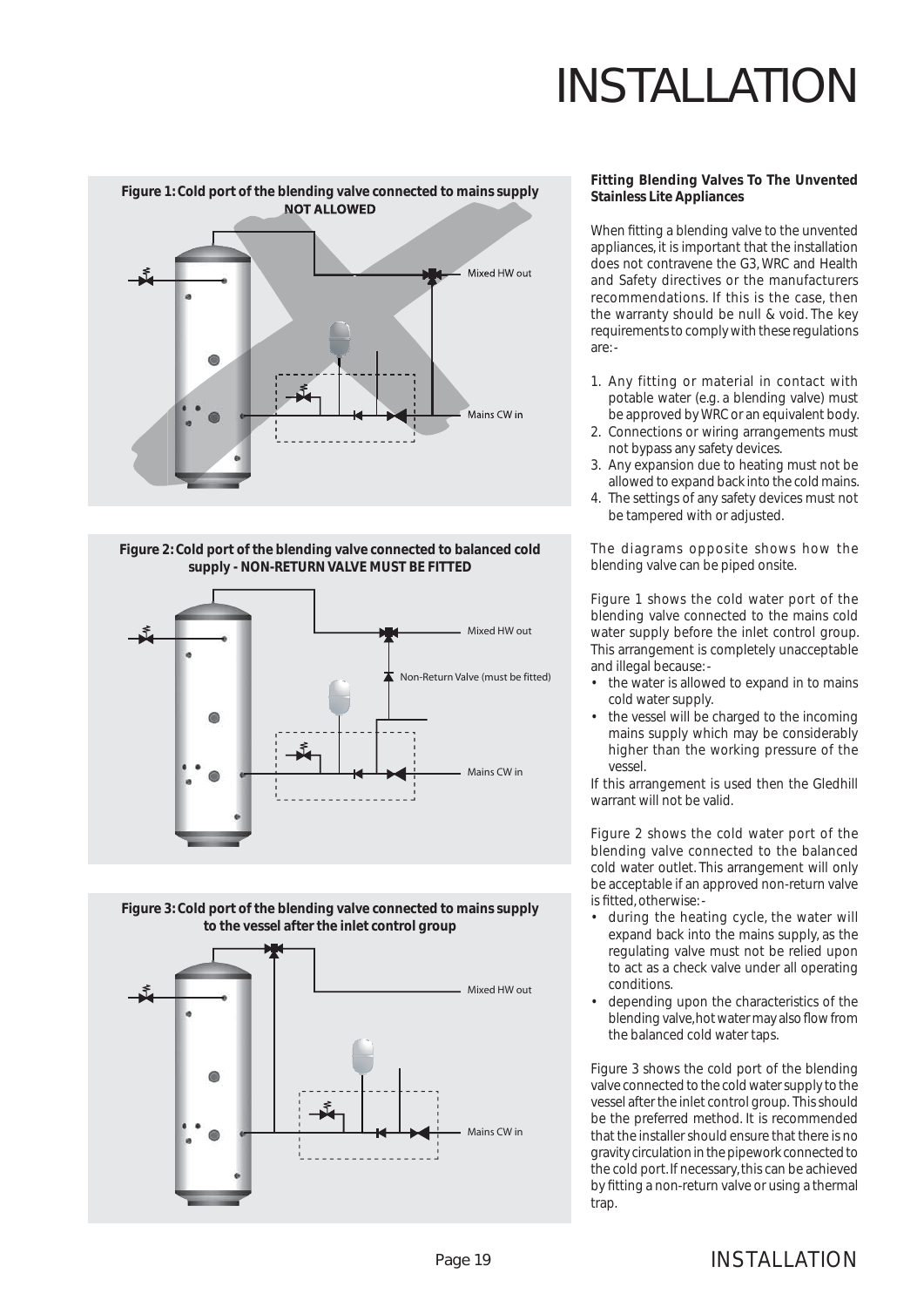#### **Schematic Showing Solar Wiring Requirements**



### INSTALLATION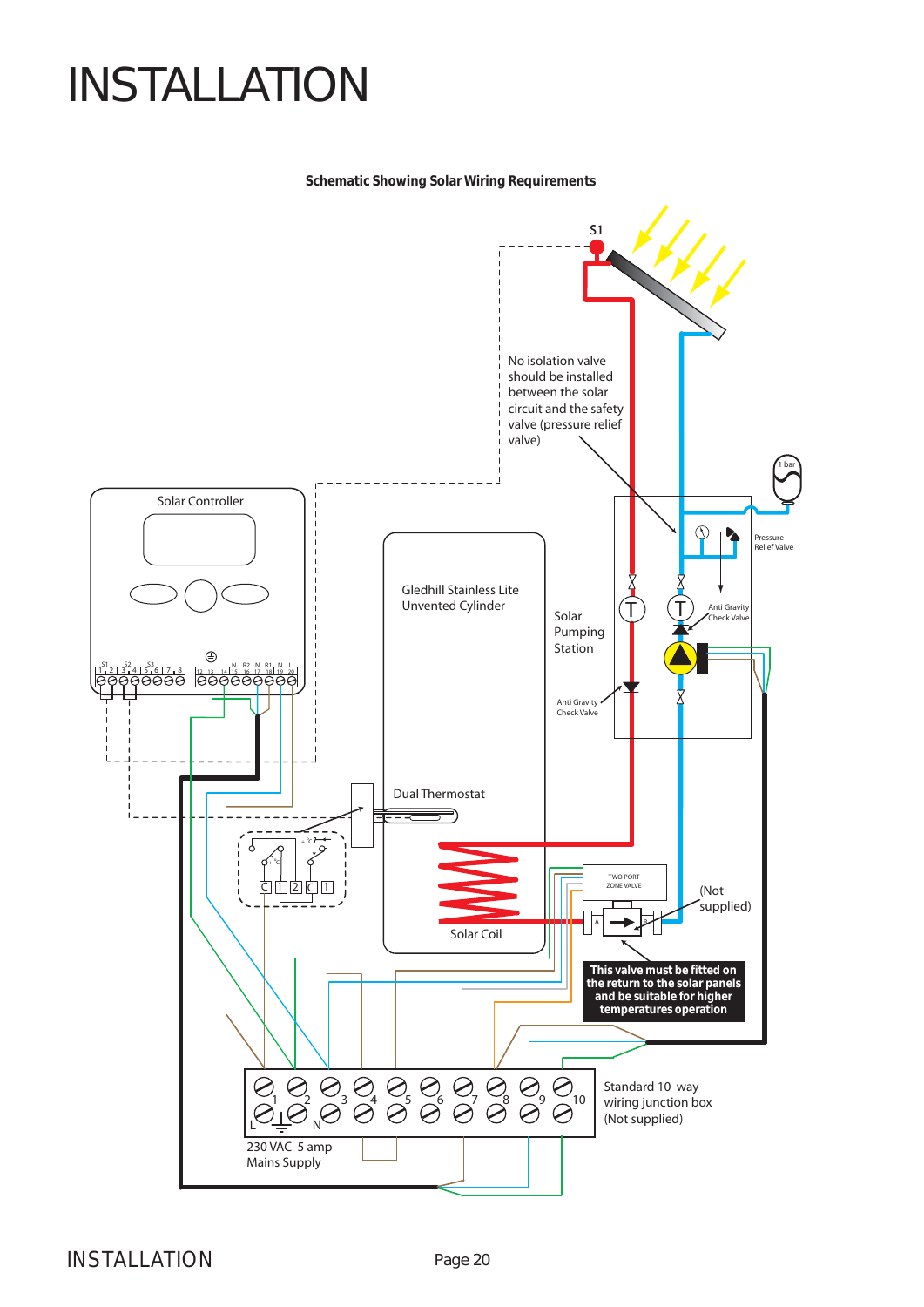

#### (S-PLAN) WIRING DIAGRAM WITH TWO 2 PORT VALVES AND BOILER CONTROLLED PUMP OVERRUN OPTION

(Y-PLAN) WIRING DIAGRAM WITH 3 PORT VALVE/2 PORT SAFETY VALVE AND BOILER CONTROLLED PUMP OVERRUN OPTION

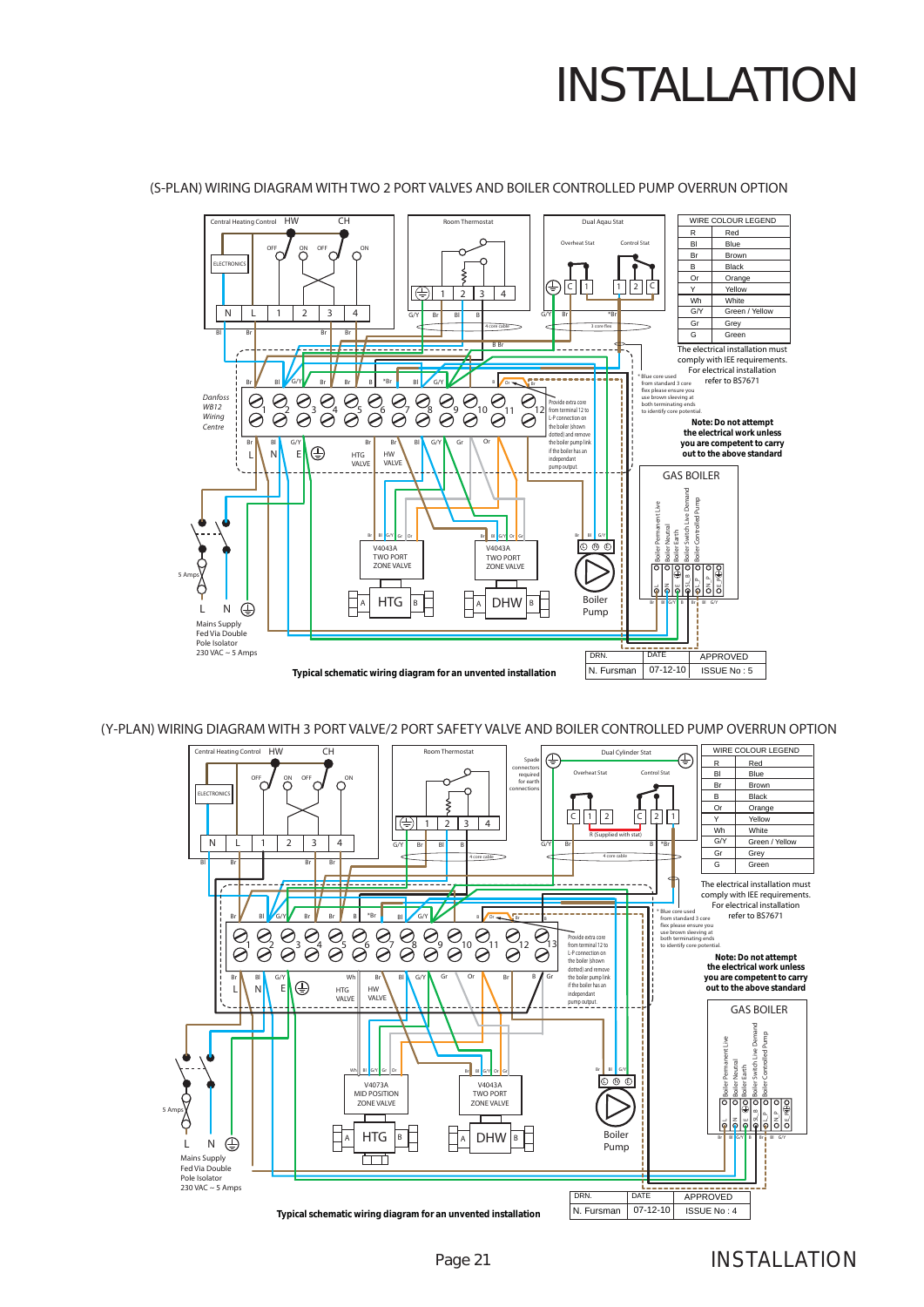Connections can come loose in transit, and all should be checked before installation.

Ensure that the immersion heater setting is 60°C and that the wiring is in accordance with the diagram.

Check the pressure on the air side of the expansion vessel = 3 bar. This must be done when the volume in the cylinder is cold.

Check that the drain cock is closed, and open all the cold and hot water taps and other terminal fittings. Allow the system to fill with water, and to run until there is no air left in the system. Close the taps and inspect the system closely for leaks.

Manually open the Relief Valves one by one and check that water is discharged and run freely through the tundish and out at the discharge point. The pipework should accept full bore discharge without overflowing at the tundish, and the valve should seat satisfactorily.

Allow the cylinder to heat to normal working temperature, then thoroughly flush the domestic hot and cold water pipework through each tap.

**NOTE:** If this appliance is to be installed in other than a single domestic dwelling ie. in an apartment block or student flats etc., the hot and cold water system will need to be disinfected in accordance with BS6700 and the Water Regulations.

Because the Stainless Lite appliance is stainless steel, the use of chlorine as the disinfection agent can cause damage unless the appliance is adequately flushed and refilled with the mains water immediately on completion of the disinfection procedure. Damage caused through a failure to do this adequately will not be covered by the warranty.

For the above reasons we recommend the use of a non chlorine based disinfectant such as Fernox LP Sterox as manufactured by Cookson Electronics when carrying out disinfection of systems incorporating these appliances.

### **IMPORTANT - DRAIN DOWN PROCEDURE**

- 1 Switch off both the boiler and the immersion heater
- 2 Open the nearest hot tap and run all hot water until cold, then close it
- 3 Close the incoming cold main at the stop tap
- 4 **Hold open the pressure and temperature relief valve until water stops discharging into the tundish and leave it open**
- 5 Open all the taps in the property
- 6 Open the drain cock and ensure the pressure and temperature relief valve is held open until the cylinder is empty

Remove the filter from the combination inlet group clean and replace. Refill the system and open all hot taps until there is no air in the pipe work. **ENSURE CYLINDER IS DRAINED PRIOR TO CHECKING OR REMOVING FILTER FROM THE COMBINATION INLET GROUP**.

Allow the cylinder to heat to normal working temperature with whatever heat source is to be used, and check again for leaks. The pressure relief valve or the P&T valve should not operate during the heating cycle. If the P&T valve operates before the pressure relief valve due to high pressure, check that the inlet control group is fitted correctly.

### COMMISSIONING

The boiler/heating systems should be filled and commissioned in accordance with good practice following the guidance in BS 5449/the boiler manufacturers instructions. This includes adequately flushing the system to remove any debris that may have been introduced during installation/maintenance.

**NOTE**: This appliance is covered by BENCHMARK and the service record must be completed after commissioning and after every maintenance/ service visit.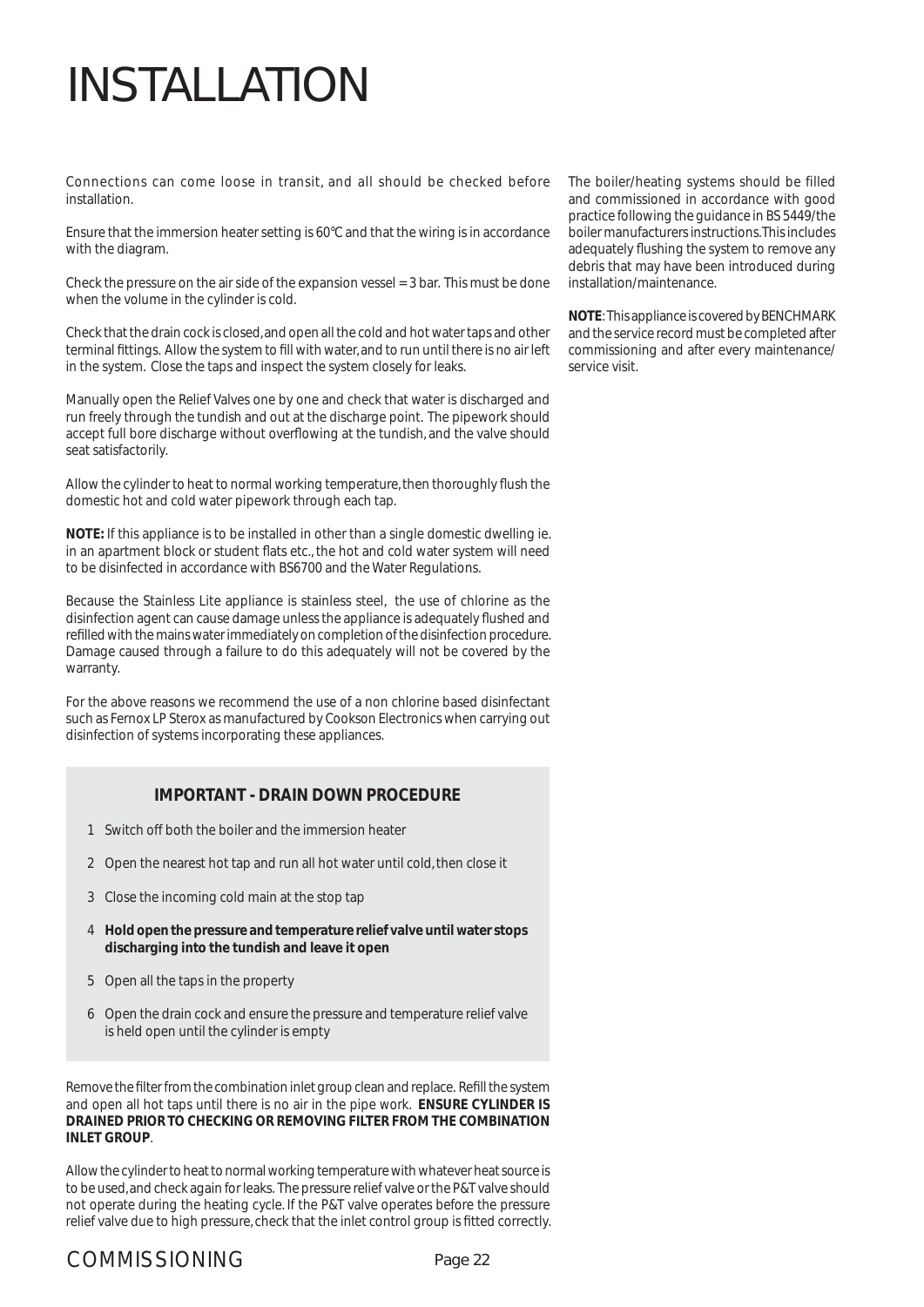Your Stainless Lite unvented cylinder is automatic in normal use, but requires routine maintenance which is normally carried out at least annually along with the boiler service. The maintenance must be carried out by a suitably competent tradesperson who is qualified to work on unvented cylinders. The checks/work needed are listed in the maintenance part of these Instructions.

The control thermostat for hot water temperature of the direct units is factory set at 60˚C and it is not user adjustable. The indirect units are fi tted with an adjustable store thermostat. However, this should be set between 60˚C - 65˚C to ensure hot water is sanitised to eliminate the risk of legionella.

When initially opening the taps, a small surge in flow may be experienced, which disappears as the pressure in the system stabilises. This is quite normal with these types of systems and does not indicate a fault.

In some areas the water will initially appear cloudy, but will quickly clear when left to stand. This is nothing to be concerned about and is due to aeration of the water.

**WARNING** - If water is seen flowing through the tundish, this indicates a fault condition which needs action.

If the discharge is hot and continuous, turn the boiler and/or the immersion heaters off, but do not turn off the cold water to the appliance until the discharge is cold. **Note:**  The discharge may stop by itself as the discharge cools.

If the discharge is cold and intermittent, no immediate action is needed but this indicates a problem with the expansion vessel.

However, in both cases you must call the registered installer / a suitably qualified, **competent tradesperson, advise them that you have an unvented cylinder and request a maintenance visit.**

**DO NOT,** at any time, tamper in any way with the safety valves or overheat thermostats/ wiring.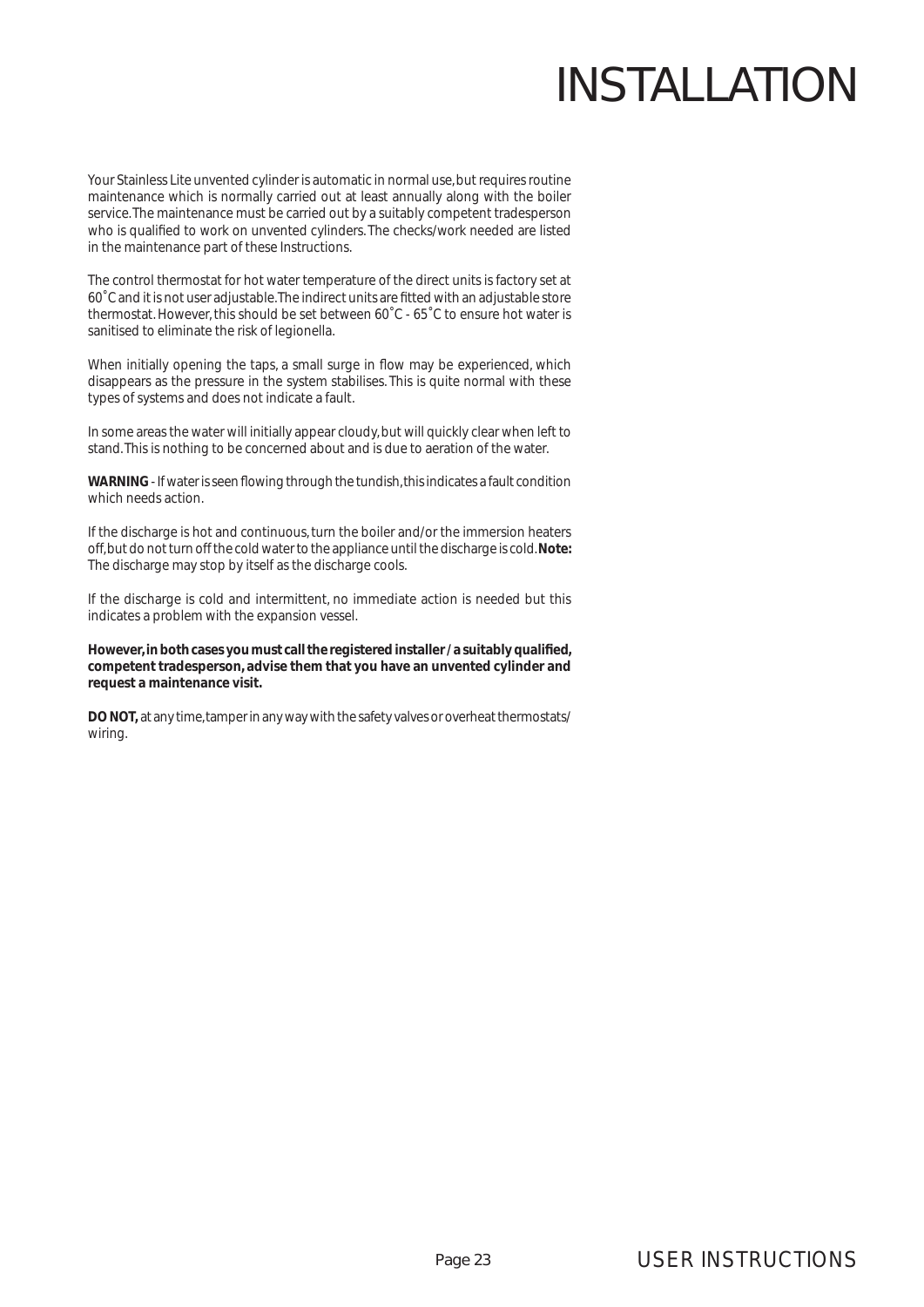The Registered Installer is responsible for the safe installation and operation of the system. The installer must also make his customer aware that periodic maintenance of the equipment is essential for safety.

Maintenance periods will vary for many reasons. Gledhill Building Products Ltd recommend a maximum of 12 months to coincide with boiler maintenance. Experience of local water conditions may indicate that more frequent maintenance is desirable, eg, when water is particularly hard, scale-forming or where the water supply contains a high proportion of solids, eg, sand. Maintenance must include the following:

- 1. Check and clean filter
- 2. Manually check the operation of the temperature relief valve.
- 3. Manually check the operation of the expansion relief valve.
- 4. Check discharge pipes from temperature and expansion relief valves are free from obstruction and blockage and are not passing any water.
- 5. Check the condition and if necessary descale the heat exchangers in hard water areas.
- 6. Check that water pressure downstream of pressure reducing valve is within the manufacturers limits.
- 7. Check operation of motorised valve.
- 8. Check the pressure on the air side of the expansion vessel. This must be done when the volume in the cylinders is cold.
- 9. Check and advise the householder not to place any clothing or other combustible materials against or on top of this appliance.
- 10. On completion of the work, fill in the Benchmark Service Record towards the back of this manual.

### **IMPORTANT NOTE**

**When draining down the appliance for any reason, the instructions provided in the Commissioning Section MUST be followed to prevent potential damage to the cylinder.**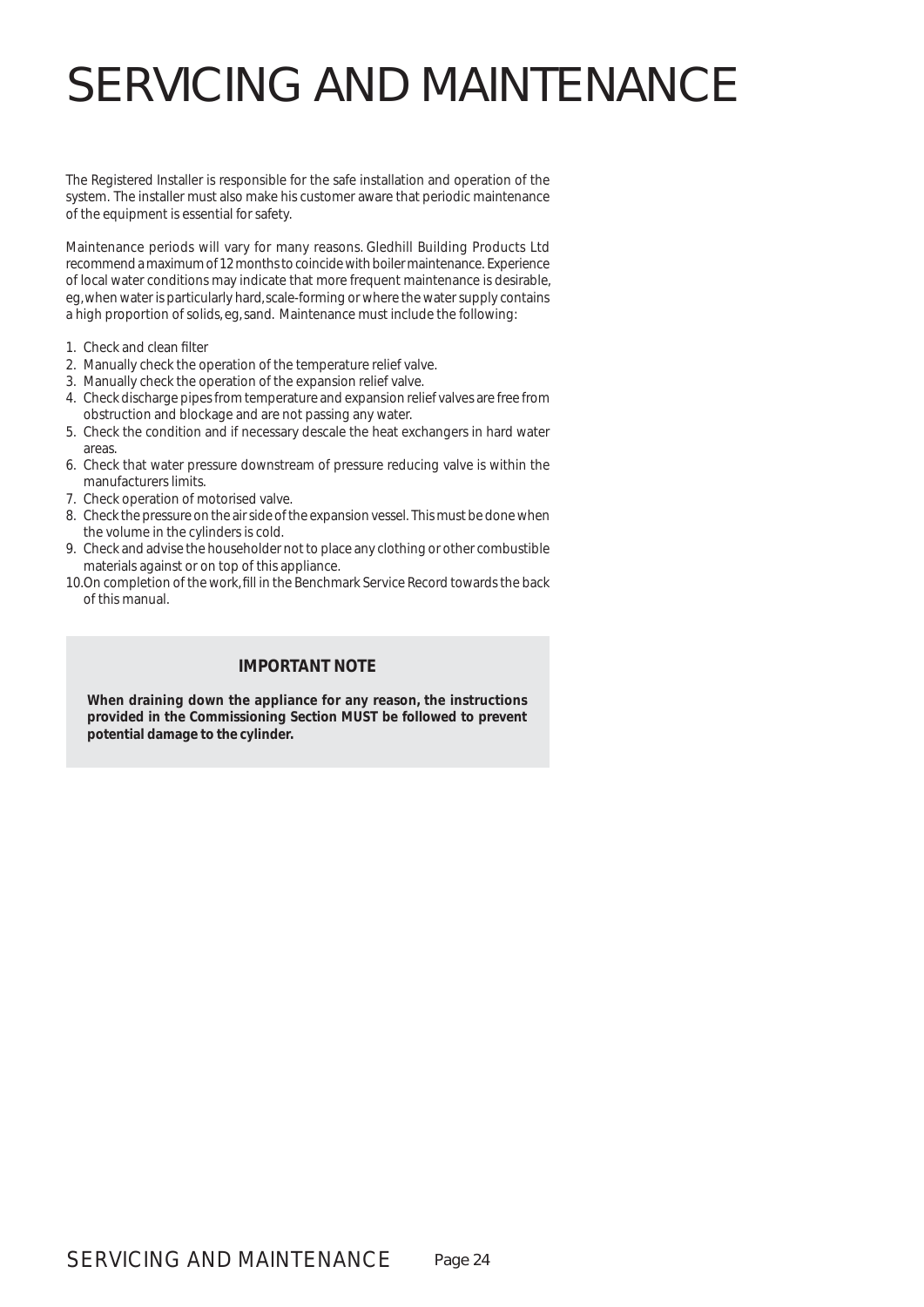#### **Scale**

In hard water areas it is recommended that an in-line scale inhibitor is fitted. Reducing the temperature of the stored water will reduce the rate at which scale forms. If the recovery rate is badly affected, this is an indication that scaling may have occurred. In this event, follow the procedures as recommended by a reputable Water Treatment Company.

#### **General**

No water at the tap. Check that the mains water supply is turned ON. Check the line strainer is not blocked. Check that the combination valve has been fitted so that water is flowing in the correct direction.

If the water at the tap is cold, ensure that the boiler has been switched ON and is working correctly. Check that there are no air locks in the primary system. ISOLATE THE UNIT AT THE MAINS ELECTRIC SUPPLY AND THEN CHECK THE FOLLOWING:

- i. The cylinder thermostat
- ii. The thermal cut-out, which can be re-set by pushing the red button
- iii. The motorised valve
- iv. The boiler thermostat
- v. The boiler thermostat cut-out (if fitted)

#### ANY ENERGY CUT-OUT MUST NEVER BE BY-PASSED UNDER ANY CIRCUMSTANCES.

If the units are not getting hot and the heat source is electrical, ensure that the immersion heaters are isolated from the mains before re-setting the energy cut-out. If the immersion heater(s) need replacing this should be done with the units supplied from Gledhill Building Products Limited. Same day despatch to approved installers can be arranged by telephoning 01253 474402.

#### **Discharge From Relief Valves**

If cold water is discharging from the expansion relief valve into the tundish check the pressure on the expansion vessel when cold and recharge if necessary.

If the fault continues and the problem cannot be stopped by operating the easing control a few times then either the Pressure Reducing Valve or the Relief Valve may be at fault. If the cold water pressure is too high, this would suggest that the Pressure Reducing Valve is at fault and the Gledhill approved replacement should be fitted. If the pressure is correct then the Relief Valve will require replacing with a Gledhill approved component.

#### **See Commissioning for drain down procedure.**

If there is an overheat fault and very hot water is being discharged, turn off the heat source, **but not the water supply.**

When the supply is cool, check thermostats and energy cut-outs in the boiler and immersion heaters and replace the faulty component with a unit supplied by Gledhill and check that it works correctly before returning the system to full operation.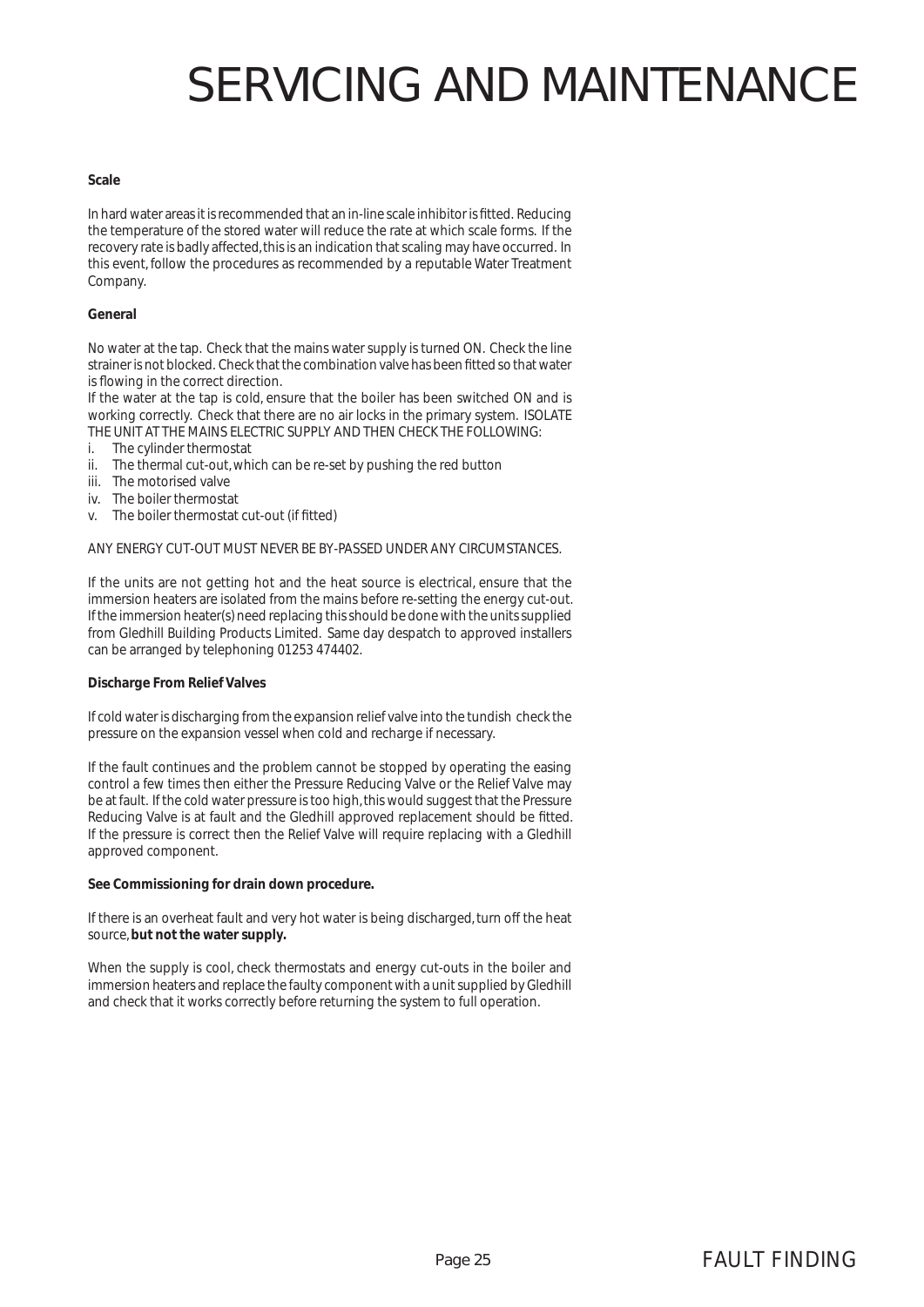

**FAULT - No Hot Water (Direct)**



**FAULT - No Hot Water (Indirect)**

FAULT FINDING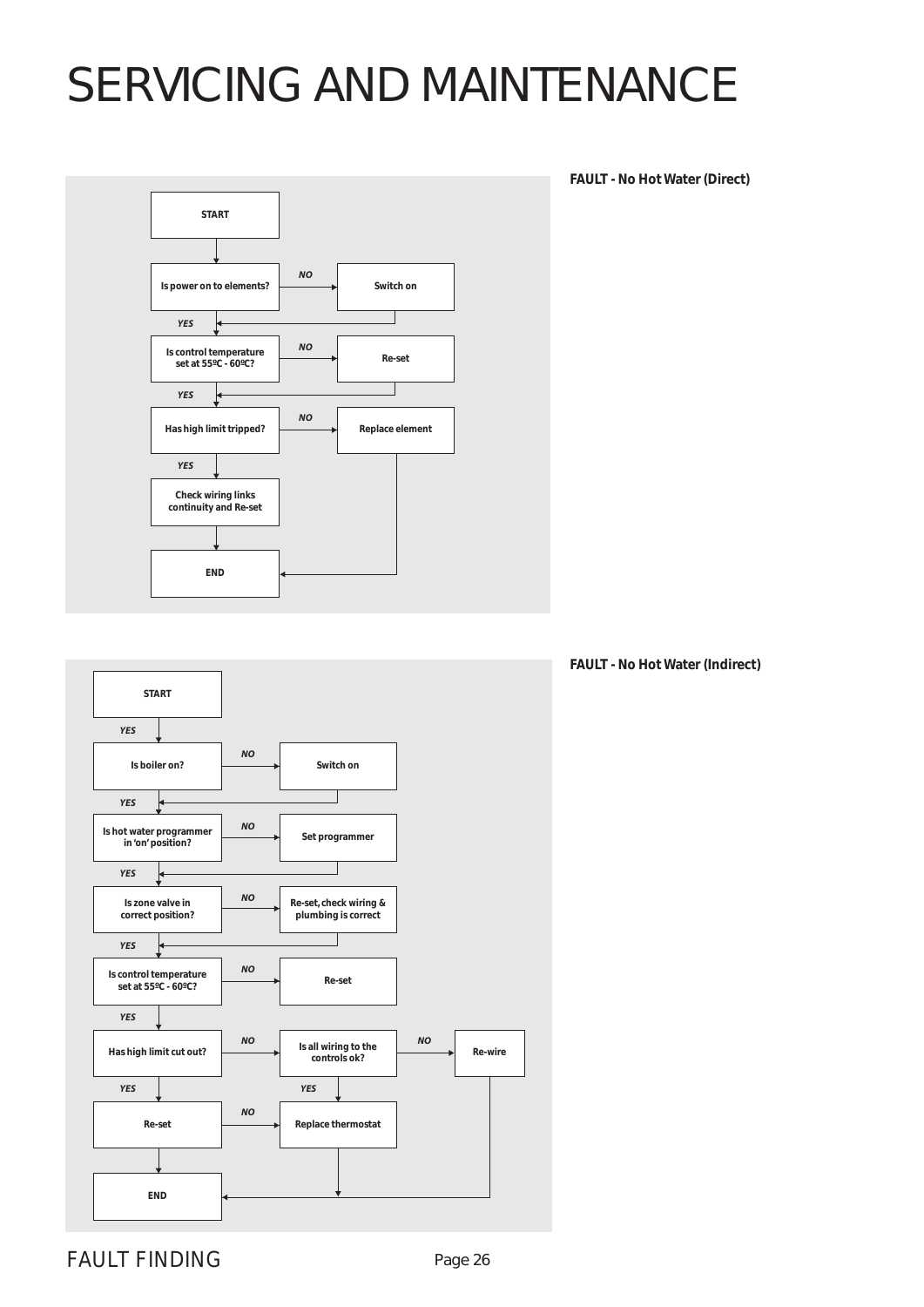

**FAULT - Poor Water Flow at Hot Taps**



**FAULT - Water Discharge Into Tundish**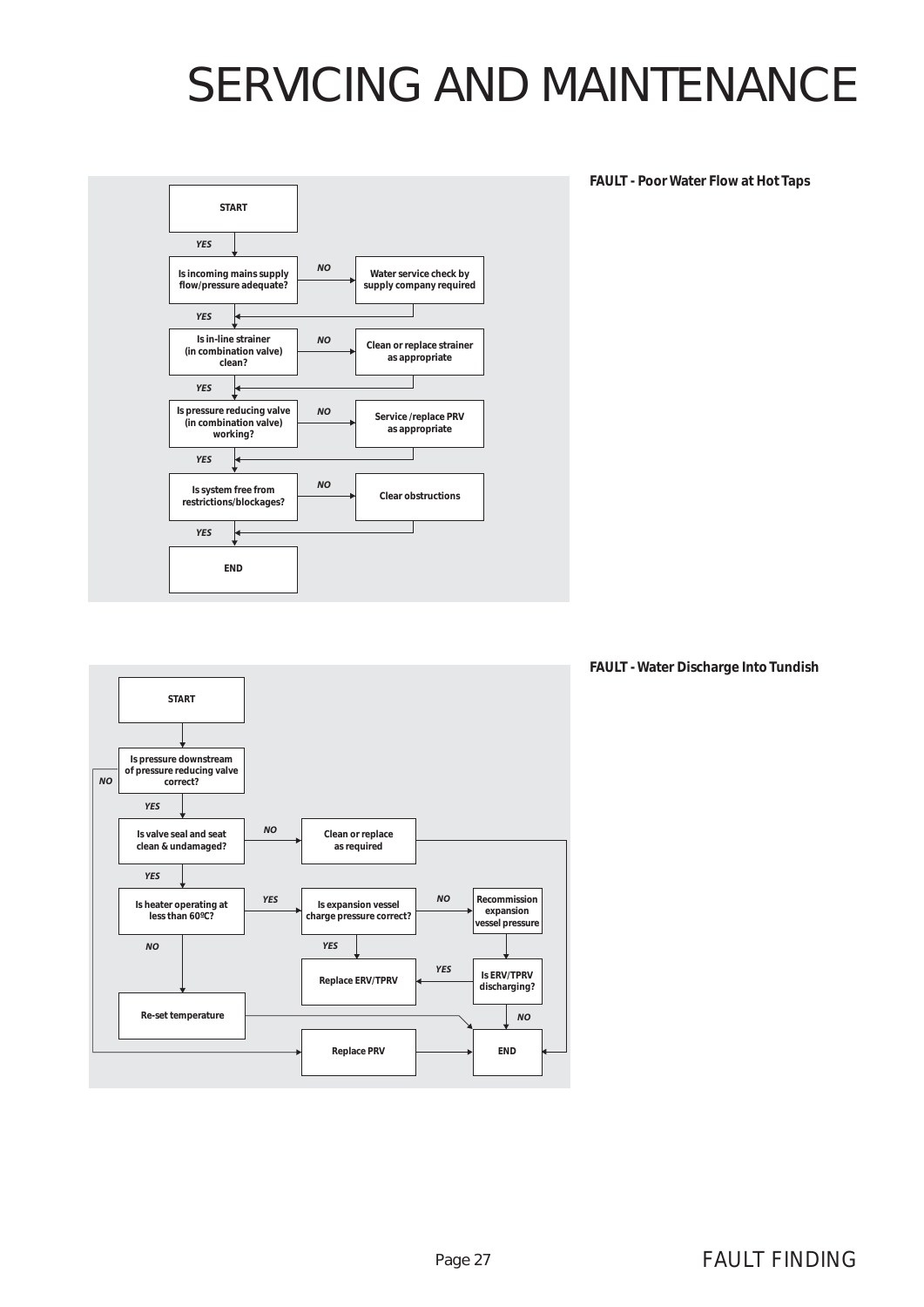|                | <b>SPARE PARTS LIST</b>                                             |          |                       |
|----------------|---------------------------------------------------------------------|----------|-----------------------|
|                | <b>Description</b>                                                  | Quantity | <b>Stock Code No.</b> |
| 1              | 3kW immersion element                                               |          | <b>SH001</b>          |
| $\overline{2}$ | 22mm 90° compression elbow c/w/drain                                |          | <b>SF003</b>          |
| 3              | Pressure and temperature relief valve 6 bar 95°C                    |          | SG001                 |
| $\overline{4}$ | Inlet group set at 3 bar c/w expansion relief valve set at 4.75 bar |          | SG012                 |
| 5              | 3/4" flexible hose                                                  |          | SG003                 |
| 7              | 12 litre expansion vessel                                           |          | XG190                 |
| 8              | 18 litre expansion vessel                                           |          | <b>XG191</b>          |
| 9              | 24 litre expansion vessel                                           |          | <b>XG192</b>          |
| 10             | 35 litre expansion vessel                                           |          | XG193                 |
| 11             | Wall mounting bracket for 35 litre expansion vessel                 |          | XG058                 |
| 12             | 22mm 2 port valve (indirects only)                                  |          | XG083                 |
| 13             | Junction wiring box (12 way)                                        |          | <b>XG129</b>          |
| 14             | Control and overheat limit thermostat                               |          | XG168                 |
| 15             | 15mm x 22mm tundish                                                 |          | XG173                 |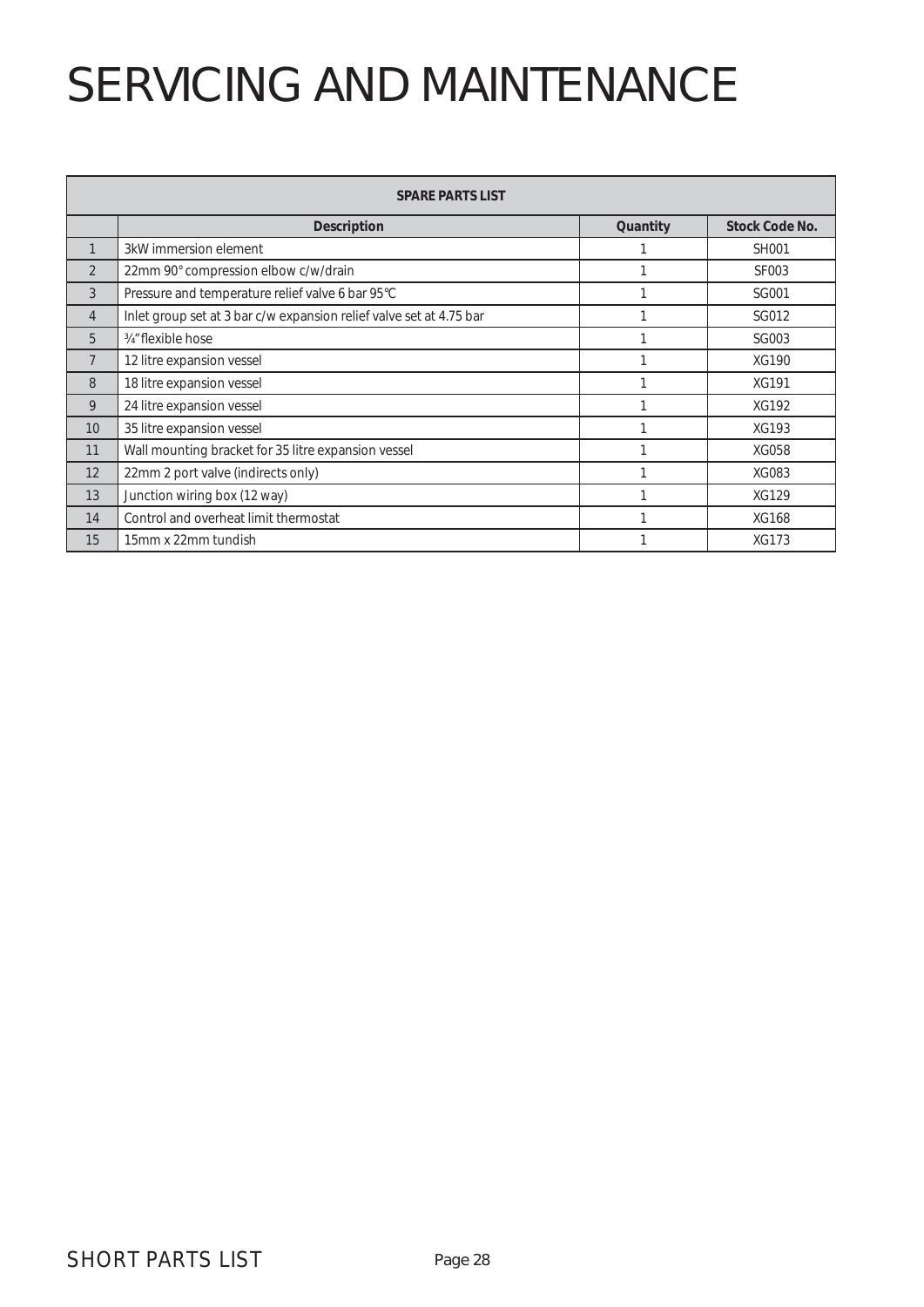## APPENDIX

#### **Water Savings**

#### **Water Related Costs Can Be Reduced By Good Plumbing Practice**





Vast quantities of water are needlessly run off to waste due to Taps, Mixers and Showers discharging flow rates far in excess of the rates required for them to perform their duties.

The contrasting flow rates shown on this leaflet clearly illustrate the savings that can be made whilst still providing a good performance.

British made Aquaflow Regulators provide constant flow rates by automatically compensating for supply pressure changes between 1 bar & 10 bars.

To facilitate installation into the wide range of plumbing equipment which is encountered in the U.K, Four Fixing Options are available:-

#### **Options For Showers**

- 1. MXF "DW" Range For fitting behind Fixed Shower Heads or onto Flexible Hoses for Handshowers (preferably onto the inlet end when lightweight hoses are used).
- 2. Compression Fitting Range. "In Line" regulators as in Option 4 for Taps & Mixers.

Information by courtesy of **AQUAFLOW REGULATORS LTD** Haywood House, 40 New Road, Stourbridge, West Midlands DY8 1PA TELEPHONE (01384) 442611 FAX: (01384) 442612



#### **4 Fixing Options For Taps & Mixers**

- 1. MK Range Combined Regulators & Aerator for screwing onto Taps & Mixers with internal or external threads on their noses. Anti Vandal models also available.
- 2. MR05-T Range Internal Regulators. Pushfit into Tap or Mixer seats. Produced in three sizes - 12.5mm (BS1010), 12mm & 10mm, Flangeless models also available for Taps with Low Lift washers.
- 3. MXF Standard Range Screw on tail models for Taps & Mixers. Fix onto the tails before fitting the tap connectors. Available in 3/8", 1/2", 3/4" and 1" BSP.
- 4. Compression Fitting Range "In Line" regulators housed in 15mm & 22mm CXC Couplers & Isolating Valves. "<sup>6"</sup> UK WFBS listed by the Water Research Centre. Isolation valves available for slotted screwdriver operation or with coloured plastic handles. Now available also in plastic bodied push-fit couplers  $\&$ valves.

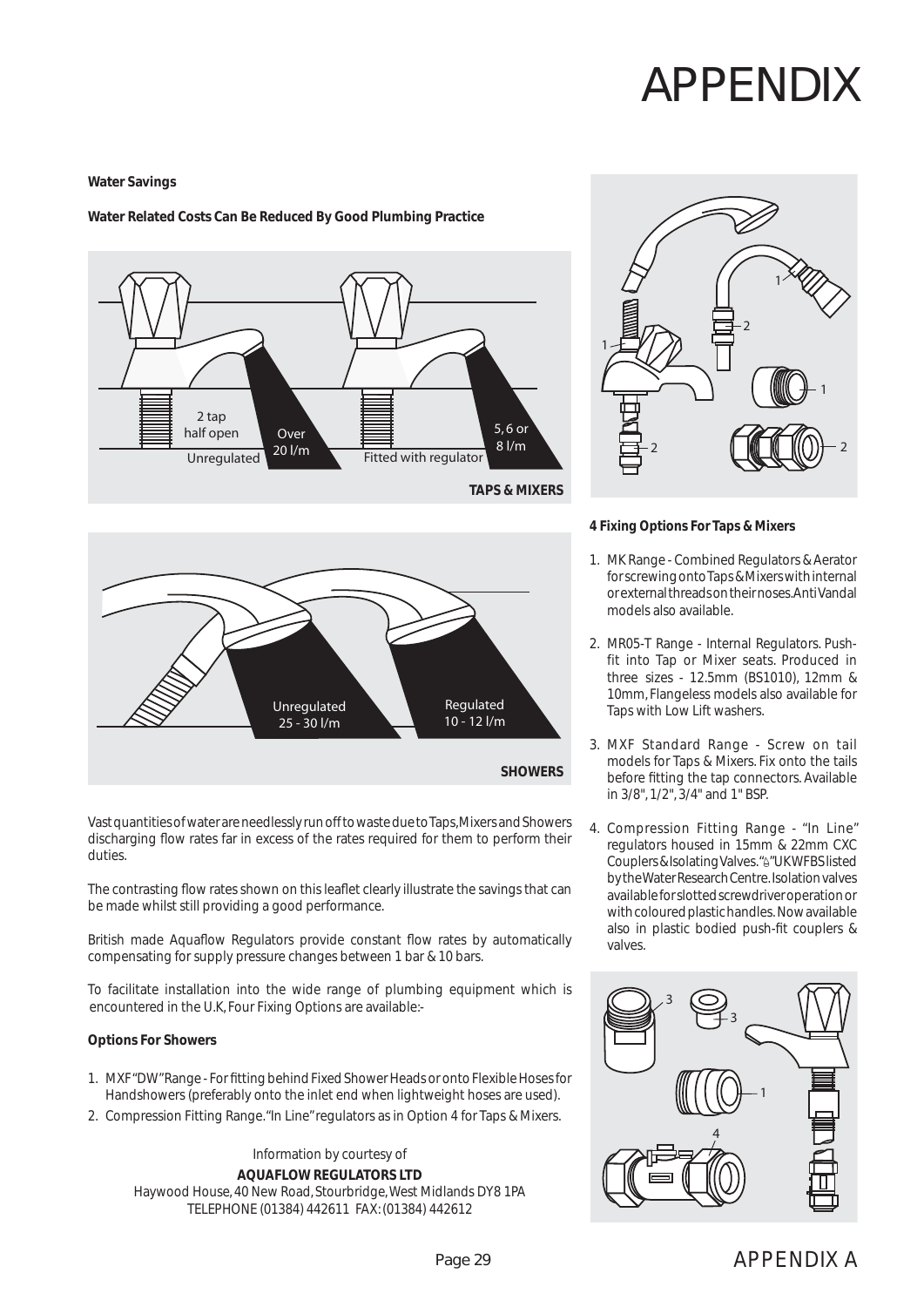### APPENDIX

### **MANUAL HANDLING OF APPLIANCE PRODUCTS**

#### **Description**

Manual handling means any transporting or supporting of a load (including lifting, putting down, pushing, pulling, carrying or moving) by hand or bodily force.

#### **Scope**

This assessment will cover the largest unit within each product range manufactured by Gledhill.

For specific weights and dimensions please refer to technical data section.

#### **Main Hazards**

Vision may not be clear due to the size of the products. Adopting an incorrect method of lifting may cause injury, attempting to lift these products will require help from others. (Team lifts)

#### **Control Measures**

#### **Manual lifting procedure**

The lift, key factors in safe lifting are:

- a. **Balance**
- b. **Position of back**
- c. **Positioning of the arms and body**
- d. **The hold**
- e. **Taking the lead for team lifts**
- a. **Balance** Since balance depends essentially upon the position of the feet, they should be apart about hip breadth with one foot advanced giving full balance sideways and forward without tension. In taking up this position, lifting is done by bending at the knees instead of the hips and the muscles that are brought into use are those of the thigh and not the back.
- b. **Position of back** Straight not necessary vertical. The spine must be kept rigid, this coupled with a bent knee position, allows the centre line of gravity of the body to be over the weight so reducing strain.
- c. **Positioning of arms and body** The further arms are away from the side, the greater the strain on the shoulders, chest and back. Keep elbows close to the body arms should be straight.
- d. **The hold** Before lifting ensure you have a good hold.

e. **Taking the lead for team lifts**- As more than one person is required for these products ensure that one person is taking the lead. **This may be you** so ensure that each person that is helping is made aware of the weight and of the items listed within this assessment. Make sure you and any others helping know the route you intend to take that it is clear of any obstructions. Never jerk the load as this will add a little extra force and can cause severe strain to the arms, back and shoulders. If there are steps involved decide on where you will stop and take a rest period. Move smoothly and in unison taking care to look and listen to others helping with the lift. Where possible use a sack truck to move the product over long flat distances, only lift the products when necessary. If in doubt stop and get more help.

#### **Individual capability**

Individual capability plays an important part in handling these products. Persons above average build and strength will find it easier and should be in good health. Persons below average build and strength may require more rest periods during the handling process.

Pregnant women should not carry out this operation.

Persons who are not in good health should seek medical advice prior to commencing any lifting or manual handling operation.

#### **Residual risk**

Following the guidelines given above will reduce any risk to injury.

All persons carrying out this operation must be fully trained and copies of the specific risk assessment made available for inspection and use in their training process.

Further guidance on Manual Handling can be obtained from the Health and Safety Executive. Manual Handling Operations Regulations 1992.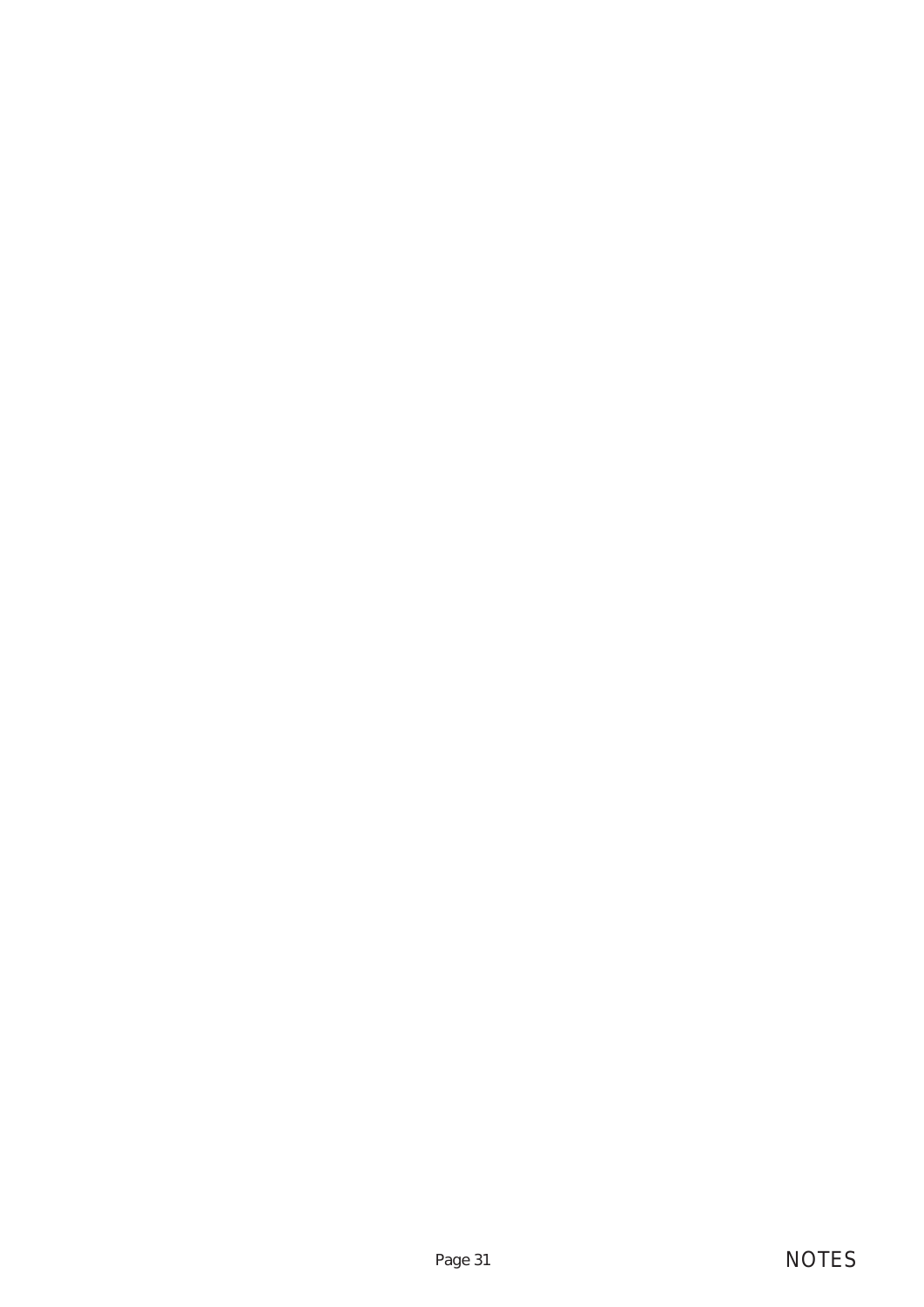### MAINS PRESSURE HOT WATER STORAGE SYSTEM COMMISSIONING CHECKLIST

This Commissioning Checklist is to be completed in full by the competent person who commissioned the storage system as a means of demonstrating compliance with the appropriate Building Regulations and then handed to the cu

| Failure to install and commission this equipment to the manufacturer's instructions may invalidate the warranty but does not affect statutory rights. |  |
|-------------------------------------------------------------------------------------------------------------------------------------------------------|--|
|                                                                                                                                                       |  |
|                                                                                                                                                       |  |

| Customer Name _                                                                                                                                            | Telephone Number __            |           |             |  |
|------------------------------------------------------------------------------------------------------------------------------------------------------------|--------------------------------|-----------|-------------|--|
| Address -                                                                                                                                                  |                                |           |             |  |
| Cylinder Make and Model                                                                                                                                    |                                |           |             |  |
| <b>Cylinder Serial Number</b>                                                                                                                              |                                |           |             |  |
| Commissioned by (print name) _                                                                                                                             | Registered Operative ID Number |           |             |  |
| Company Name _                                                                                                                                             | Telephone Number __            |           |             |  |
| Company Address -                                                                                                                                          | Commissioning Date ______      |           |             |  |
| To be completed by the customer on receipt of a Building Regulations Compliance Certificate*:                                                              |                                |           |             |  |
| Building Regulations Notification Number (if applicable)                                                                                                   |                                |           |             |  |
|                                                                                                                                                            |                                |           |             |  |
| <b>ALL SYSTEMS PRIMARY SETTINGS (indirect heating only)</b>                                                                                                |                                |           |             |  |
| Is the primary circuit a sealed or open vented system?                                                                                                     | Sealed                         | Open      |             |  |
| What is the maximum primary flow temperature?                                                                                                              |                                |           | $^{\circ}C$ |  |
|                                                                                                                                                            |                                |           |             |  |
| <b>ALL SYSTEMS</b>                                                                                                                                         |                                |           |             |  |
| What is the incoming static cold water pressure at the inlet to the system?                                                                                |                                |           | bar         |  |
| Has a strainer been cleaned of installation debris (if fitted)?                                                                                            | Yes                            | No        |             |  |
| Is the installation in a hard water area (above 200ppm)?                                                                                                   | Yes                            | No        |             |  |
| Yes<br>If yes, has a water scale reducer been fitted?<br>No                                                                                                |                                |           |             |  |
| What type of scale reducer has been fitted?                                                                                                                |                                |           |             |  |
| What is the hot water thermostat set temperature?                                                                                                          |                                |           | $^{\circ}C$ |  |
| What is the maximum hot water flow rate at set thermostat temperature (measured at high flow outlet)?                                                      |                                |           | l/min       |  |
| Time and temperature controls have been fitted in compliance with Part L of the Building Regulations?                                                      |                                | Yes       |             |  |
| Type of control system (if applicable)                                                                                                                     | Y Plan<br>S Plan               | Other     |             |  |
| Is the cylinder solar (or other renewable) compatible?                                                                                                     | Yes                            | No        |             |  |
| What is the hot water temperature at the nearest outlet?                                                                                                   |                                |           | $^{\circ}C$ |  |
| All appropriate pipes have been insulated up to 1 metre or the point where they become concealed                                                           |                                | Yes       |             |  |
|                                                                                                                                                            |                                |           |             |  |
| <b>UNVENTED SYSTEMS ONLY</b>                                                                                                                               |                                |           |             |  |
| Where is the pressure reducing valve situated (if fitted)?                                                                                                 |                                |           |             |  |
| What is the pressure reducing valve setting?                                                                                                               |                                |           | bar         |  |
| Has a combined temperature and pressure relief valve and expansion valve been fitted and discharge tested?<br>Yes<br>No                                    |                                |           |             |  |
| The tundish and discharge pipework have been connected and terminated to Part G of the Building Regulations<br>Yes<br>No                                   |                                |           |             |  |
| Yes<br>Are all energy sources fitted with a cut out device?                                                                                                |                                |           |             |  |
| Has the expansion vessel or internal air space been checked?                                                                                               | Yes                            | <b>No</b> |             |  |
| <b>THERMAL STORES ONLY</b>                                                                                                                                 |                                |           |             |  |
|                                                                                                                                                            |                                |           | $^{\circ}C$ |  |
| What store temperature is achievable?<br>What is the maximum hot water temperature?                                                                        |                                |           | $^{\circ}C$ |  |
|                                                                                                                                                            |                                |           |             |  |
| <b>ALL INSTALLATIONS</b>                                                                                                                                   |                                |           |             |  |
| The hot water system complies with the appropriate Building Regulations                                                                                    |                                | Yes       |             |  |
| The system has been installed and commissioned in accordance with the manufacturer's instructions                                                          |                                | Yes       |             |  |
| The system controls have been demonstrated to and understood by the customer                                                                               |                                | Yes       |             |  |
|                                                                                                                                                            |                                | Yes       |             |  |
| The manufacturer's literature, including Benchmark Checklist and Service Record, has been explained and left with the customer                             |                                |           |             |  |
| Commissioning Engineer's Signature                                                                                                                         |                                |           |             |  |
| Customer's Signature                                                                                                                                       |                                |           |             |  |
| (To confirm satisfactory demonstration and receipt of manufacturer's literature)                                                                           |                                |           |             |  |
| *All installations in England and Wales must be notified to Local Authority Building Control (LABC) either directly or through a Competent Persons Scheme. |                                |           |             |  |
| A Building Regulations Compliance Certificate will then be issued to the customer.                                                                         |                                |           |             |  |
|                                                                                                                                                            |                                | benchmark |             |  |
|                                                                                                                                                            |                                |           |             |  |

THE MARK OF QUALITY FOR THE INSTALLATION, C<br>AND SERVICING OF DOMESTIC HEATING AND HOT V www.centralheating.co.uk

©Heating and Hotwater Industry Council (HHIC)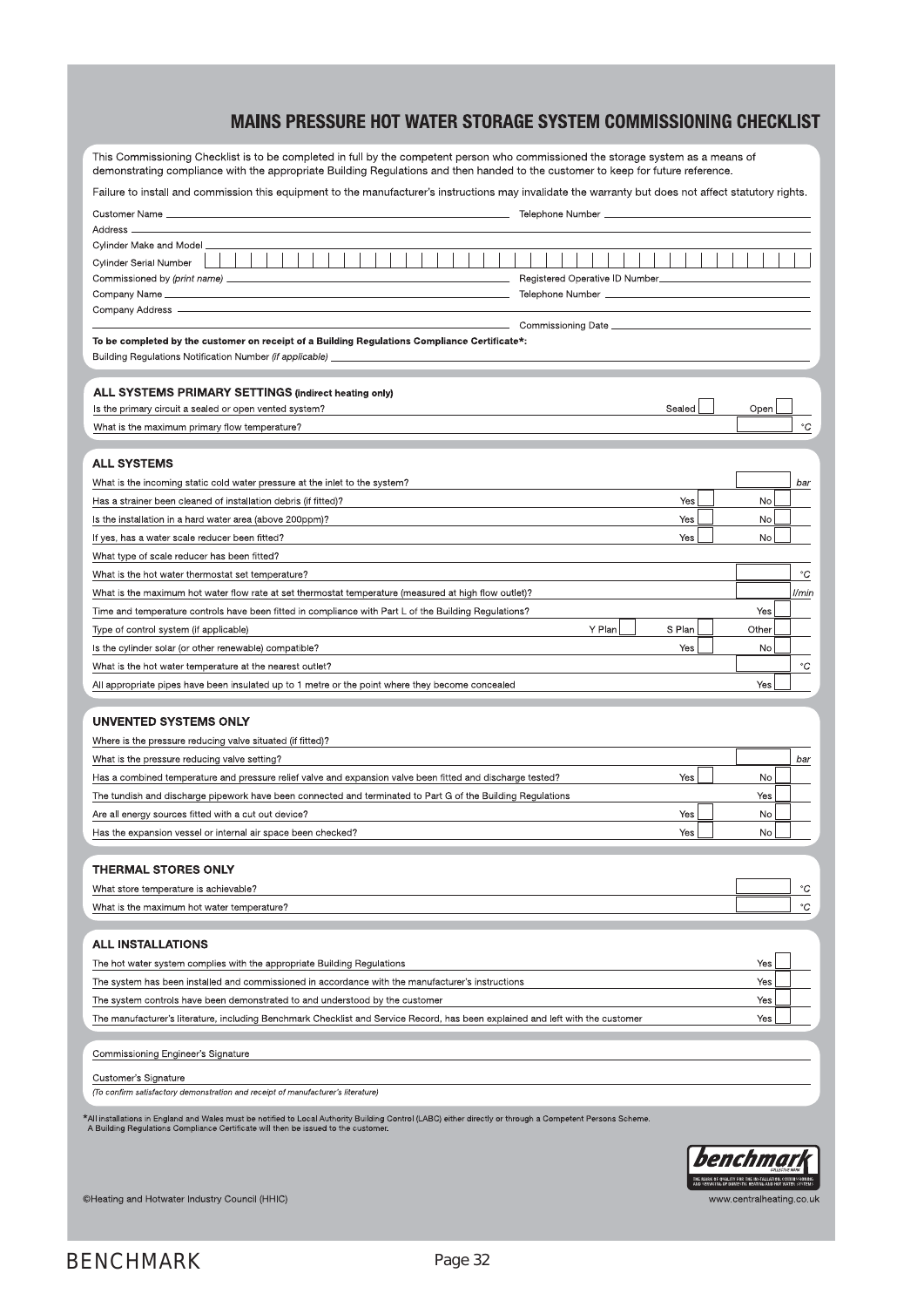### **SERVICE RECORD**

It is recommended that your hot water system is serviced regularly and that the appropriate Service Record is completed.

Service Provider<br>Before completing the appropriate Service Record below, please ensure you have carried out the service as described in the manufacturer's instructions.

| <b>SERVICE 1</b><br>Date | <b>SERVICE 2</b><br>Date |
|--------------------------|--------------------------|
| Engineer Name            | <b>Engineer Name</b>     |
| Company Name             | Company Name             |
| Telephone Number         | Telephone Number         |
| Comments                 | Comments                 |
|                          |                          |
|                          |                          |
|                          |                          |
| Signature                | Signature                |
|                          |                          |
| <b>SERVICE 3</b><br>Date | <b>SERVICE 4</b><br>Date |
| <b>Engineer Name</b>     | <b>Engineer Name</b>     |
| Company Name             | Company Name             |
| Telephone Number         | Telephone Number         |
| Comments                 | Comments                 |
|                          |                          |
|                          |                          |
|                          |                          |
| Signature                | Signature                |
|                          |                          |
| <b>SERVICE 5</b><br>Date | <b>SERVICE 6</b><br>Date |
| <b>Engineer Name</b>     | <b>Engineer Name</b>     |
| Company Name             | Company Name             |
| Telephone Number         | Telephone Number         |
| Comments                 | Comments                 |
|                          |                          |
|                          |                          |
|                          |                          |
| Signature                | Signature                |
|                          |                          |
| <b>SERVICE 7</b><br>Date | <b>SERVICE 8</b><br>Date |
| Engineer Name            | <b>Engineer Name</b>     |
| Company Name             | Company Name             |
| Telephone Number         | Telephone Number         |
| Comments                 | Comments                 |
|                          |                          |
|                          |                          |
|                          |                          |
| Signature                | Signature                |
|                          |                          |
| <b>SERVICE 9</b><br>Date | <b>SERVICE 10 Date</b>   |
| Engineer Name            | <b>Engineer Name</b>     |
| Company Name             | Company Name             |
| Telephone Number         | Telephone Number         |
| Comments                 | Comments                 |
|                          |                          |
|                          |                          |
|                          |                          |
| Signature                | Signature                |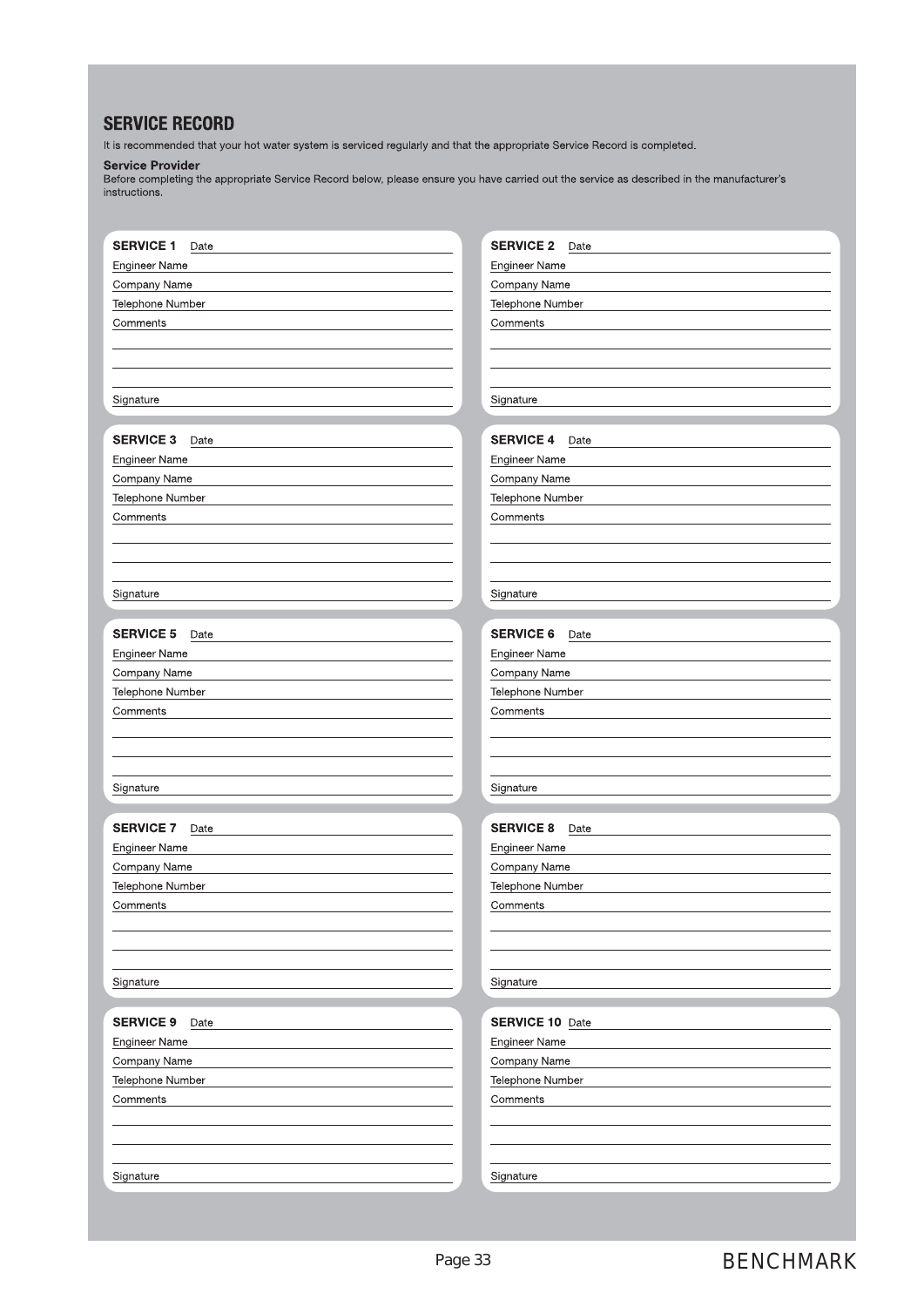### **Gledhill** (Building Products) **Ltd** AMD. OCTOBER 2011 **CONDITIONS OF SALE & GUARANTEE TERMS**

**1.** Gledhill (Building Products) Ltd ("We" or "Gledhills") only do business upon the Conditions which appear below and no other. Unless we so agree in writing these Conditions shall apply in full to any supply of goods by us to the exclusion of any Conditions or terms sought to be imposed by any purchaser. These Conditions of Sale and Warranty Terms override those which are contained on the Invoice Forms and all Sales are now subject to these Conditions of Sale and Warranty terms only.<br>2. **PRICE** 

#### **2. PRICE**

Once an order or call off has been accepted the price will be held for three months **but if delivery is extended beyond that period at the customer's request, then we reserve the right to amend the price when necessary.** The company reviews its pricing annually to adjust for changes in our cost base. We reserve the right to alter prices at any time for severe movements in raw materials (mainly copper and steel). If there is to be a change we will give customers at least four weeks notice but anything delivered after that date will be at the revised price. An order may not be cancelled or varied after acceptance without the written consent of the company. Such cancellation or variation shall be subject to such reasonable charges as may be appropriate.

#### **3. SPECIFICATION**

The goods are supplied in accordance with the Specifications (if any) submitted to the Purchaser and any additions and alterations shall be the subject of an extra charge. Any goods not so specified shall be in accordance with our printed literature or the literature of any of our component suppliers (subject to any modifications made since publication). If we adopt any changes in construction or design of the goods, or in the specification printed in our literature, the Purchaser shall accept the goods so changed in fulfilment of the order.

#### **4. PAYMENT**

The buyer shall make payment in full within thirty days from the end of the month in which the invoice is dated. If we receive payment in full on or before the due date we will allow an appropriate settlement discount except where we have quoted a special net price. If payment is not received in full on or before the due date we shall be entitled in addition to the invoice price to:

- (i) payment of a sum equal to any increase in the copper price supplement applicable to the particular goods sold between the date of receipt of order and the date of receipt of payment in full; and
- (ii) interest on any part of the invoice price unpaid after the due date at the rate of 3% per annum over the base rate for the time being of HSBC Bank plc.

#### **5. TIME**

We give estimates of delivery dates in good faith and time of delivery is not nor shall be made of the essence of any contract nor shall we be liable for any loss or damage occasioned by delay in delivery.

#### **6. DELIVERY**

We deliver free normally by our own vehicles within 25 miles of any of our manufacturing depots. Delivery to any place more than 25 miles from one of our manufacturing depots may be subject to our quoted delivery charges. We reserve the right to make delivery of goods contained in one order by more than one consignment and at different times. Where a period is agreed for delivery and such period is not extended by our Agreement, the Purchaser shall take delivery within that period. If the Purchaser fails to take delivery, we shall be entitled at the Purchaser's risk and expense to store the goods at the Purchaser's premises or elsewhere and to demand payment as if they had been despatched. Off loading at point of delivery shall be the responsibility of and be undertaken by the Purchaser. **7. SHORTAGES OR DAMAGE**

Goods must be inspected before signature of delivery note and any damage, shortage or discrepancy noted on the delivery note and the goods returned on the same vehicle. The buyer must also give us immediate written notice of the damage, shortage or discrepancy so that we may prompt investigation.

#### **8. RETURN OF GOODS**

Goods may not be returned to the Company except by prior written permission of an authorised officer of the Company and such return shall be subject to payment by the Purchaser of handling and re-stocking charges, transport and all other costs incurred by the Company.

#### **9. COMPANY LIABILITY AND GUARANTEE**

- 9.1. Subject to the terms of these Conditions of Sale and Guarantee Terms Gledhills provide Guarantees in respect of specific products as set out in this clause.
- 9.2. Each Guarantee is strictly conditional upon the following:-
- 9.2.1. Complaints must be given to us immediately, before any action is taken, as responsibility cannot be accepted if repairs or renewals are attempted on site without our written approval.
- 9.2.2. The unit has been installed in accordance with our installation and service instructions and all relevant codes of practice and regulations in force at the time of installation.
- 9.2.3. All necessary inlet controls and safety valves have been fitted correctly.
- 9.2.4. The unit has only been used for the storage of potable water supplied from the public mains.
- 9.2.5 Where appropriate the unit has been regularly maintained as detailed in the installation and service instructions
- 9.2.6. Defects caused by corrosion or scale deposits are not covered by any Guarantee.
- 9.2.7. Where we agree to rectify any defect we reserve the right to undertake the work on our own premises.
- 9.2.8. We will not accept any labour charges associated with replacing the unit or parts for any of the following products listed.

#### 9.3. Guarantees are provided in respect of specified goods supplied by Gledhills as follows:- **(a) Domestic and Commercial Open Vented Cylinders and Tanks.**

 The storage vessel is guaranteed for ten years and if it proves to be defective either in materials or workmanship, we will either repair or supply replacement at our option with the closest substitute in the case of any obsolete product to any address in Great Britain.

- (i) free of all charge during the first year after delivery by us.
- (ii) thereafter at a charge of one-tenth of the then current list price and any copper price supplement and delivery charge during the second year after delivery by us and increasing by a further one-tenth on the second and subsequent anniversary of delivery by us.

#### **(b) Domestic Mains Fed Products [Primary Stores]**

 The storage vessel is guaranteed for five years and if it or any integral pipework as part of the storage vessel assembly proves to be defective either in materials or workmanship, we reserve the right to either repair or supply replacements or the closest possible substitute in the case of any obsolete product and will collect and deliver to any address in England, Wales and Scotland (excluding all Scottish Islands).

- (i) free of all charge during the first year after delivery by us.
- (ii) thereafter at a charge of one-fifth of the then current list price or any copper price supplement and delivery charge during the second year after delivery by us increasing by a further one-fifth on the second and subsequent anniversary of delivery by us.

#### **(c) Stainless Steel Unvented Cylinders**

 Gledhill guarantee the components including controls, valves and electrical parts for two years from the date of purchase. IT SHOULD BE NOTED THAT THE FACTORY FITTED TEMPERATURE AND PRESSURE RELIEF VALVE MUST NOT BE REMOVED OR ALTERED IN ANY WAY OR THE GUARANTEE WILL NOT BE VALID. GLEDHILL WILL NOT BE RESPONSIBLE FOR ANY CONSEQUENTIAL LOSS OR DAMAGE HOWEVER IT IS CAUSED.

 The guarantee for the stainless steel vessel is for twenty five years if the original unit is returned to us AND PROVIDED THAT:

- (i) It has not been modified, other than by Gledhill.
- (ii) It has not been subjected to wrong or improper use or left uncared for.
- (iii) It has only been used for the storage of potable water, max 200mg/litre chloride.
- (iv) It has not been subjected to frost damage. (v) The benchmark service record is completed after each annual service.
- (vi) The unit has been serviced annually.
- (vii) Any disinfection has been carried out strictly in accordance with BS6700.

 If the stainless steel vessel proves to be defective either in materials or workmanship we reserve the right to either repair or supply replacements or the closest possible substitute in the case of any obsolete product and will collect and deliver to any address in England, Scotland and Wales (excluding all islands):

- (i) free of charge during the first year after delivery by us.
- (ii) thereafter at a charge of one twenty fifth of the then current list price during the second year after delivery by us and increasing by a further one twenty fifth on the second and subsequent anniversary of delivery by us.
- ACTION IN THE EVENT OF FAILURE

 If the stainless steel cylinder develops a leak we will ask for a deposit against the supply of a new one. This will be refunded if the failure is within the terms of the warranty when it has been examined by us.

#### **Please note:**

- Installation must have been carried out by a licensed specialized company (heating contractor or plumber) following the version of installation instructions in force.
- Gledhill or its representative was given the opportunity to check complaints on site immediately after any defect occurred.
- Confirmation exists that the system was commissioned properly and that the system was checked and maintenance was performed annually by a specialised company licensed for this purpose.

#### **(d) Components of our products other than Storage Vessels and Integral Pipework.**

 We will either extend to the purchaser the same terms of warranty as we are given by the manufacturer of the component or if the manufacturer does not give any warranty, replace free of charge any component which becomes defective within two years after the date of the delivery by us and is returned to us at the purchaser's expense but we shall not meet the cost of removal or shipping or return of the component or any other cost charges or damages incurred by the purchaser.

9.4.

- 9.4.1. In respect of goods supplied by us and in respect of any installation work carried out by or on our behalf, our entire liability and the purchaser's sole remedies (subject to the Guarantees) shall be as follows:-
	- (a) We accept liability for death or personal injury to the extent that it results from our negligence or that of our employees
	- (b) Subject to the other provisions of this clause 9 we accept liability for direct physical damage to tangible property to the extent that such damage is caused by our negligence or that of our employees, agents or subcontractors.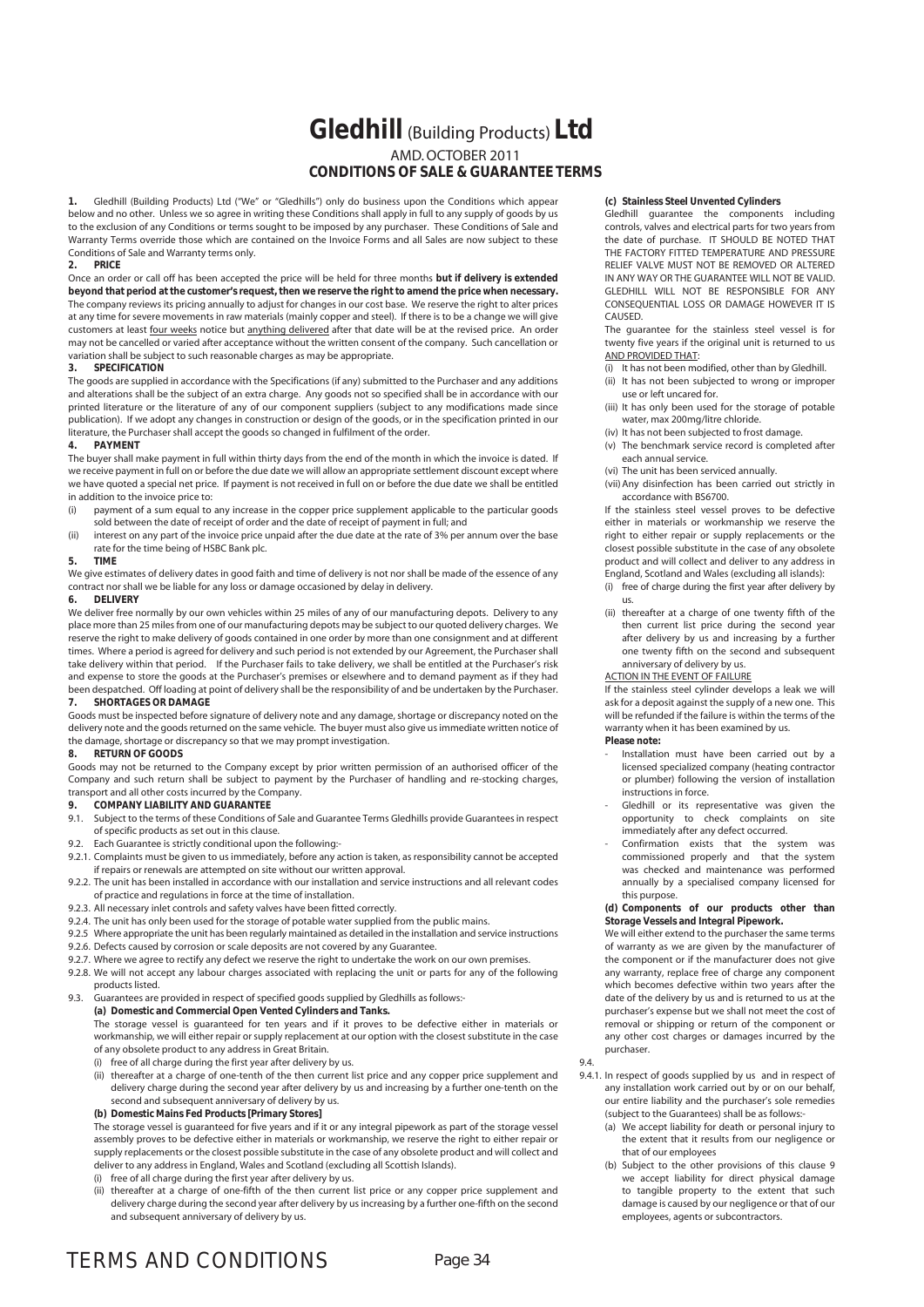- (c) Our total liability to the purchaser over and above any liability to replace under the Guarantees (whether in contract or in tort including negligence) in respect of any one cause of loss or damage claimed to result from any breach of our obligations hereunder, shall be limited to actual money damages which shall not exceed £20,000 provided that such monetary limit shall not apply to any liability on the part of ourselves referred to in paragraph (a) above
- (d) Except as provided in paragraph (a) above but otherwise not withstanding any provision herein contained in no event shall we be liable for the following loss or damage howsoever caused and even if foreseeable by us or in our contemplation:-
	- (i) economic loss which shall include loss of profits, business revenue, goodwill or anticipated savings
	- (ii) damages in respect of special indirect or consequential loss or damage (other than death, personal injury and damage to tangible property)
- (iii) any claim made against the purchaser by any other party (save as expressly provided in paragraph (b) above) (e) Except in respect of our liability referred to in paragraph (a) above no claim may be made or action brought (whether in contract or in tort including negligence) by the purchaser in respect of any goods supplied by us more than one year after the date of the invoice for the relevant goods.
- Without prejudice to any other term we shall not be liable for any water damage caused directly or indirectly as a result of any leak or other defect in the goods. We cannot control the conditions of use of the goods or the time or manner or location in which they will be installed and the purchaser agrees to be fully responsible for testing and checking all works which include the goods at all relevant times (up to, including and after commissioning) and for taking all necessary steps to identify any leaks and prevent any damage being caused thereby.
- (g) Nothing in these Conditions shall confer on the purchaser any rights or remedies to which the purchaser would not otherwise be legally entitled

#### **10. LOSS OR INJURY**

Notwithstanding any other provision contained herein the purchaser's hereby agree to fully indemnify us against any damages losses costs claims or expenses incurred by us in respect of any claim brought against us by any third party for:<br>(a) any

- any loss injury or damage wholly or partly caused by any goods supplied by us or their use.
- (b) any loss injury or damage wholly or partly caused by the defective installation or substandard workmanship or materials used in the installation of any goods supplied by us.
- (c) any loss injury or damage in any way connected with the performance of this contract.
- (d) any loss resulting from any failure by the purchaser to comply with its obligations under these terms as to install and/or check works correctly.

**PROVIDED** that this paragraph will not require the purchaser to indemnify us against any liability for our own acts of negligence or those of our employees agents or sub-contractors

**FURTHER** in the case of goods supplied by us which are re-sold and installed by a third party by the purchaser it will be the sole responsibility of the purchaser to test the goods immediately after their installation to ensure that inter alia they are correctly installed and in proper working order free from leaks and are not likely to cause any loss injury or damage to any person or property.

#### **11. VARIATION OF WARRANTY AND EXCLUSION**

Should our warranty and exclusion be unacceptable we are prepared to negotiate for variation in their terms but only on the basis of an increase in the price to allow for any additional liability or risk which may result from the variation. Purchasers are advised to insure against any risk or liability which they may incur and which is not covered by our warranty.

#### **12. ADVICE**

Any advice or assistance given by the Company is provided without charge and is in good faith without undertaking, representation or warranty, and we will not accept any liability, whether consequential or compensatory, for advice or assistance given.

#### **13. RISK AND RETENTION OF TITLE**

- (a) goods supplied by us shall be at the Purchaser's risk immediately upon delivery to the Purchaser or into custody on the Purchaser's behalf or to the Purchaser's Order. The Purchaser shall effect adequate insurance of the goods against all risks to the full invoice value of the goods, such insurance to be effective from the time of delivery until property in the goods shall pass to the Purchaser as hereinafter provided.
- property in the goods supplied hereunder will pass to the Purchaser when full payment has been made by the Purchaser to us for :-
	- (i) the goods of the subject of this contract.
	- (ii) all other goods the subject to of any other contract between the Purchaser and us which, at the time of payment of the full price of the goods sold under this contract, have been delivered to the Purchaser but not paid for in full.
- (c) until property in the goods supplied hereunder passes to the Purchaser in accordance with paragraph (2) above. (i) the Purchaser shall hold the goods in a fiduciary capacity for us and shall store the same separately from any other goods in the Purchaser's possession and in a manner which enables them to be identified as our goods.
	- (ii) the Purchaser shall immediately return the goods to us should our authorised representative so request. All the necessary incidents associated with a fiduciary relationship shall apply.
- (d) the Purchaser's right to possess the goods shall cease forthwith upon the happening of any of the following events, namely :
	- (i) if the Purchaser fails to make payment in full for the goods within the time stipulated in clause 4 hereof. (ii) if the Purchaser, not being a company, commits any act of bankruptcy, makes a proposal to his or her creditors for a compromise or does anything which would entitle a petition for a Bankruptcy Order to be presented.
	- (iii) if the Purchaser, being a company, does anything or fails to do anything which would entitle an administrator or an administrative receiver or a receiver to take possession of any assets or which would entitle any person to present a petition for winding up or to apply for an administration order.
- the Purchaser hereby grants to us an irrevocable licence to enter at any time any vehicle or premises owned or occupied by the Purchaser or in the possession of the Purchaser for the purposes of repossessing and recovering any such goods the property in which has remained in us under paragraph (2) above. We shall not be responsible for and the Purchaser will indemnify us against liability in respect of damage caused to any vehicle or premises in such repossession and removal being damaged which it was not reasonably practicable to avoid.
- (f) notwithstanding paragraph (3) hereof and subject to paragraph (7) hereof, the Purchaser shall be permitted to

sell the goods to third parties in the normal course of business. In this respect the Purchaser shall act in the capacity of our commission agent and the proceeds of such sale :-

- (i) shall be held in trust for us in a manner which enables such proceeds to be identified as such, and :
- (ii) shall not be mixed with other monies nor paid into an overdrawn bank account.

 We, as principal, shall remunerate the Purchaser as commission agent a commission depending upon the surplus which the Purchaser can obtain over and above the sum, stipulated in this contract of supply which will satisfy us.

- in the event that the Purchaser shall sell any of the goods pursuant to clause (6) hereof, the Purchaser shall forthwith inform us in writing of such sale and of the identity and address of the third party to whom the goods have been sold.
- (h) if, before property in the goods passes to the Purchaser under paragraph (2) above the goods are or become affixed to any land or building owned by the Purchaser it is hereby agreed and declared that such affixation shall not have the effect of passing property in the goods to the Purchaser. Furthermore if, before property in the goods shall pass to the Purchaser under paragraph (2) hereof, the goods are or become affixed to any land or building (whether or not owned by the Purchaser), the Purchaser shall:-
	- (i) ensure that the goods are capable of being removed without material injury to such land or building.
	- (ii) take all necessary steps to prevent title to the goods from passing to the landlord of such land or building.
	- (iii) forthwith inform us in writing of such affixation and of the address of the land or building concerned.

 The Purchaser warrants to repair and make good any damage caused by the affixation of the goods to or their removal from any land or building and to indemnify us against all loss damage or liability we may incur or sustain as a result of affixation or removal.

- (i) in the event that, before property in the goods has passed to the Purchaser under paragraph (2) hereof, the goods or any of them are lost, stolen, damaged or destroyed :-
- (ii) the Purchaser shall forthwith inform us in writing of the fact and circumstances of such loss, theft, damage or destruction.
- (iii) the Purchaser shall assign to us the benefit of any insurance claim in respect of the goods so lost, stolen, damaged or destroyed.

#### **14. NON-PAYMENT**

If the Purchaser shall fail to make full payment for the goods supplied hereunder within the time stipulated in clause 4 hereof or be in default of payment for any other reason then, without prejudice to any of our other rights hereunder, we shall be entitled to stop all deliveries of goods and materials to the Purchaser, including deliveries or further deliveries of goods under this contract. In addition we shall be entitled to terminate all outstanding orders.

#### **15. VALUE ADDED TAX**

All prices quoted are exclusive of Value Added Tax which will be charged at the rate ruling at the date of despatch of invoice. **16. TRADE SALES ONLY**

We are only prepared to deal with those who are not consumers within the terms of the Unfair Contract Terms Act 1977, the Sale of Goods Act 1979 and the Supply of Goods and Services Act 1982. Accordingly any person who purchases from us shall be deemed to have represented that he is not a consumer by so purchasing.

#### **17. JURISDICTION**

The agreement is subject to English law for products delivered in England and Scottish law for products delivered in Scotland and any dispute hereunder shall be settled in accordance therewith dependent upon the location.

#### **18. PRODUCT DEVELOPMENT**

Gledhill have a policy of continuous product development and may introduce product modifications from time to time.

### TERMS AND CONDITIONS